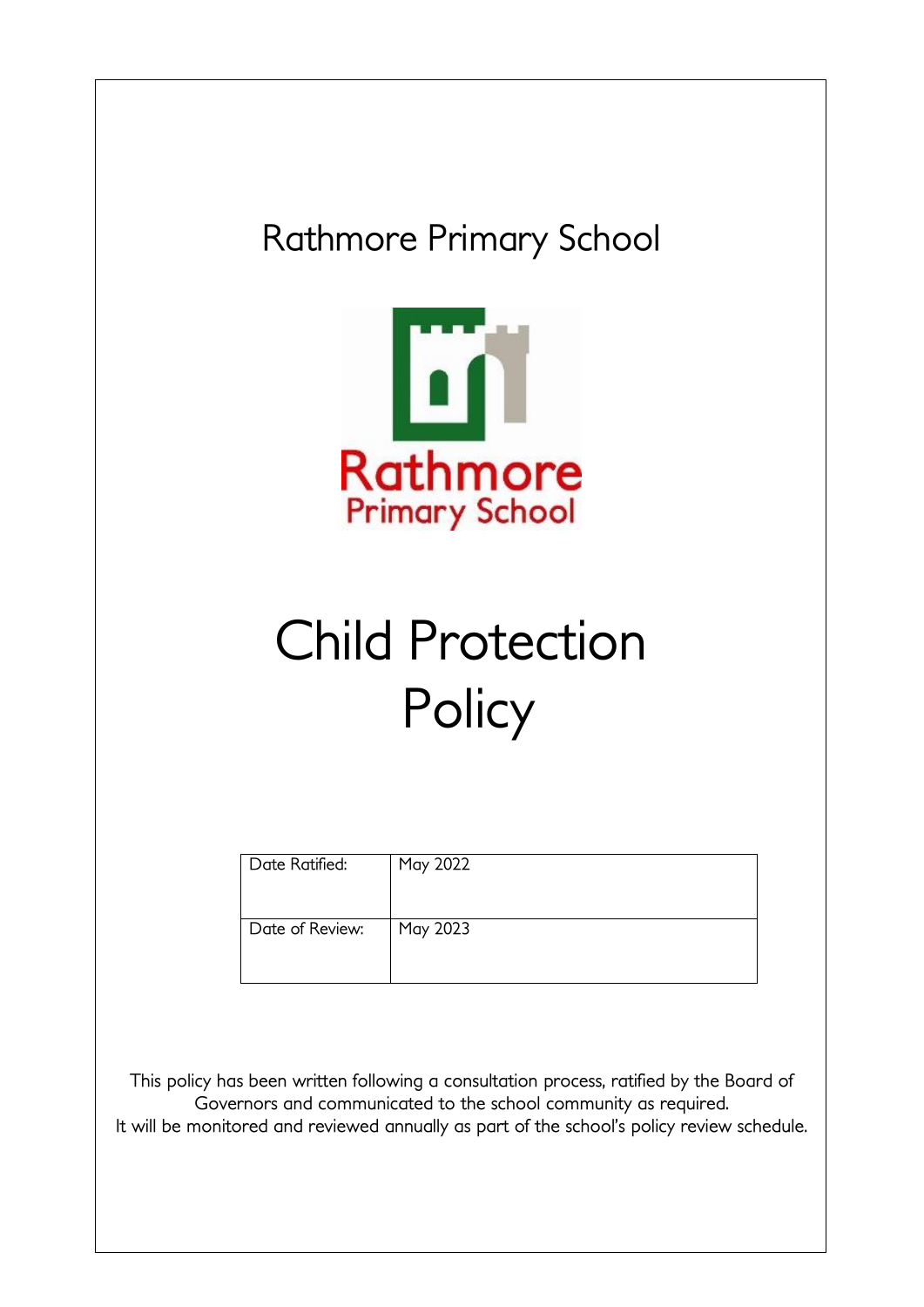# **CONTENTS**

| 1  | Our School's Child Protection Ethos and Key Principles of Safeguarding            |  |  |  |
|----|-----------------------------------------------------------------------------------|--|--|--|
| 2  | <b>Related Policies</b>                                                           |  |  |  |
| 3  | <b>The School Safeguarding Team</b>                                               |  |  |  |
| 4  | <b>Definitions of Harm</b>                                                        |  |  |  |
| 5  | <b>Responding to a Safeguarding Concern</b>                                       |  |  |  |
| 6  | <b>Consent, Confidentiality, Information Sharing and Record Keeping</b>           |  |  |  |
| 7  | <b>Safe Recruitment Procedures</b>                                                |  |  |  |
| 8  | <b>Code of Conduct</b>                                                            |  |  |  |
| 9  | The Preventative Curriculum                                                       |  |  |  |
| 10 | <b>Operation Encompass</b>                                                        |  |  |  |
| 11 | <b>Monitoring and Evaluation</b>                                                  |  |  |  |
| 12 | <b>Appendices</b>                                                                 |  |  |  |
|    | <b>Note of Concern</b><br><b>Appendix 1</b>                                       |  |  |  |
|    | <b>Appendix 2</b><br><b>Specific Types of Abuse</b>                               |  |  |  |
|    | <b>Children with Increased Vulnerabilities</b><br><b>Appendix 3</b>               |  |  |  |
|    | <b>Appendix 4</b><br><b>Signs and Symptoms of Child Abuse</b>                     |  |  |  |
|    | <b>Appendix 5</b><br>How a Parent Can Make a Complaint                            |  |  |  |
|    | <b>Appendix 6</b><br>Procedure Where the School Has Concerns about Possible Abuse |  |  |  |
|    | <b>Appendix 7</b><br>Dealing with Allegations of Abuse against a Member of Staff  |  |  |  |
|    | <b>Sample Staff Code of Conduct</b><br><b>Appendix 8</b>                          |  |  |  |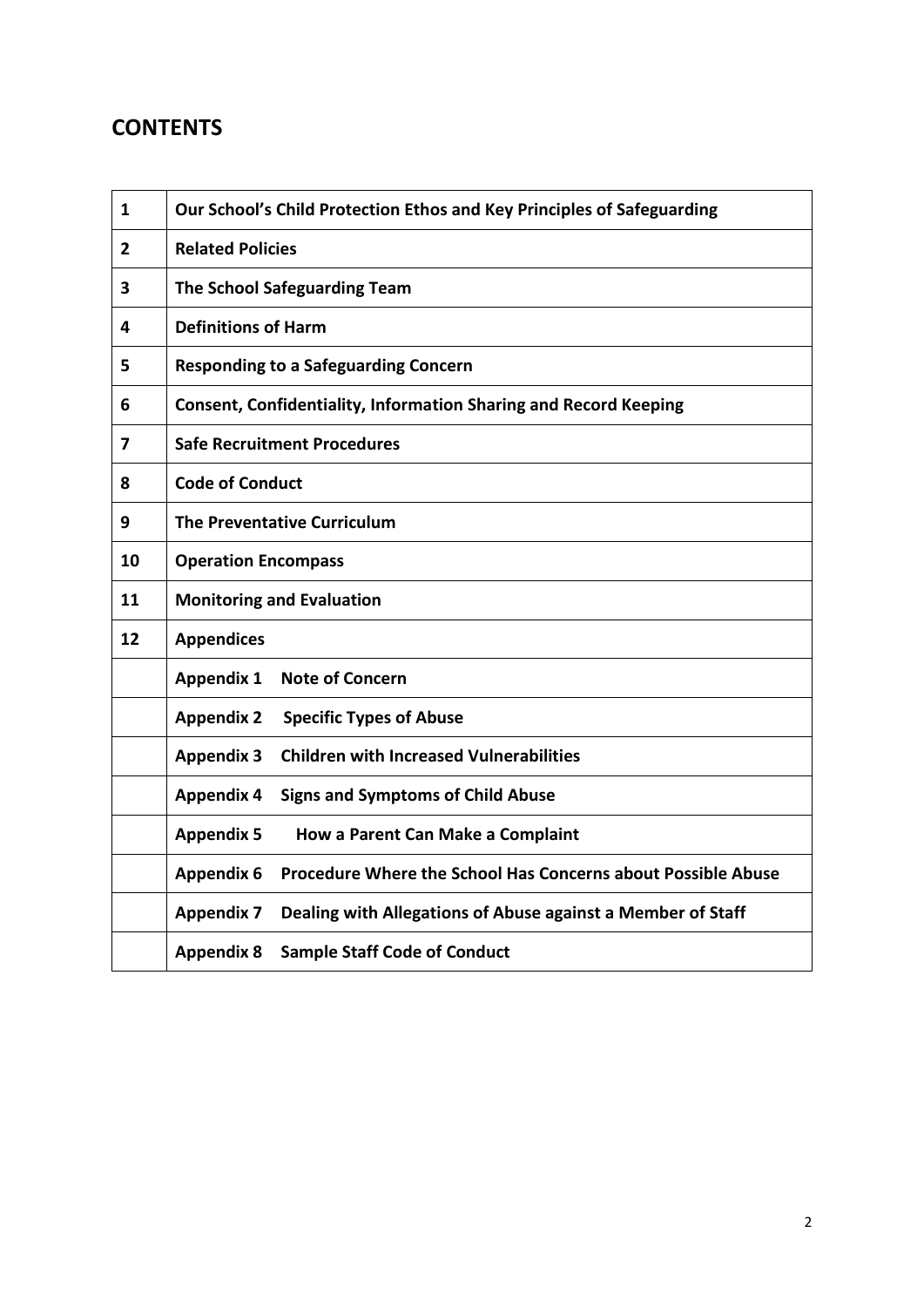# **1 CHILD PROTECTION ETHOS**

We in **Rathmore Primary School** have a responsibility for the safeguarding and child protection of the children in our care and we will carry out this duty by providing a caring, supportive and safe environment, where each child is valued for his or her unique talents and abilities, and in which all our young people can learn and develop to their full potential. All staff, teaching and non-teaching should be alert to the signs of possible abuse and should know the procedures to be followed. This policy sets out guidance on the action, which is required where abuse or harm to a child is suspected and outlines referral procedures within our school.

# **Key Principles of Safeguarding and Child Protection**

The general principles, which underpin our work, are those set out in the UN Convention on the Rights of the Child and are enshrined in the Children (Northern Ireland) Order 1995, "Cooperating to safeguard children and young people in Northern Ireland" (DHSSPSNI, 2017), the Department of Education (Northern Ireland) guidance "Safeguarding and Child Protection in Schools" Circular 2017/04 (amended September 2019; updated June 2020) and the SBNI Core Child Protection Policy and Procedures (2017).

The following principles form the basis of our Child Protection Policy:

- The child or young person's welfare is paramount;
- The voice of the child or young person should be heard;
- Parents are supported to exercise parental responsibility and families helped stay together;
- Partnership;
- Prevention:
- Responses should be proportionate to the circumstances;
- Protection; and
- Evidence based and informed decision making.

# **2 OTHER RELATED POLICIES**

The school has a duty to ensure that safeguarding permeates all activities and functions. The child protection policy therefore complements and supports a range of other school policies including:

- Anti-Bullying
- Attendance
- Drugs
- Positive Behaviour Management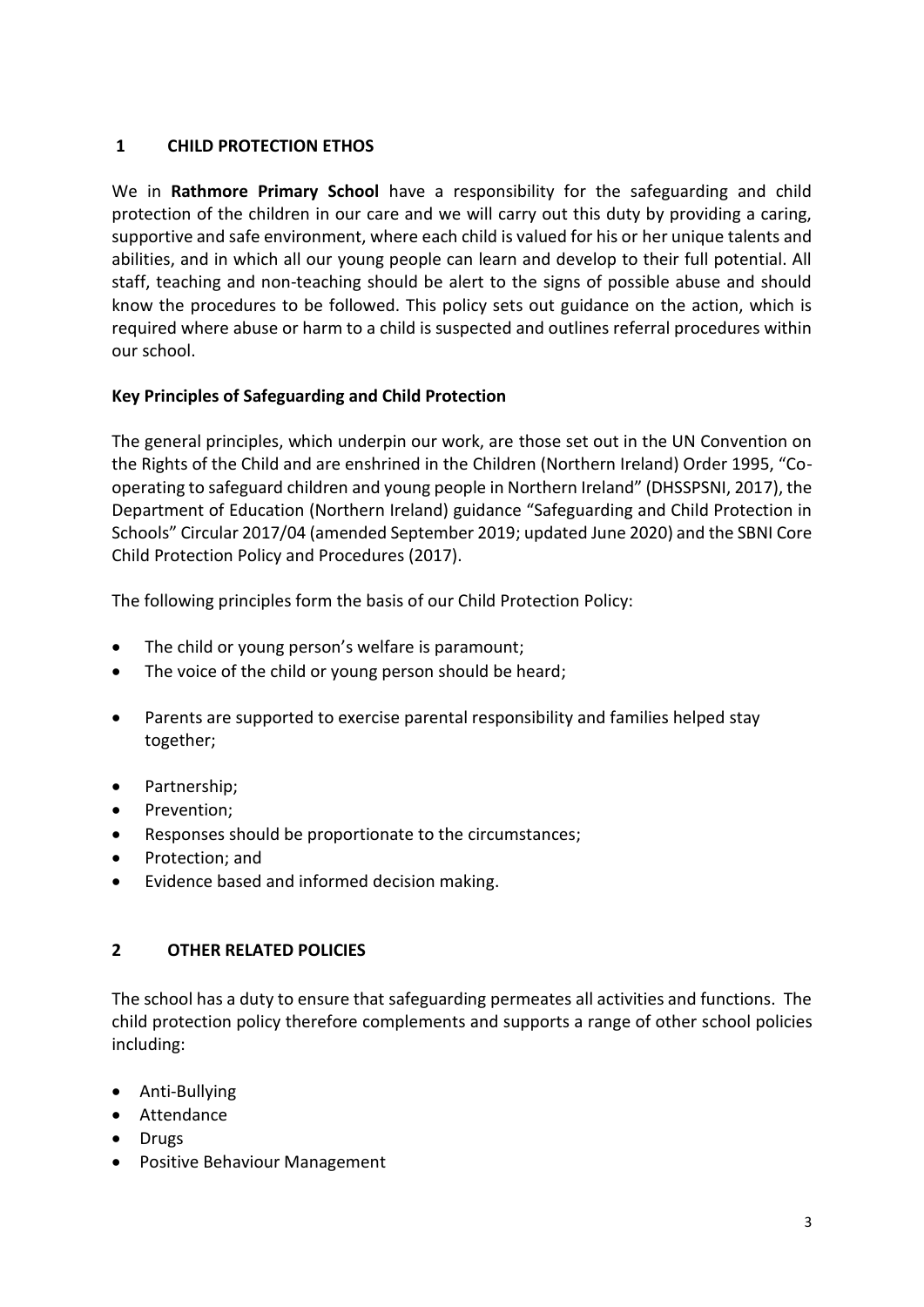- Staff Code of Conduct
- Complaints
- Educational Visits
- Online Safety
- First Aid and Administration of Medicines
- Health and Safety
- Intimate Care
- Records Management
- Relationships and Sexuality Education
- Special Educational Needs
- Use of Mobile Phones/Cameras
- Use of Reasonable Force/Safe Handling\*
- Whistleblowing

**These policies are available to parents and any parent wishing to have a copy should contact the School office or visit the school website at<https://rathmoreps.co.uk/>**

The following are members of the school's Safeguarding Team:

- Chair of the Board of Governors **Mrs Colville**
- Designated Governor for Child Protection **Canon Parker**
- Principal **Mrs Hardy**
- Designated Teacher **Dr Mitchell-Barrett**
- Deputy Designated Teacher(s) **Mrs Davies, Ms Cranston and Mrs Hardy**

#### **ROLES AND RESPONSIBILITIES**

#### **Board of Governors must ensure that:**

- A Designated Governor for Child Protection is appointed.
- A Designated and Deputy Designated Teacher are appointed in their schools.
- They have a full understanding of the roles of the Designated and Deputy Designated Teachers for Child Protection.
- Safeguarding and child protection training is given to all staff and governors including refresher training.
- Relevant safeguarding information and guidance is disseminated to all staff and governors with the opportunity to discuss requirements and impact on roles and responsibilities.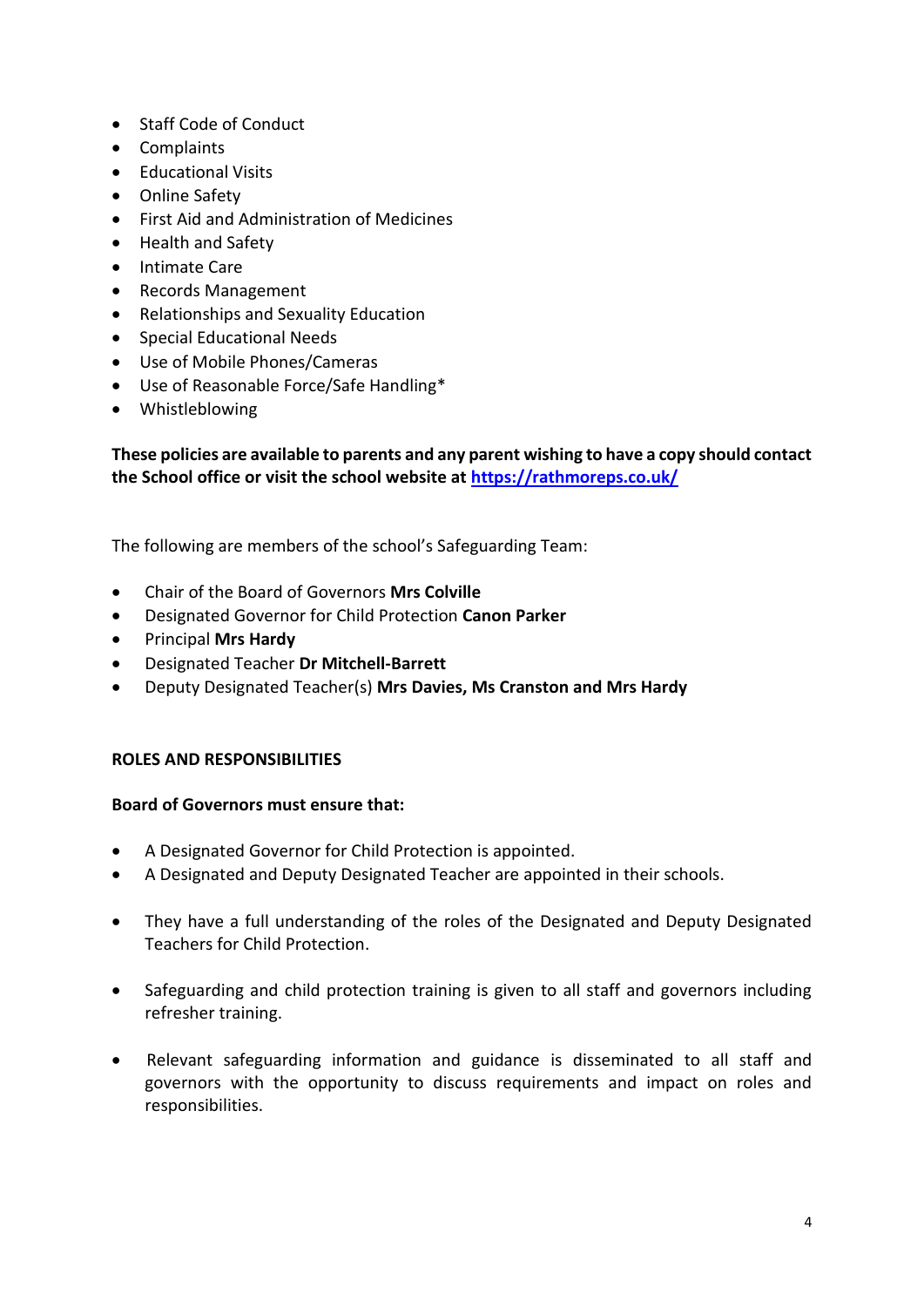- The school has a Child Protection Policy which is reviewed annually and parents and pupils receive a copy of the child protection policy and complaints procedure every two years.
- The school has an Anti-Bullying Policy which is reviewed at intervals of no more than four years and maintains a record of all incidents of bullying or alleged bullying. See the Addressing Bullying in Schools Act (NI) 2016.
- The school ensures that other safeguarding policies are reviewed at least every 3 years or as specified in relevant guidance.
- There is a code of conduct for all adults working in the school.
- All school staff and volunteers are recruited and vetted, in line with DE Circular 2012/19.
- They receive a full annual report on all child protection matters (It is best practice that they receive a termly report of child protection activities). This report should include details of the preventative curriculum and any initiatives or awareness raising undertaken within the school, including training for staff.
- The school maintains the following child protection records in line with DE Circulars 2015/13 Dealing with Allegations of Abuse Against a Member of Staff and 2020/07 Child Protection: Record Keeping in Schools: Safeguarding and child protection concerns; disclosures of abuse; allegations against staff and actions taken to investigate and deal with outcomes; staff induction and training.

# **Chair of Board of Governors**

The Chairperson of the BoG plays a pivotal role in creating and maintaining the safeguarding ethos within the school environment.

In the event of a safeguarding or child protection complaint being made against the Principal, it is the Chairperson who must assume lead responsibility for managing the complaint/allegation in keeping with guidance issued by the Department (and relevant guidance from other Departments when it comes to other early years settings), employing authorities, and the school's own policies and procedures.

The Chairperson is responsible for ensuring child protection records are kept and for signing and dating annually the Record of Child Abuse Complaints against staff members even if there have been no entries.

# **Designated Governor for Child Protection**

The BoG delegates a specific member of the governing body to take the lead in safeguarding/child protection issues in order to advise the governors on: -

• The role of the designated teachers;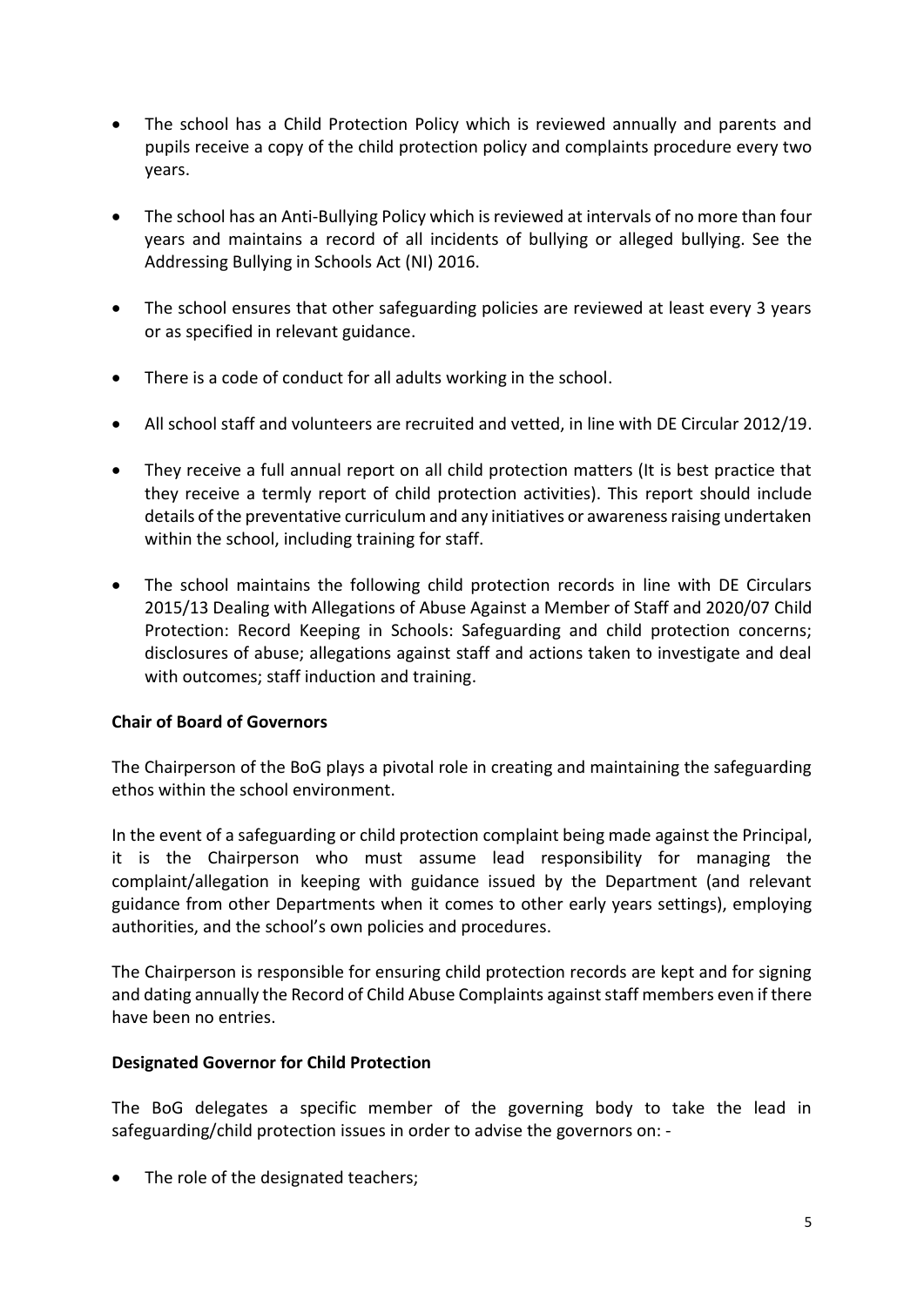- The content of child protection policies;
- The content of a code of conduct for adults within the school;
- The content of the termly updates and full Annual Designated Teachers Report;
- Recruitment, selection, vetting and induction of staff.

# **Designated Teacher for Child Protection**

Every school is required to have a DT and DDT with responsibility for child protection. These are highly skilled roles developed and supported through a structured training programme, requiring knowledge and professional judgement on complex and emotive issues. The role involves:

- The induction and training of all school staff including support staff.
- Being available to discuss safeguarding or child protection concerns of any member of staff.
- Having responsibility for record keeping of all child protection concerns.
- Maintaining a current awareness of early intervention supports and other local services eg Family Support Hubs.
- Making referrals to Social Services or PSNI where appropriate.
- Liaison with the EA Designated Officers for Child Protection.
- Keeping the school Principal informed.
- Taking the lead responsibility for the development of the school's child protection policy.
- The promotion of a safeguarding and child protection ethos in the school.
- Compiling written reports to the BoG regarding child protection

# **Deputy Designated Teacher for Child Protection**

The role of the DDT is to work co-operatively with the DT in fulfilling his/her responsibilities.

It is important that the DDT works in partnership with the DT so that he/she develops sufficient knowledge and experience to undertake the duties of the DT when required. DDTs are also provided with the same specialist training by CPSS to help them in their role.

At Rathmore Primary School there Deputy Designated Teachers:

- Mrs Davies (KS2 Leader)
- Ms Cranston (Nursery Leader)
- Mrs Hardy (Principal)

# **The School Principal**

The Principal, as the Secretary to the BoG, will assist the BoG to fulfil its safeguarding and child protection duties, keeping them informed of any changes to guidance, procedure or legislation relating to safeguarding and child protection, ensuring any circulars and guidance from DE are shared promptly, and termly inclusion of child protection activities on the BoG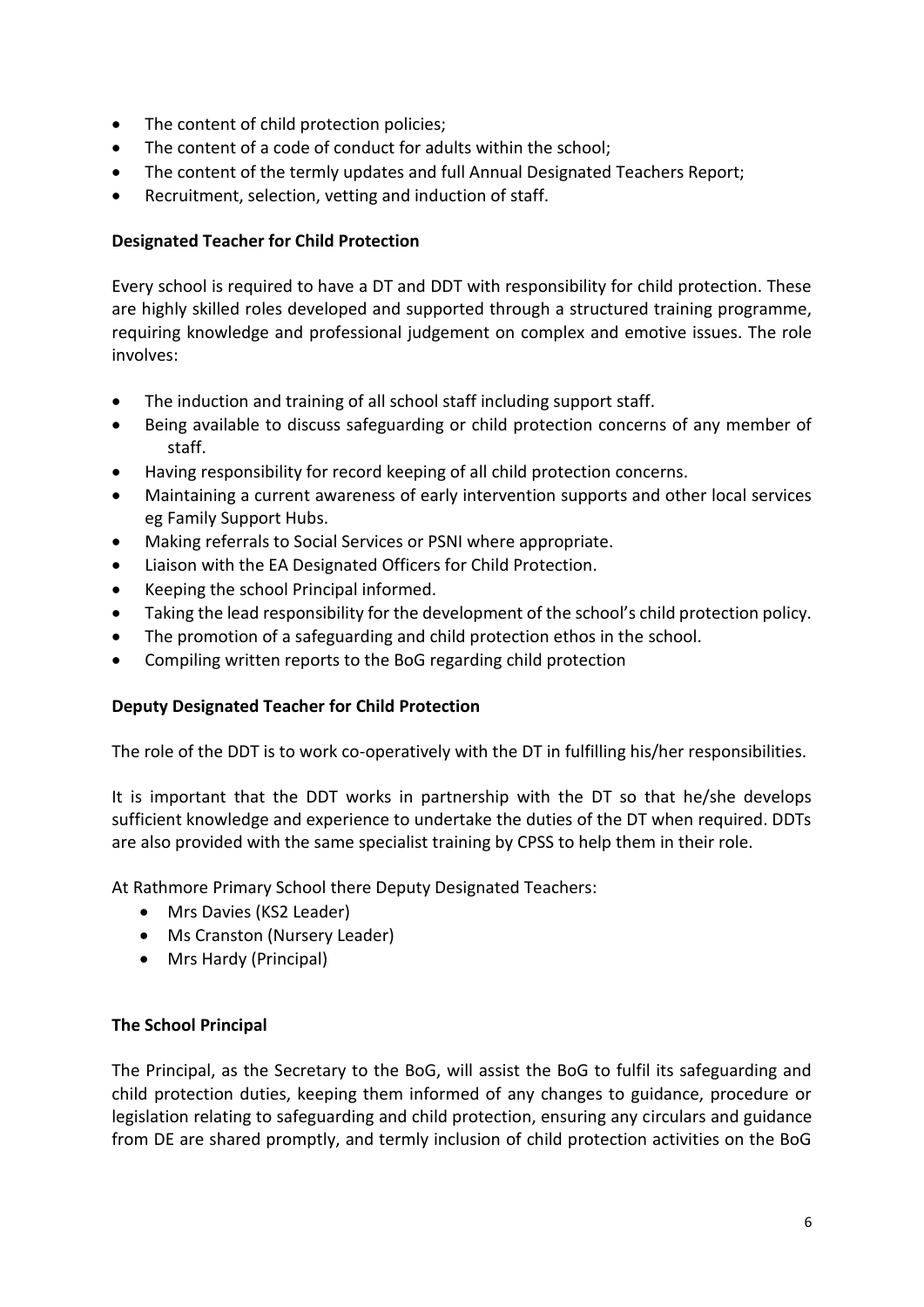meeting agenda. In addition, the Principal takes the lead in managing child protection concerns relating to staff.

The Principal has delegated responsibility for establishing and managing the safeguarding and child protection systems within the school. This includes the appointment and management of suitable staff to the key roles of DT and DDT Designated Teacher posts and ensuring that new staff and volunteers have safeguarding and child protection awareness sessions as part of an induction programme.

It is essential that there is protected time and support to allow the DTs to carry out this important role effectively and that DTs are selected based on knowledge and skills required to fulfil the role.

The Principal must ensure that parents and pupils receive a copy, or summary, of the Child Protection Policy at intake and, at a minimum, every two years.

# **Other Members of School Staff**

- Members of staff **must** refer concerns or disclosures initially to the Designated Teacher for Child Protection or to the Deputy Designated Teacher if he/she is not available.
- Class teachers should complete the Note of Concern (**See Appendix 1)** if there are safeguarding concerns such as: poor attendance and punctuality, poor presentation, changed or unusual behaviour including self-harm and suicidal thoughts, deterioration in educational progress, discussions with parents about concerns relating to their child, concerns about pupil abuse or serious bullying and concerns about home circumstances including disclosures of domestic abuse.
- **Staff should not** give children a guarantee of total confidentiality regarding their disclosures, should not investigate nor should they ask leading questions

# **Support Staff**

 If any member of the support staff has concerns about a child or staff member they should report these concerns to the Designated Teacher or Deputy Designated Teacher if he/she is not available. A detailed written record of the concerns will be made and any further necessary action will be taken.

# **Parents**

# **The primary responsibility for safeguarding and protection of children rests with parents who should feel confident about raising any concerns they have in relation to their child.**

- Parents can play their part in safeguarding by informing the school.
- If the child has a medical condition or educational need.
- If there are any Court Orders relating to the safety or wellbeing of a parent or child.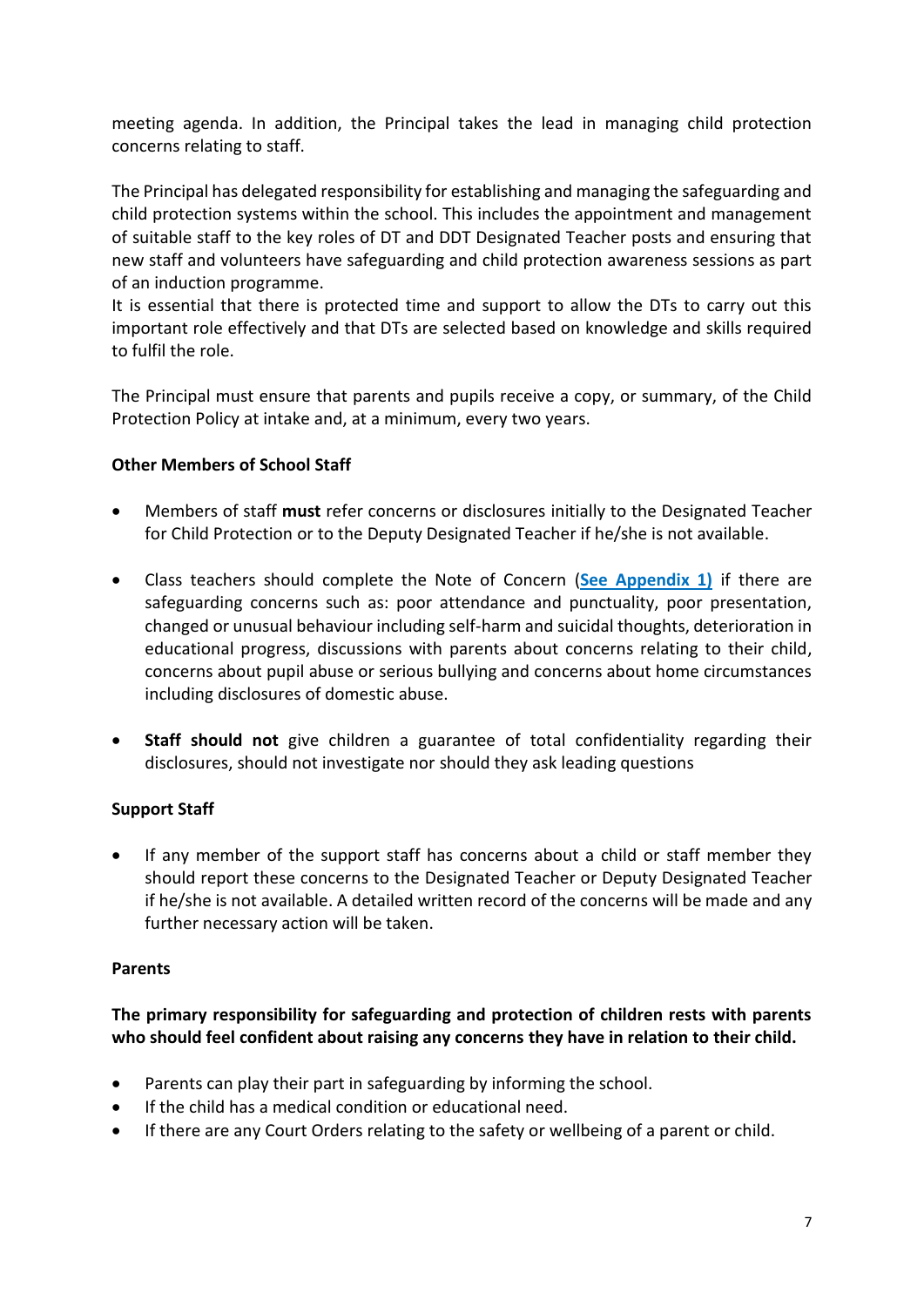- If there is any change in a child's circumstances for example change of address, change of contact details, change of name, change of parental responsibility.
- If there are any changes to arrangements about who brings their child to and from school.
- If their child is absent and should send in a note on the child's return to school. This assures the school that the parent/carer knows about the absence. More information on parental responsibility can be found on the EA website at: [www.eani.org.uk/schools/safeguarding-and-child-protection](http://www.eani.org.uk/schools/safeguarding-and-child-protection)

# **It is essential that the school has up to date contact details for the parent/carer.**

# **4 CHILD PROTECTION DEFINITIONS**

# **Definition of Harm**

(*Co-operating to Safeguard Children and young People in Northern Ireland August 2017*) Harm can be suffered by a child or young person by acts of abuse perpetrated upon them by others. Abuse can happen in any family, but children may be more at risk if their parents have problems with drugs, alcohol and mental health, or if they live in a home where domestic abuse happens. Abuse can also occur outside of the family environment. Evidence shows that babies and children with disabilities can be more vulnerable to suffering abuse.

Although the harm from the abuse might take a long time to be recognisable in the child or young person, professionals may be in a position to observe its indicators earlier, for example, in the way that a parent interacts with their child. Effective and ongoing information sharing is key between professionals.

# **Harm from abuse is not always straightforward to identify and a child or young person may experience more than one type of harm**.

Harm can be caused by:

**Sexual abuse Emotional abuse Physical abuse Neglect Exploitation**

**SEXUAL ABUSE** occurs when others use and exploit children sexually for their own gratification or gain or the gratification of others. Sexual abuse may involve physical contact, including assault by penetration (for example, rape, or oral sex) or non-penetrative acts such as masturbation, kissing, rubbing and touching outside clothing. It may include non-contact activities, such as involving children in the production of sexual images, forcing children to look at sexual images or watch sexual activities, encouraging children to behave in sexually inappropriate ways or grooming a child in preparation for abuse (including via e-technology).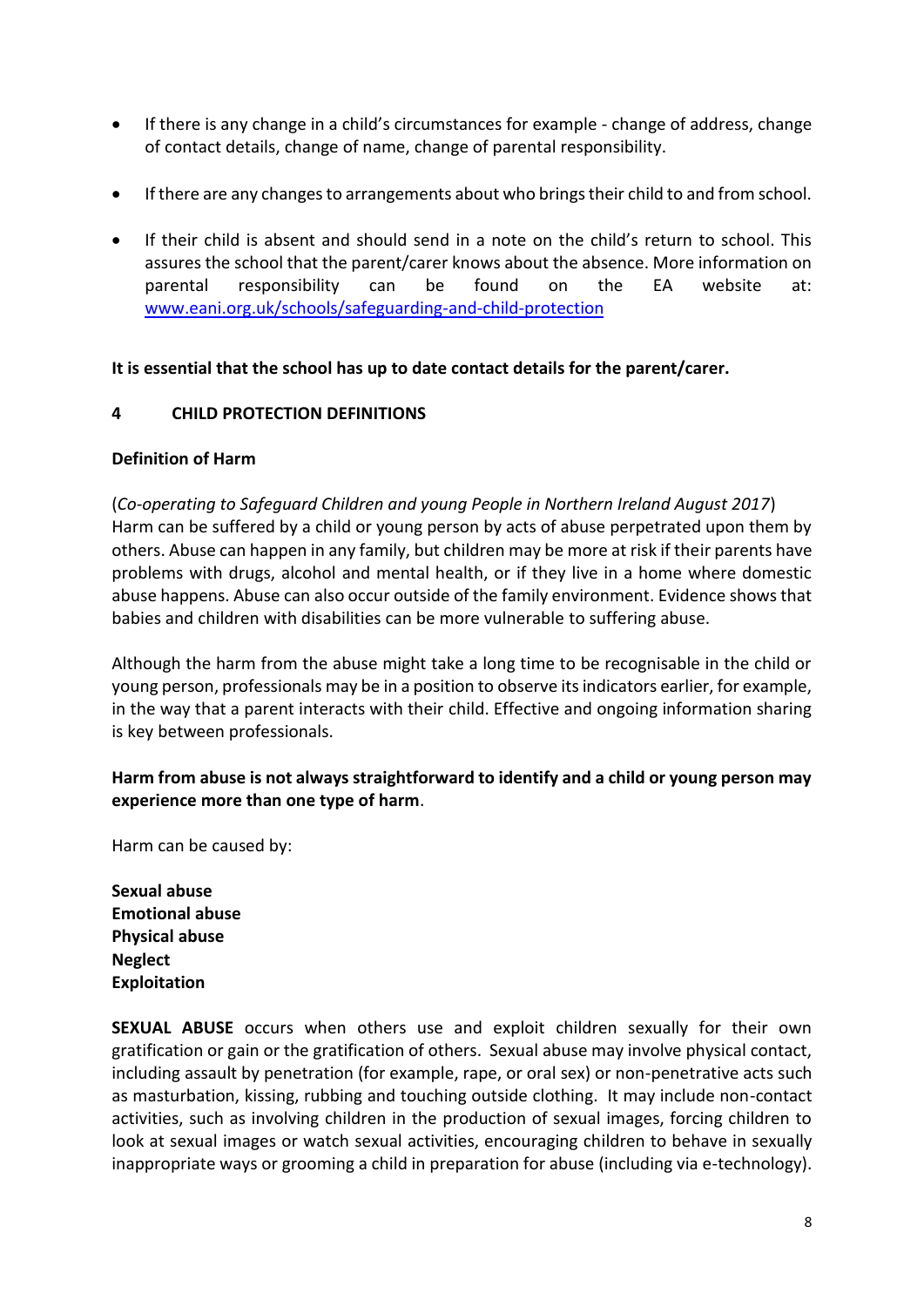Sexual abuse is not solely perpetrated by adult males. Women can commit acts of sexual abuse, as can other children.

**EMOTIONAL ABUSE** is the persistent emotional maltreatment of a child. It is also sometimes called psychological abuse and it can have severe and persistent adverse effects on a child's emotional development.

Emotional abuse may involve deliberately telling a child that they are worthless, or unloved and inadequate. It may include not giving a child opportunities to express their views, deliberately silencing them, or 'making fun' of what they say or how they communicate. Emotional abuse may involve bullying – including online bullying through social networks, online games or mobile phones – by a child's peers.

**PHYSICAL ABUSE** is deliberately physically hurting a child. It might take a variety of different forms, including hitting, biting, pinching, shaking, throwing, poisoning, burning or scalding, drowning or suffocating a child.

**NEGLECT** is the failure to provide for a child's basic needs, whether it be adequate food, clothing, hygiene, supervision or shelter that is likely to result in the serious impairment of a child's health or development. Children who are neglected often also suffer from other types of abuse.

**EXPLOITATION** is the intentional ill-treatment, manipulation or abuse of power and control over a child or young person; to take selfish or unfair advantage of a child or young person or situation, for personal gain. It may manifest itself in many forms such as child labour, slavery, servitude, and engagement in criminal activity, begging, benefit or other financial fraud or child trafficking. It extends to the recruitment, transportation, transfer, harbouring or receipt of children for the purpose of exploitation. Exploitation can be sexual in nature.

Although 'exploitation' is not included in the categories of registration for the Child Protection Register, professionals should recognise that the abuse resulting from or caused by the exploitation of children and young people can be categorised within the existing CPR categories as children who have been exploited will have suffered from physical abuse, neglect, emotional abuse, sexual abuse or a combination of these forms of abuse.

# **Specific Types of Abuse**

In addition to the types of abuse described above there are also some specific types of abuse that we in **Rathmore Primary School** are aware of and have therefore included them in our policy. Please see **Appendix 2**

# **Children with Increased Vulnerabilities**

Some children have increased risk of abuse due to specific vulnerabilities such as disability, lack of fluency in English or sexual orientation. We have included information about children with increased vulnerabilities in our policy. Please see **Appendix 3**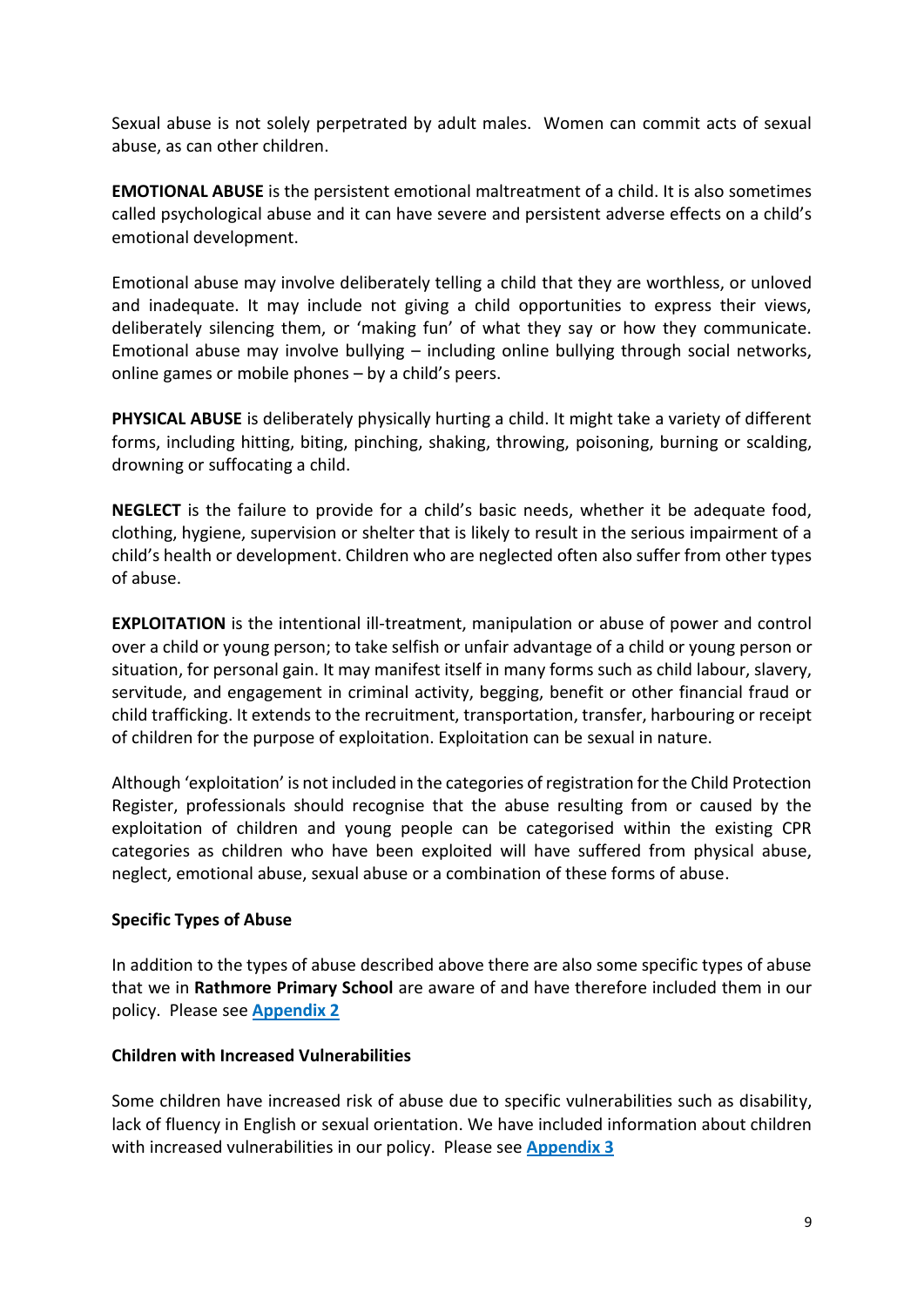# **Signs and Symptoms of Abuse**

This policy outlines the definition of signs and symptoms of abuse, referencing guidance from the SBNI Regional Core Policies and Procedures (**See Appendix 4).**

# **5 RESPONDING TO SAFEGUARDING AND CHILD PROTECTION CONCERNS**

Safeguarding is more than child protection. Safeguarding begins with promotion and preventative activity which enables children and young people to grow up safely and securely in circumstances where their development and wellbeing is not adversely affected. It includes support to families and early intervention to meet the needs of children and continues through to child protection. Child protection refers specifically to the activity that is undertaken to protect individual children or young people who are suffering, or are likely to suffer significant harm<sup>1</sup>.

#### **How a Parent Can Raise a Concern**

**.** 

In **Rathmore Primary School** we aim to work closely with parents/guardians in supporting all aspects of their child's development and well-being. Any concerns a parent may have will be taken seriously and dealt with in a professional manner.

If a parent has a concern they can talk to the Class Teacher**,** the Designated or Deputy Designated Teacher for child protection or the Principal.

If they are still concerned they may talk to the Chair of the Board of Governors. At any time a parent may talk to a social worker in the local Gateway team or to the PSNI Central Referral Unit. Details of who to contact are shown in the flowchart in **[Appendix 5](#page-42-0)**

# **Where School Has Concerns or Has Been Given Information about Possible Abuse by Someone Other Than a Member of Staff**

In **Rathmore Primary School** if a child makes a disclosure to a teacher or other member of staff which gives rise to concerns about possible abuse, or if a member of staff has concerns about a child, the member of staff will complete a Note of Concern (see **[Appendix 6](#page-14-0)**) and act promptly. **They will not investigate** - this is a matter for Social Services - but will discuss these concerns with the Designated Teacher or with the Deputy Designated Teacher if he/she is not available.

The Designated Teacher will consult with the Principal or other relevant staff always taking care to avoid due delay. If Principal is not available, the Designated Governor for Child

 $1$  Co-Operating to Safeguard Children and Young People in Northern Ireland (March 2016)

[https://www.health-ni.gov.uk/publications/co-operating-safeguard-children-and-young-people-northern](https://www.health-ni.gov.uk/publications/co-operating-safeguard-children-and-young-people-northern-ireland)**[ireland](https://www.health-ni.gov.uk/publications/co-operating-safeguard-children-and-young-people-northern-ireland)**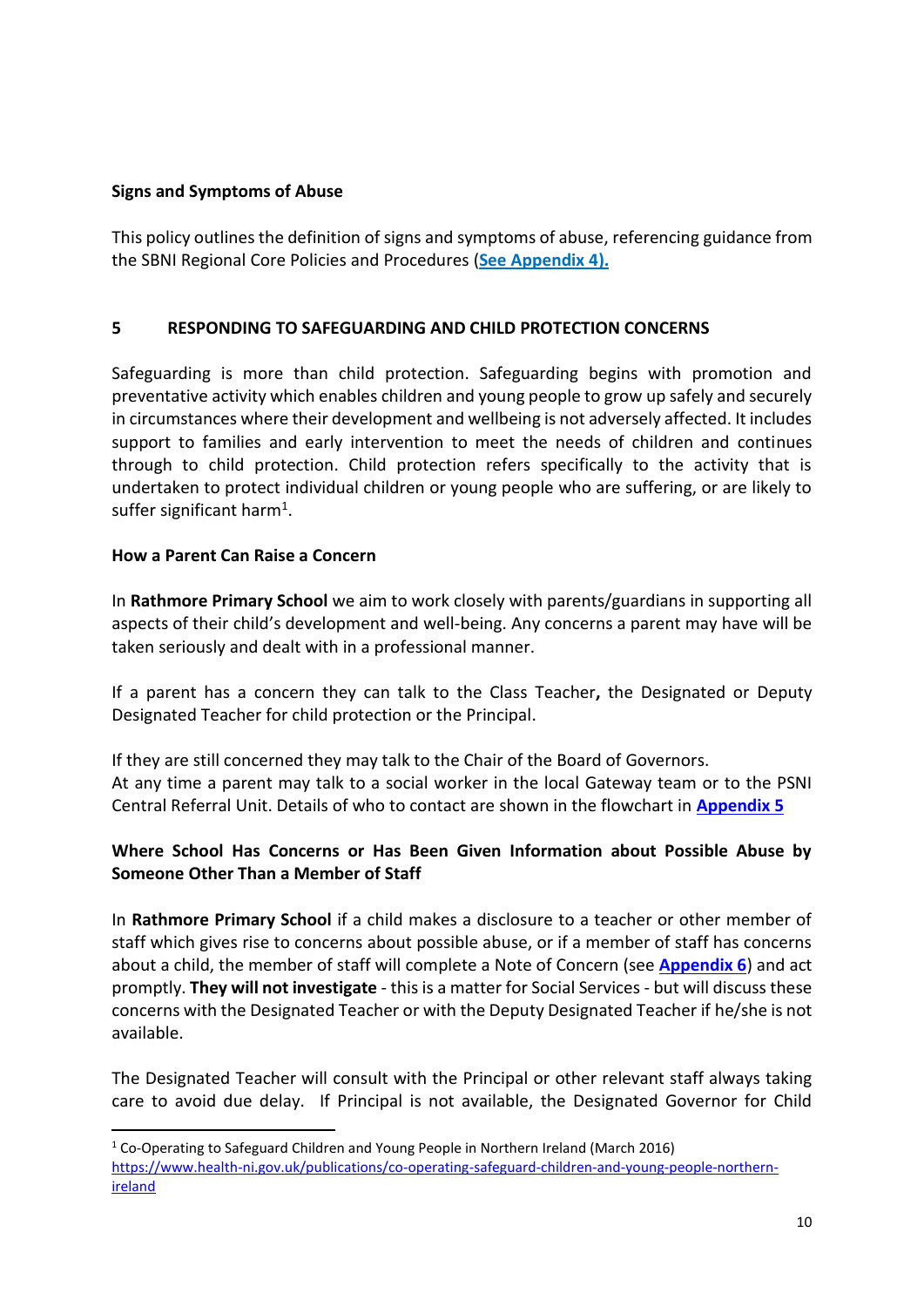Protection will be consulted.If required advice may be sought from the Education Authority Designated Officer for Child Protection. The Designated Teacher may also seek clarification from the child or young person, their parent/carer.

If a child protection referral is not required the school may consider other options including monitoring, signposting or referring to other support agencies e.g. Family Support Hub with parental consent and, where appropriate, with the child/young person's consent.

If a child protection referral is required the Designated Teacher will seek consent from the parent/carer and/or the child {if they are competent to give this} unless this would place the child at risk of significant harm.

The Designated Teacher will phone the Gateway team and/or the PSNI and will submit a completed UNOCINI referral form.

Where appropriate the source of the concern will be informed of the action taken.

For further detail please see **[Appendix 7](#page-44-0)**

# **Where a Complaint Has Been Made about Possible Abuse by a Member of the School's Staff or a Volunteer**

When a complaint about possible child abuse is made against a member of staff the Principal (or the Designated Teacher if the Principal is not available) must be informed immediately. If the complaint is against the Principal then the Designated Teacher should be informed and he/she will inform the Chairperson of the Board of Governors who will consider what action is required in consultation with the employing authority. The procedure as outlined in **[Appendix 5](#page-45-0)** will be followed.

# **6 CONSENT**

Prior to making a referral to Social Services the consent of the parent/carers and/or the young person (if they are competent to give this) will normally be sought. The exception to this is where to seek such consent would put that child, young person or others at increased risk of significant harm or an adult at risk of serious harm, or it would undermine the prevention, detection or prosecution of a serious crime including where seeking consent might lead to interference with any potential investigation.

In circumstances where the consent of the parent/carer and/or the young person has been sought and is withheld we will consider and where possible respect their wishes. However our primary consideration must be the safety and welfare of the child and we will make a referral in cases where consent is withheld if we believe on the basis of the information available that it is in the best interests of the child/young person to do so.

#### **Confidentiality and Information Sharing**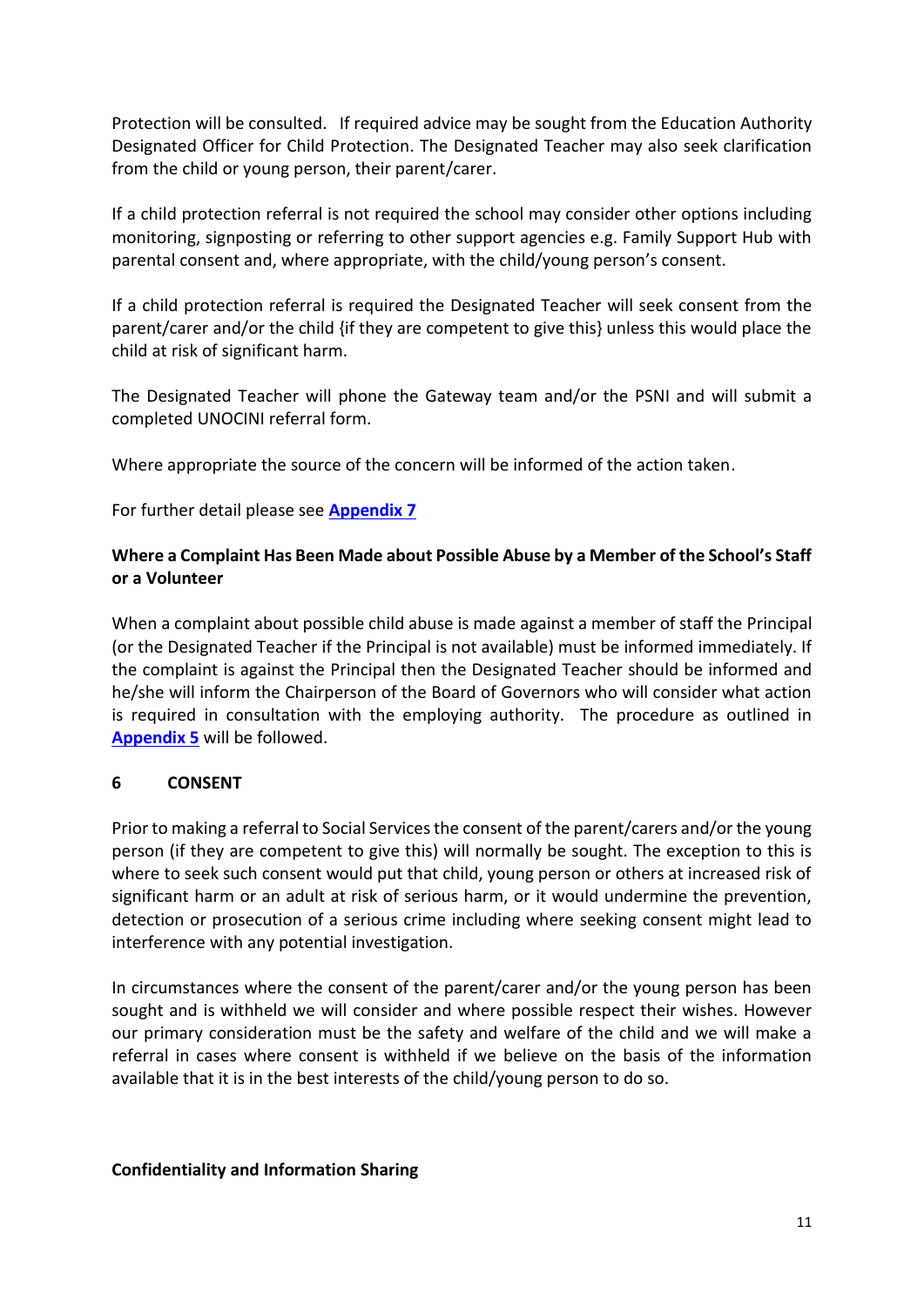Information given to members of staff about possible child abuse cannot be held "in confidence". In the interests of the child, staff have a responsibility to share relevant information about the protection of children with other professionals particularly the investigative agencies. In keeping with the principle of confidentiality, the sharing of information with school staff will be on a 'need to know' basis.

Where there have been, or are current, child protection concerns about a pupil who transfers to another school we will consider what information should be shared with the Designated Teacher in the receiving school.

Where it is necessary to safeguard children information will be shared with other statutory agencies in accordance with the requirements of this policy, the school data protection policy and the General Data Protection Regulations (GDPR)

# **Record Keeping**

In accordance with DE guidance we must consider and develop clear guidelines for the recording, storage, retention and destruction of both manual and electronic records where they relate to child protection concerns.

In order to meet these requirements all child protection records, information and confidential notes concerning pupils in our **Rathmore Primary School** are stored securely and only the Designated Teacher/Deputy Designated Teacher and Principal have access to them. In accordance with DE guidance on the disposal of child protection records these records will be stored from child's date of birth plus 30 years.

If information is held electronically, whether on a PC, a laptop or on a portable memory device, all must be encrypted and appropriately password protected.

These notes or records should be factual, objective and include what was seen, said, heard or reported. They should include details of the place and time and who was present and should be given to the Designated/Deputy Designated Teacher. The person who reports the incident must treat the matter in confidence.

# **7 SAFE RECRUITMENT PROCEDURES**

Vetting checks are a key preventative measure in preventing unsuitable individuals' access to children and vulnerable adults through the education system and schools must ensure that all persons on school property are vetted, inducted and supervised as appropriate. All staff paid or unpaid who are appointed to positions in **Rathmore Primary School** are vetted/supervised in accordance with relevant legislation and Departmental guidance.

# **8 CODE OF CONDUCT FOR ALL STAFF - PAID OR UNPAID**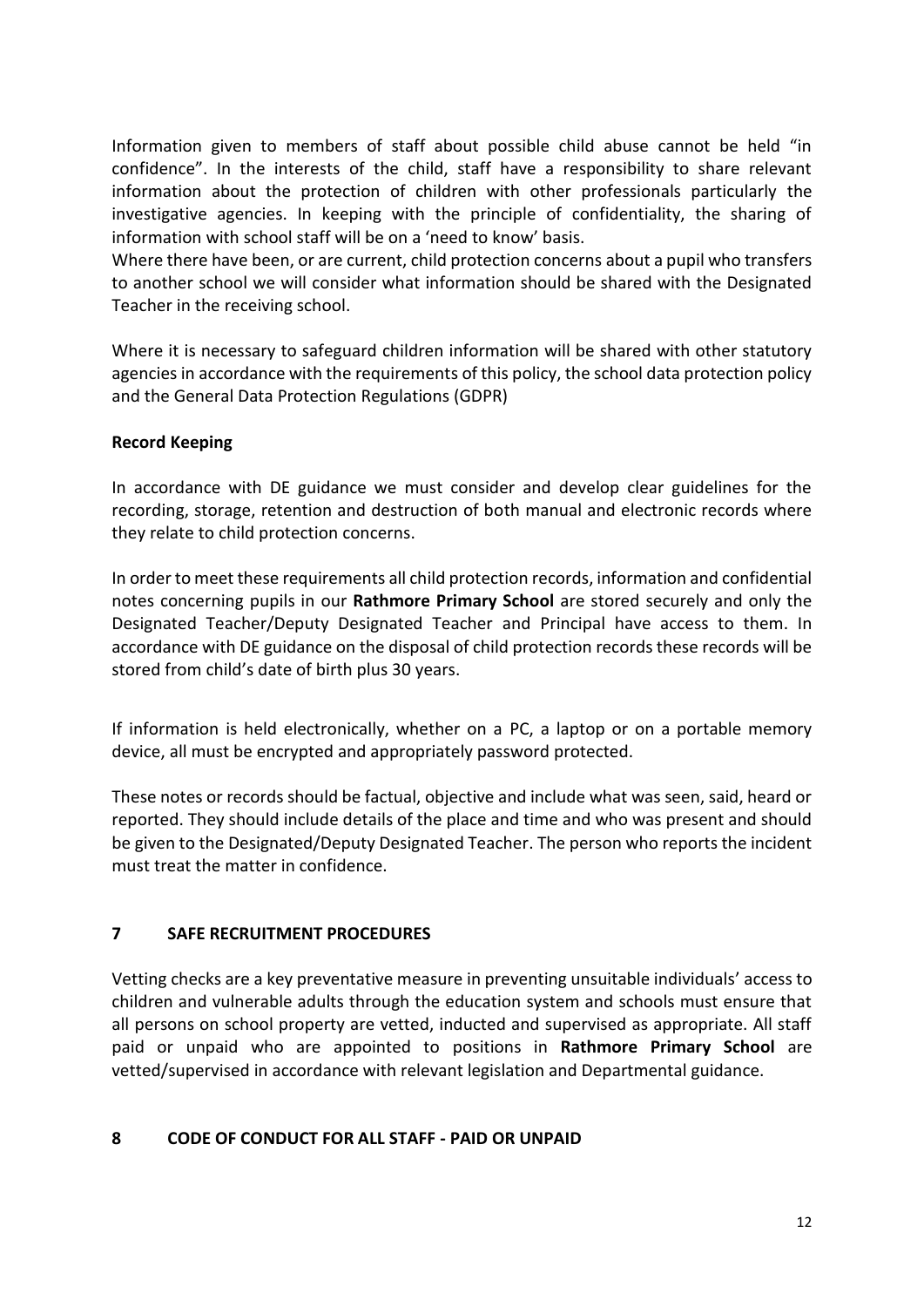All actions concerning children and young people must uphold the best interests of the young person as a primary consideration. Staff must always be mindful of the fact that they hold a position of trust and that their behaviour towards the child and young people in their charge must be above reproach. All members of staff are expected to comply with the school's Code of Conduct for Staff and Volunteers which has been approved by the Board of Governors.

# **9 THE PREVENTATIVE CURRICULUM**

The statutory personal development curriculum requires schools to give specific attention to pupils' emotional wellbeing, health and safety, relationships, and the development of a moral thinking and value system. The curriculum also offers a medium to explore sensitive issues with children and young people in an age-appropriate way which helps them to develop appropriate protective behaviours. (2017/04).

- **1.** Our school seeks to promote pupils' awareness and understanding of safeguarding issues, including those related to child protection through its curriculum. The safeguarding of children is an important focus in the school's personal development programme and is also addressed where it arises within the context of subjects. Through the preventative curriculum we aim to build the confidence, self-esteem and personal resiliencies of children so that they can develop coping strategies and can make more positive choices in a range of situations.
- **2.** Throughout the school year child protection issues are addressed through class assemblies and there is a permanent child protection notice board in the main corridor and relevant information in each resource area, which provides advice and displays child helpline numbers. Other initiatives which address child protection and safety issues: School visitors e.g. fire fighters, police etc. health visitor parent programmes.

# **10 OPERATION ENCOMPASS**

We are an Operation Encompass school. Operation Encompass is an early intervention partnership between local Police and our school, aimed at supporting children who are victims of domestic violence and abuse. As a school, we recognise that children's exposure to domestic violence is a traumatic event for them.

Children experiencing domestic abuse are negatively impacted by this exposure. Domestic abuse has been identified as an Adverse Childhood Experience and can lead to emotional, physical and psychological harm. Operation Encompass aims to mitigate this harm by enabling the provision of immediate support. This rapid provision of support within the school environment means children are better safeguarded against the short, medium and long-term effects of domestic abuse.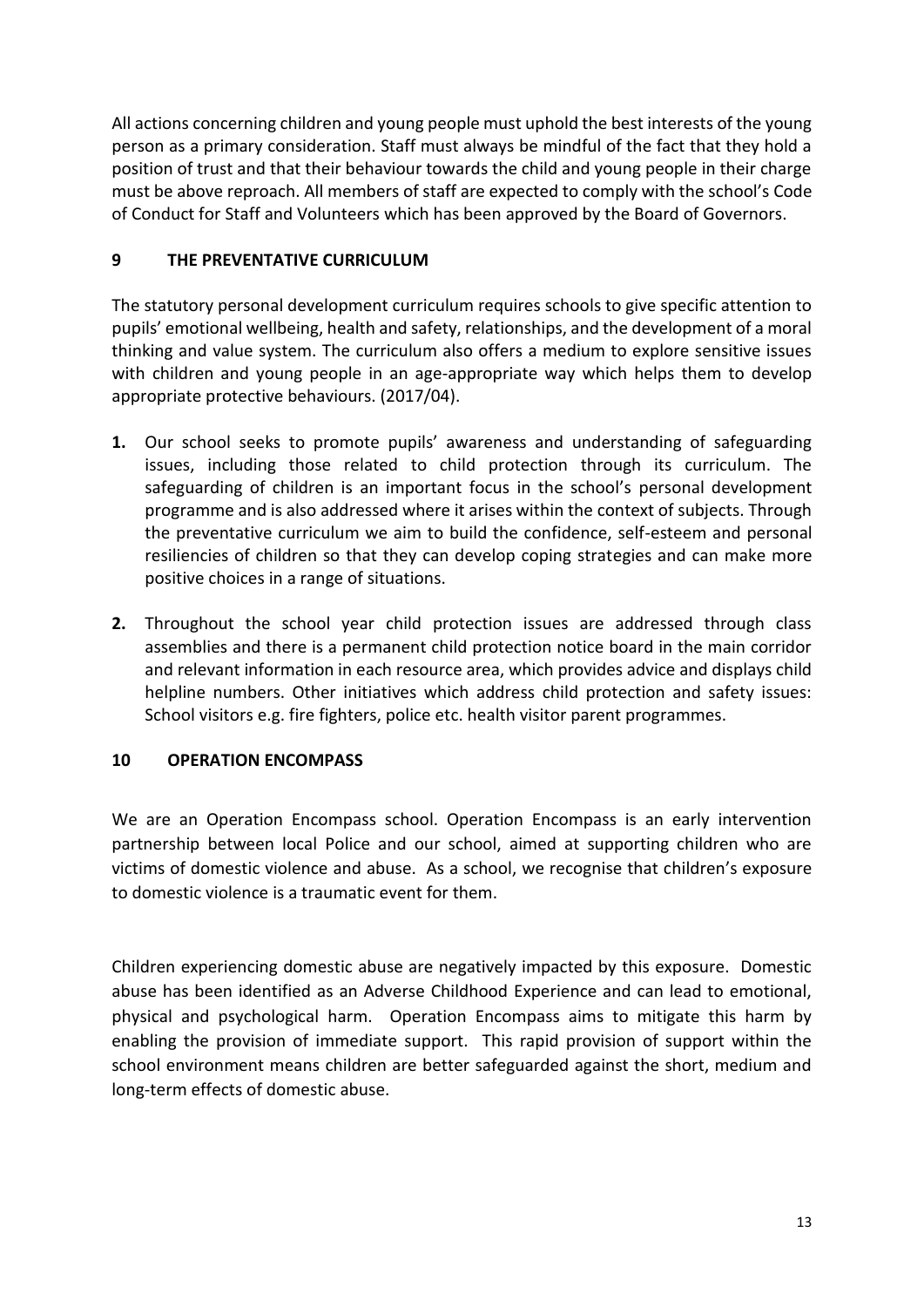As an Operation Encompass school, when the police have attended a domestic incident and one of our pupils is present, they will make contact with the school at the start of the next working day to share this information with a member of the school safeguarding team. This will allow the school safeguarding team to provide immediate emotional support to this child as well as giving the Designated Teacher greater insight into any wider safeguarding concerns.

This information will be treated in strict confidence, like any other category of child protection information. It will be processed as per DE Circular 2020/07 'Child Protection Record Keeping in Schools' and a note will be made in the child's child protection file. The information received on an Operation Encompass call from the Police will only be shared outside of the safeguarding team on a proportionate and need to know basis. All members of the safeguarding team will complete online Operation Encompass training, so they are able to take these calls. Any staff responsible for answering the phone at school will be made aware of Operation Encompass and the need to pass these calls on with urgency to a member of the Safeguarding team.

Further information see [The Domestic Abuse Information Sharing with Schools etc.](https://www.legislation.gov.uk/nisr/2022/146/contents/made)  [Regulations \(Northern Ireland\) 2022.](https://www.legislation.gov.uk/nisr/2022/146/contents/made)

# **11 MONITORING AND EVALUATION**

This policy will be reviewed annually by the Safeguarding Team and approved by the Board of Governors for dissemination to parents, pupils and staff. It will be implemented through the schools staff induction and training programme and as part of day to day practice. Compliance with the policy will be monitored on an on-going basis by the Designated Teacher for Child Protection and periodically by the Schools Safeguarding Team. The Board of Governors will also monitor child protection activity and the implementation of the Safeguarding and Child Protection policy on a regular basis through the provision of reports from the Designated Teacher.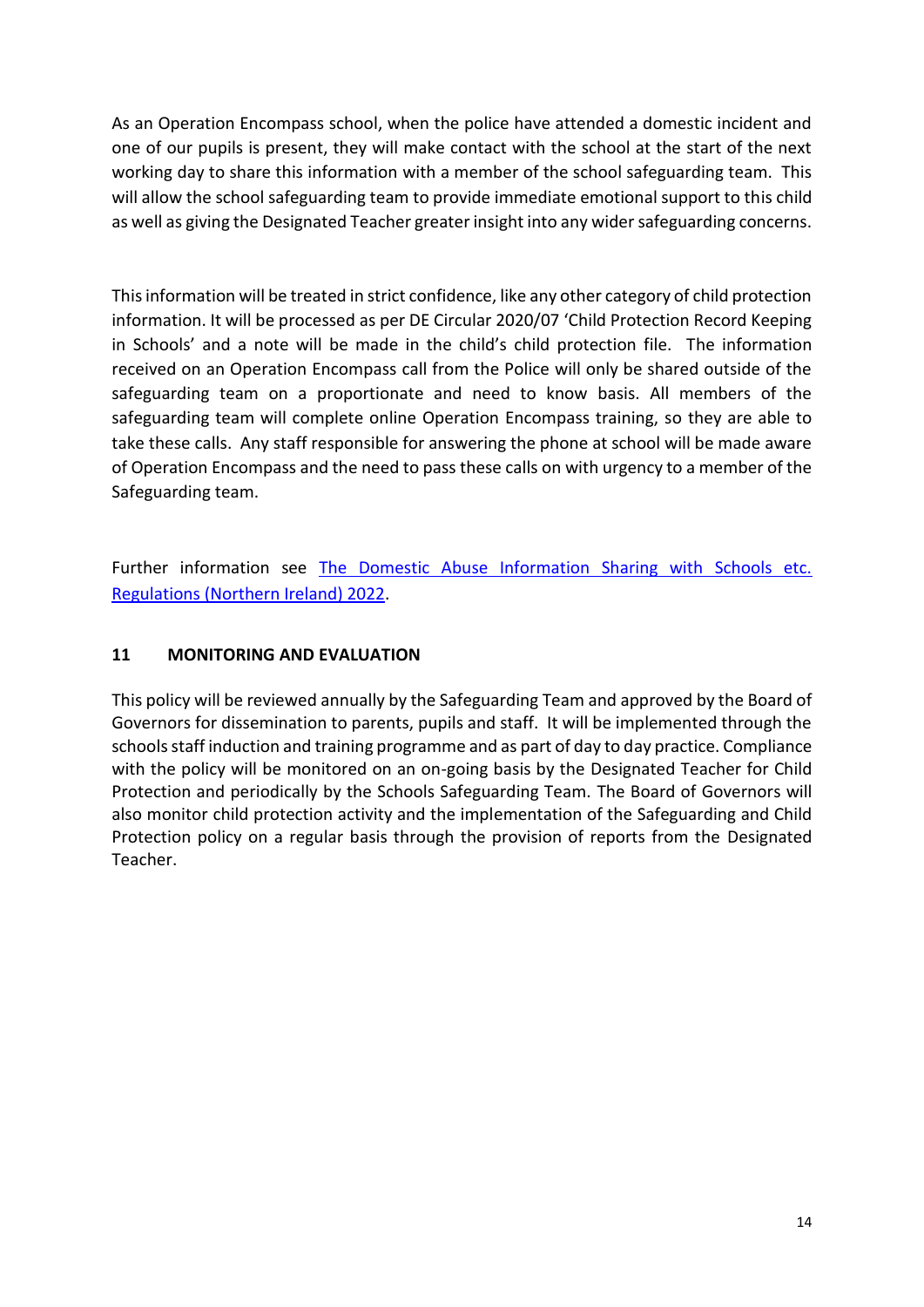# <span id="page-14-0"></span>**Appendix 1**

# **CONFIDENTIAL**

# **NOTE OF CONCERN**

# **Child Protection Record - Reports to Designated Teacher**

| Name of Pupil:                                                                                  |
|-------------------------------------------------------------------------------------------------|
| Year Group:                                                                                     |
|                                                                                                 |
| Date, Time of Incident/Disclosure:                                                              |
|                                                                                                 |
| Circumstances of Incident/Disclosure:                                                           |
|                                                                                                 |
| Nature And Description Of Concern:                                                              |
|                                                                                                 |
| Parties involved, including any witnesses to an event and what was said or done and by<br>whom: |
|                                                                                                 |
| Action Taken At The Time:                                                                       |
|                                                                                                 |
| Details Of Any Advice Sought, From Whom And When:                                               |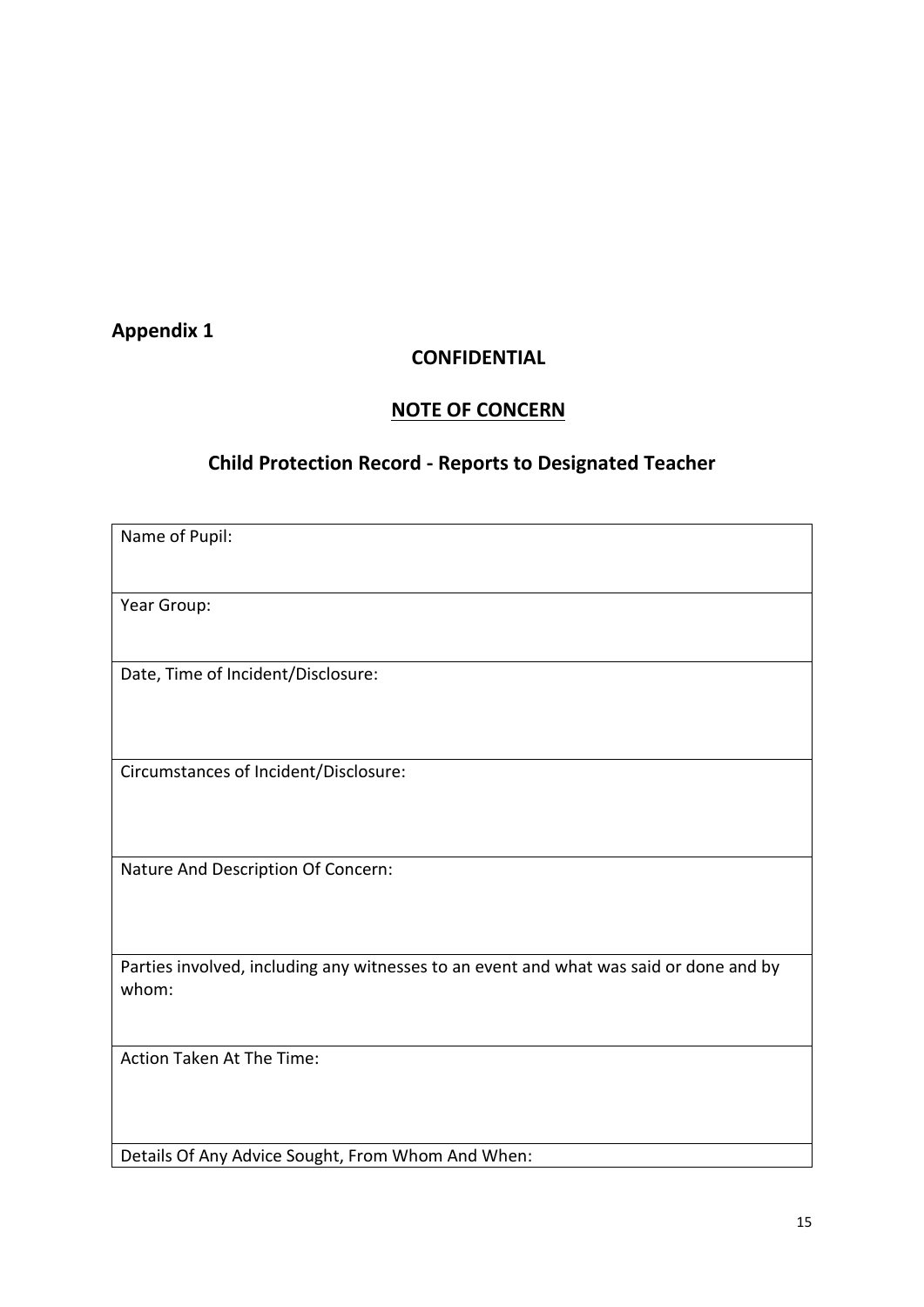Any Further Action Taken: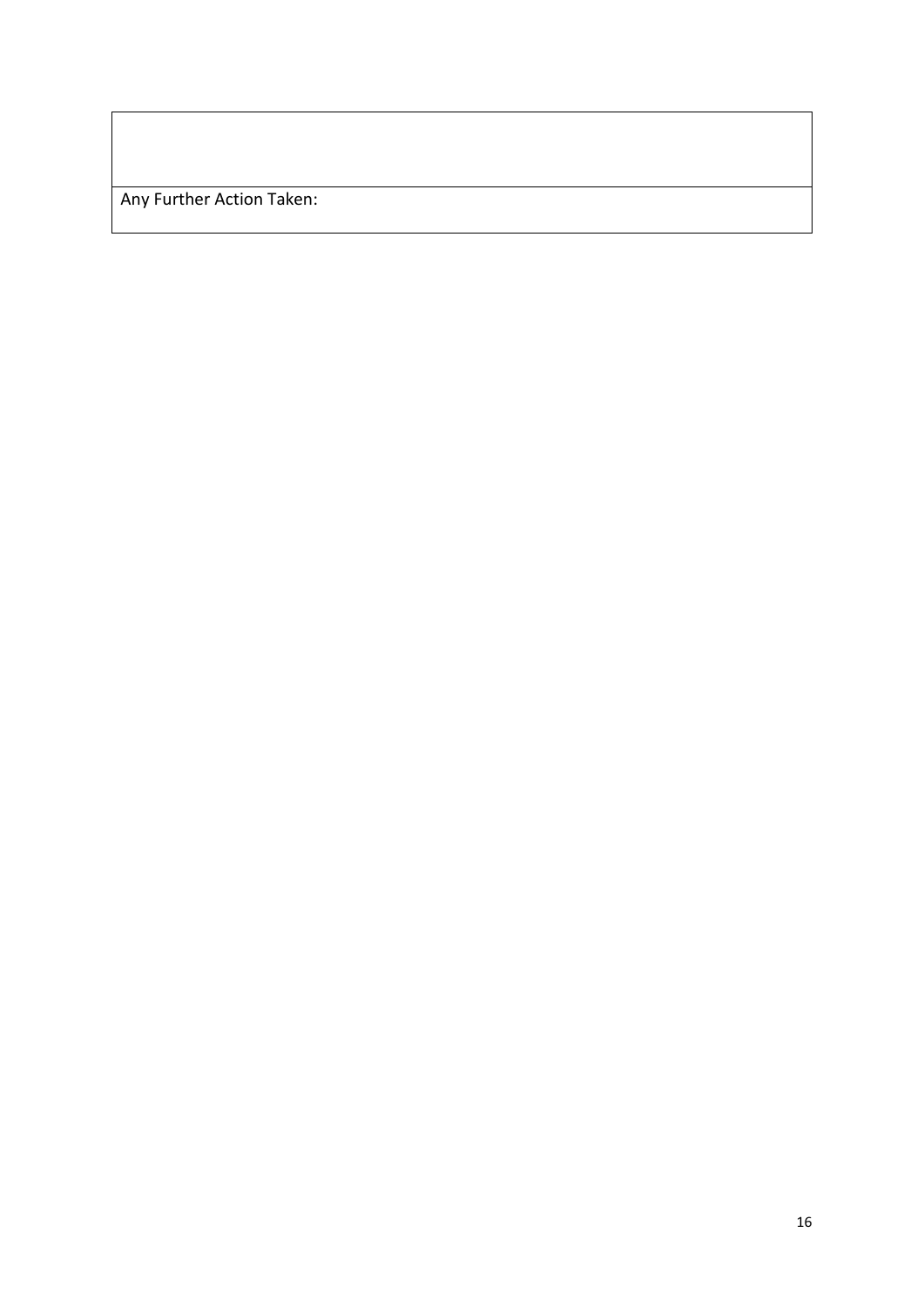| No:                                                                    |  |  |  |  |  |
|------------------------------------------------------------------------|--|--|--|--|--|
|                                                                        |  |  |  |  |  |
| Date And Time Of Report To The Designated Teacher:                     |  |  |  |  |  |
| Written Note From Staff Member Placed On Pupil's Child Protection File |  |  |  |  |  |
|                                                                        |  |  |  |  |  |
|                                                                        |  |  |  |  |  |
|                                                                        |  |  |  |  |  |
|                                                                        |  |  |  |  |  |
| <b>Name of Staff Member Making the Report:</b>                         |  |  |  |  |  |
|                                                                        |  |  |  |  |  |

| <b>Signature of Staff Member:</b> |  | Date: |  |
|-----------------------------------|--|-------|--|
|-----------------------------------|--|-------|--|

Signature of Designated Teacher: \_\_\_\_\_\_\_\_\_\_\_\_\_\_\_\_\_\_\_\_\_\_\_\_Date: \_\_\_\_\_\_\_\_\_\_\_\_\_\_\_\_\_\_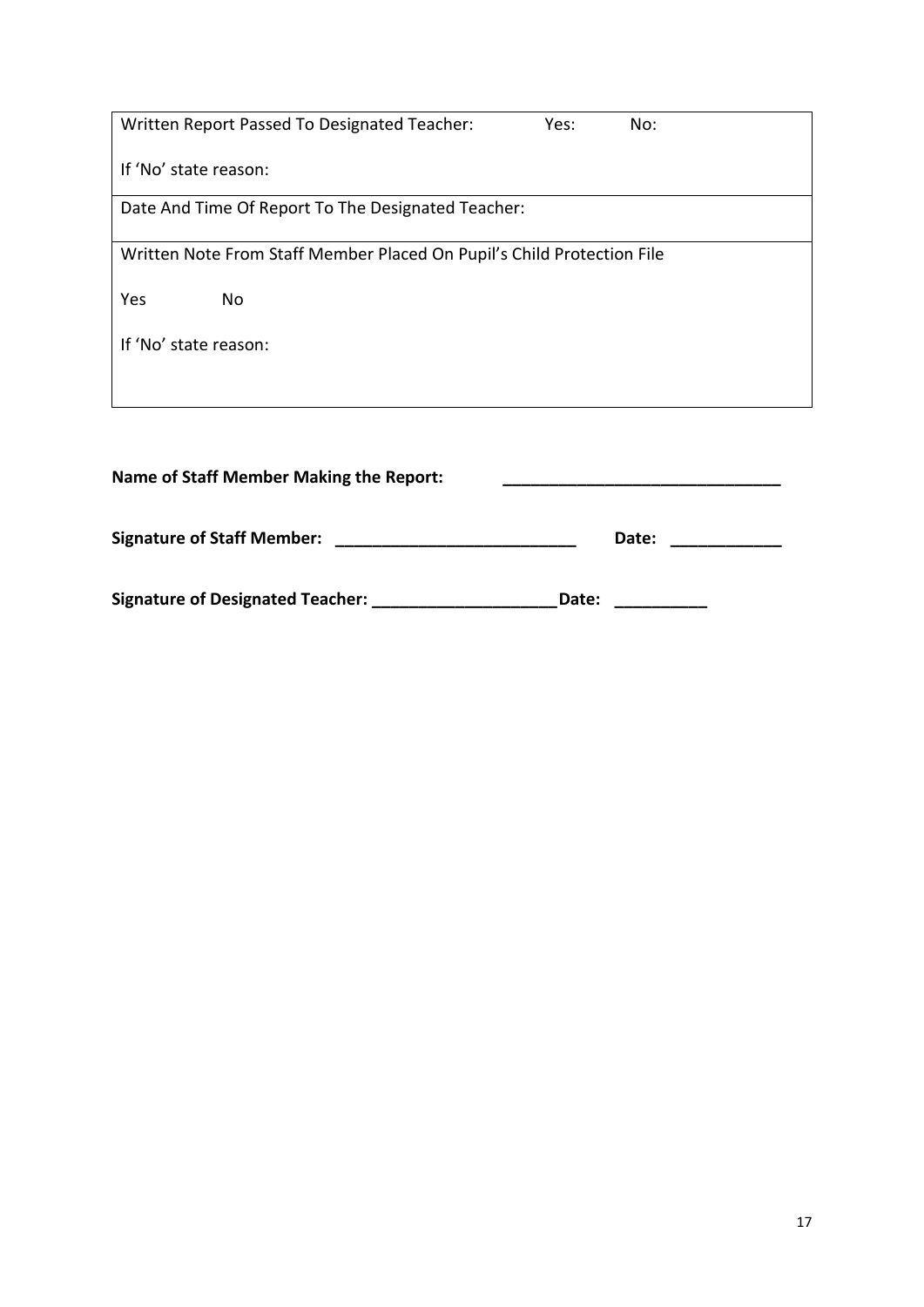# **APPENDIX 2 Specific Types of Abuse**

**Grooming** of a child or young person is always abusive and/or exploitative. It often involves perpetrator(s) gaining the trust of the child or young person or, in some cases, the trust of the family, friends or community, and/or making an emotional connection with the victim in order to facilitate abuse before the abuse begins. This may involve providing money, gifts, drugs and/or alcohol or more basic needs such as food, accommodation or clothing to develop the child's/young person's loyalty to and dependence upon the person(s) doing the grooming. The person(s) carrying out the abuse may differ from those involved in grooming which led to it, although this is not always the case. Grooming is often associated with Child Sexual Exploitation (CSE) but can be a precursor to other forms of abuse. Grooming may occur face to face, online and/or through social media, the latter making it more difficult to detect and identify.

Adults may misuse online settings e.g. chat rooms, social and gaming environments and other forms of digital communications, to try and establish contact with children and young people or to share information with other perpetrators, which creates a particular problem because this can occur in real time and there is no permanent record of the interaction or discussion held or information shared. Those working or volunteering with children or young people should be alert to signs that may indicate grooming, and take early action in line with their child protection and safeguarding policies and procedures to enable preventative action to be taken, if possible, before harm occurs. Practitioners should be aware that those involved in grooming may themselves be children or young people, and be acting under the coercion or influence of adults. Such young people must be considered victims of those holding power over them. Careful consideration should always be given to any punitive approach or 'criminalising' young people who may, themselves, still be victims and/or acting under duress, control, threat, the fear of, or actual violence. In consultation with the PSNI and where necessary the PPS, HSC professionals must consider whether children used to groom others should be considered a child in need or requiring protection from significant harm

If the staff in Rathmore Primary School become aware of signs that may indicate grooming they will take early action and follow the school's child protection policies and procedures. The HSCT and PSNI should be involved as early as possible to ensure any evidence that may assist prosecution is not lost and to enable a disruption plan to reduce the victim's contact with the perpetrator(s) and reduce the perpetrator(s) control over the victim to be put in place without delay.

**Child Sexual Exploitation** (CSE) is a form of child sexual abuse. It occurs where an individual or group takes advantage of an imbalance of power to coerce, manipulate or deceive a child or young person under the age of 18 into sexual activity (a) in exchange for something the victim needs or wants, and/ or (b) for the financial advantage or increased status of the perpetrator or facilitator. The victim may have been sexually exploited even if the sexual activity appears consensual. Child sexual exploitation does not always involve physical contact; it can also occur through the use of technology. (Co-operating to Safeguard Children and Young People in NI. DHSSPS version 2.0 2017).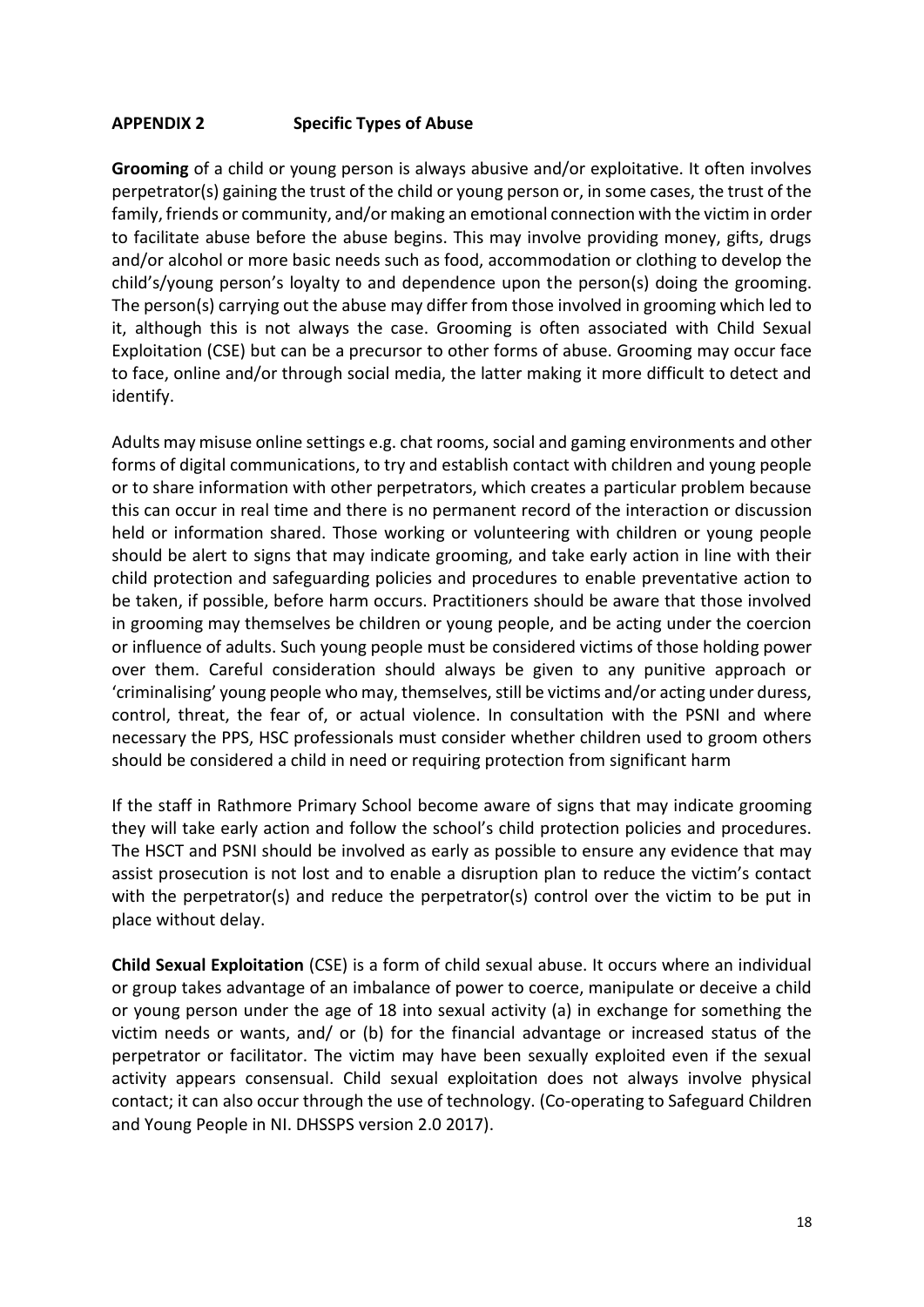Any child under the age of eighteen, male or female, can be a victim of CSE. Although younger children can experience CSE, the average age at which concerns are first identified is 12-15 years of age. Sixteen and seventeen year olds, although legally able to consent to sexual activity can also be sexually exploited.

CSE can be perpetrated by adults or by young people's peers, on an individual or group basis, or a combination of both, and can be perpetrated by females as well as males. While children in care are known to experience disproportionate risk of CSE, **the majority of CSE victims are living at home**.

#### **Statutory Responsibilities**

CSE is a form of child abuse and, as such, any member of staff suspecting that CSE is occurring will follow the school's child protection policy and procedures, including reporting to the appropriate agencies.

#### **Domestic and Sexual Violence and Abuse**

The Stopping Domestic and Sexual Violence and Abuse in Northern Ireland: A Seven Year Strategy (2016) defines domestic and sexual violence and abuse as follows:-

#### **Domestic Violence and Abuse:**

'threatening, controlling, coercive behaviour, violence or abuse (psychological, virtual, physical, verbal, sexual, financial or emotional) inflicted on anyone (irrespective of age, ethnicity, religion, gender, gender identity, sexual orientation or any form of disability) by a current or former intimate partner or family member.'

#### **Sexual Violence and Abuse**

'any behaviour (physical, psychological, verbal, virtual/online) perceived to be of a sexual nature which is controlling, coercive, exploitative, harmful, or unwanted that is inflicted on anyone (irrespective of age, ethnicity, religion, gender, gender identity, sexual orientation or any form of disability).' Please note that coercive, exploitative and harmful behaviour includes taking advantage of an individual's incapacity to give informed consent.

If it comes to the attention of school staff that Domestic Abuse, is or may be, affecting a child this will be passed on to the Designated/Deputy Designated Teacher who has an obligation to share the information with the Social Services Gateway Team.

**Female Genital Mutilation** (FGM) is a form of child abuse and violence against women and girls. FGM comprises all procedures that involve partial or total removal of the external female genitalia, or other injury to the female genital organs for non-medical reasons. The procedure is also referred to as 'cutting', 'female circumcision' and 'initiation'. The practice is medically unnecessary, extremely painful and has serious health consequences, both at the time when the mutilation is carried out and in later life. FGM is a form of child abuse and, as such, teachers have a statutory duty to report cases, including suspicion, to the appropriate agencies, through agreed established procedures set out in our school policy. Where there is a concern that a child or young person may be at immediate risk of FGM this should be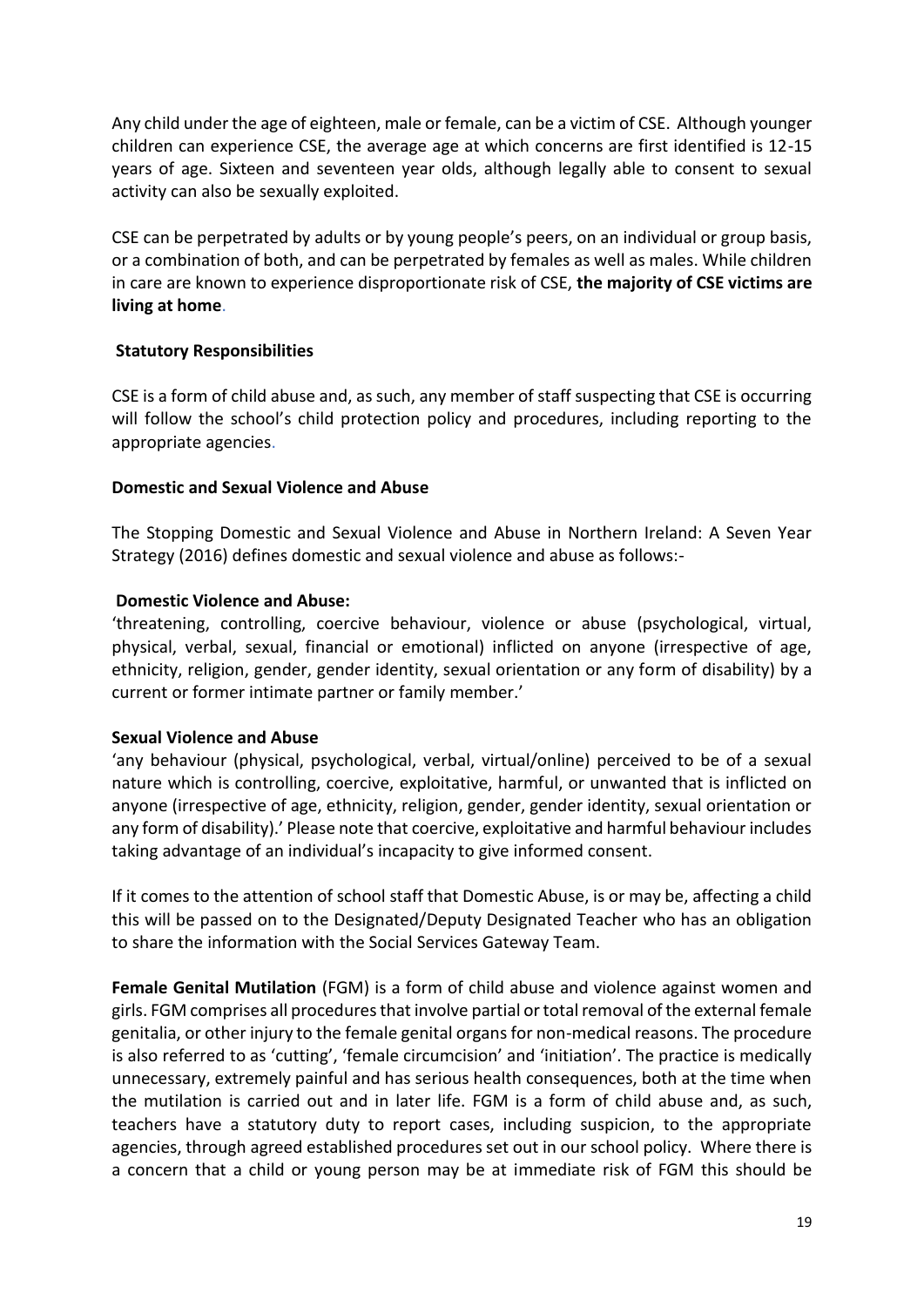reported to the PSNI without delay. Contact can be made directly to the Sexual Referral Unit (based within the Public Protection Unit) at 028 9025 9299. Where there is a concern that a child or young person may be at risk of FGM, referral should be made to the relevant HSCT Gateway Team.

**Forced Marriage** A forced marriage is a marriage conducted without the valid consent of one or both parties and where duress is a factor. Duress can include physical, psychological, financial, sexual and emotional pressure. Forced marriage is a criminal offence in Northern Ireland and if in Rathmore Primary School we have knowledge or suspicion of a forced marriage in relation to a child or young person we will contact the PSNI immediately.

# **Children Who Display Harmful Sexualised Behaviour**

Learning about sex and sexual behaviour is a normal part of a child's development. It will help them as they grow up, and as they start to make decisions about relationships. As a school we support children and young people, through the Personal Development element of the curriculum, to develop their understanding of relationships and sexuality and the responsibilities of healthy relationships. Teachers are often therefore in a good position to consider if behaviour is within the normal continuum or otherwise.

It must also be borne in mind that sexually harmful behaviour is primarily a child protection concern. There may remain issues to be addressed through the school's positive behaviour policy but it is important to always apply principles that remain child centred.

It is important to distinguish between different sexual behaviours - these can be defined as 'healthy', 'problematic' or 'sexually harmful'. Healthy sexual behaviour will normally have no need for intervention, however consideration may be required as to appropriateness within a school setting. Problematic sexual behaviour requires some level of intervention, depending on the activity and level of concern. For example, a one-off incident may simply require liaising with parents on setting clear direction that the behaviour is unacceptable, explaining boundaries and providing information and education. Alternatively, if the behaviour is considered to be more serious, perhaps because there are a number of aspects of concern, advice from the EA CPSS may be required. The CPSS will advise if additional advice from PSNI or Social Services is required. We will also take guidance from DE Circular 2016/05 to address concerns about harmful sexualised behaviour displayed by children and young people.

#### **What is Harmful Sexualised Behaviour?**

Harmful sexualised behaviour is any behaviour of a sexual nature that takes place when:

- There is no informed consent by the victim; and/or
- The perpetrator uses threat (verbal, physical or emotional) to coerce, threaten or intimidate the victim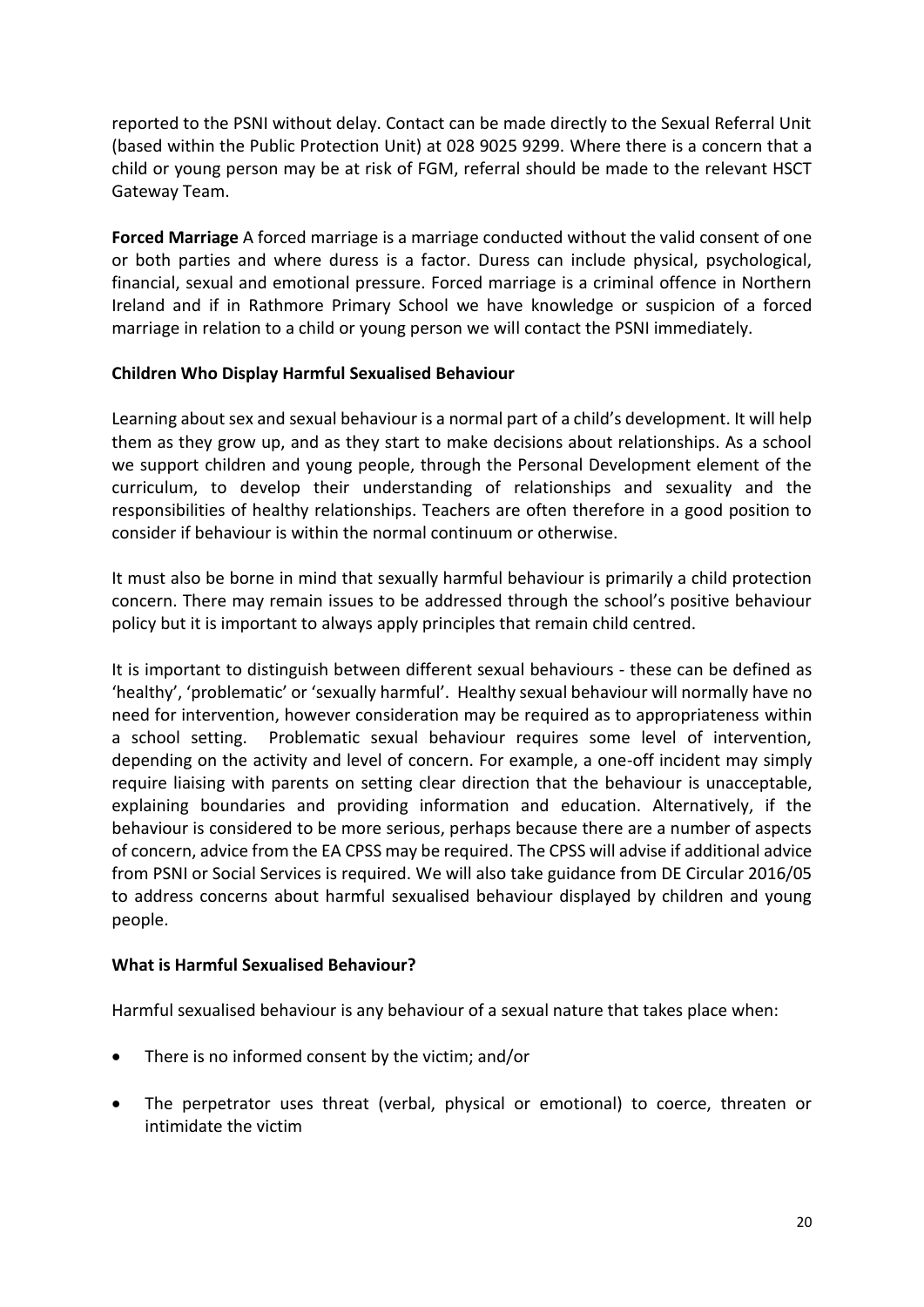- Harmful sexualised behaviour can include: Using age inappropriate sexually explicit words and phrases.
- Inappropriate touching.
- Using sexual violence or threats.
- Sexual behaviour between children is also considered harmful if one of the children is much older - particularly if there is more than two years' difference in age or if one of the children is pre-pubescent and the other is not.
- However, a younger child can abuse an older child, particularly if they have power over them - for example, if the older child is disabled.

Sexually harmful behaviour is primarily a child protection concern. There may remain issues to be addressed through the schools positive behaviour policy but it is important to always apply principles that remain child centred.

Harmful sexualised behaviour will always require intervention and we will follow the procedures in the child protection policy and, seek support from the EA CPSS.

# **E Safety/Internet Abuse**

Online safety means acting and staying safe when using digital technologies. It is wider than simply internet technology and includes electronic communication via text messages, social environments and apps, and using games consoles through any digital device. In all cases, in schools and elsewhere, it is a paramount concern.

In January 2014, the SBNI published its report 'An exploration of e-safety messages to young people, parents and practitioners in Northern Ireland' which identified the associated risks around online safety under four categories:

- **Content Risks**: the child or young person is exposed to harmful material.
- **Contact risks**: the child or young person participates in adult initiated online activity.
- **Conduct Risks**: the child or young person is a perpetrator or victim in peer-to-peer exchange.
- **Commercial Risks**: the child or young person is exposed to inappropriate commercial advertising, marketing schemes or hidden costs.

We in Rathmore Primary School have a responsibility to ensure that there is a reduced risk of pupils accessing harmful and inappropriate digital content and will be energetic in teaching pupils how to act responsibly and keep themselves safe. As a result, pupils should have a clear understanding of online safety issues and, individually, be able to demonstrate what a positive digital footprint might look like.

The school's actions and governance of online safety are reflected clearly in our safeguarding arrangements. Safeguarding and promoting pupils' welfare around digital technology is the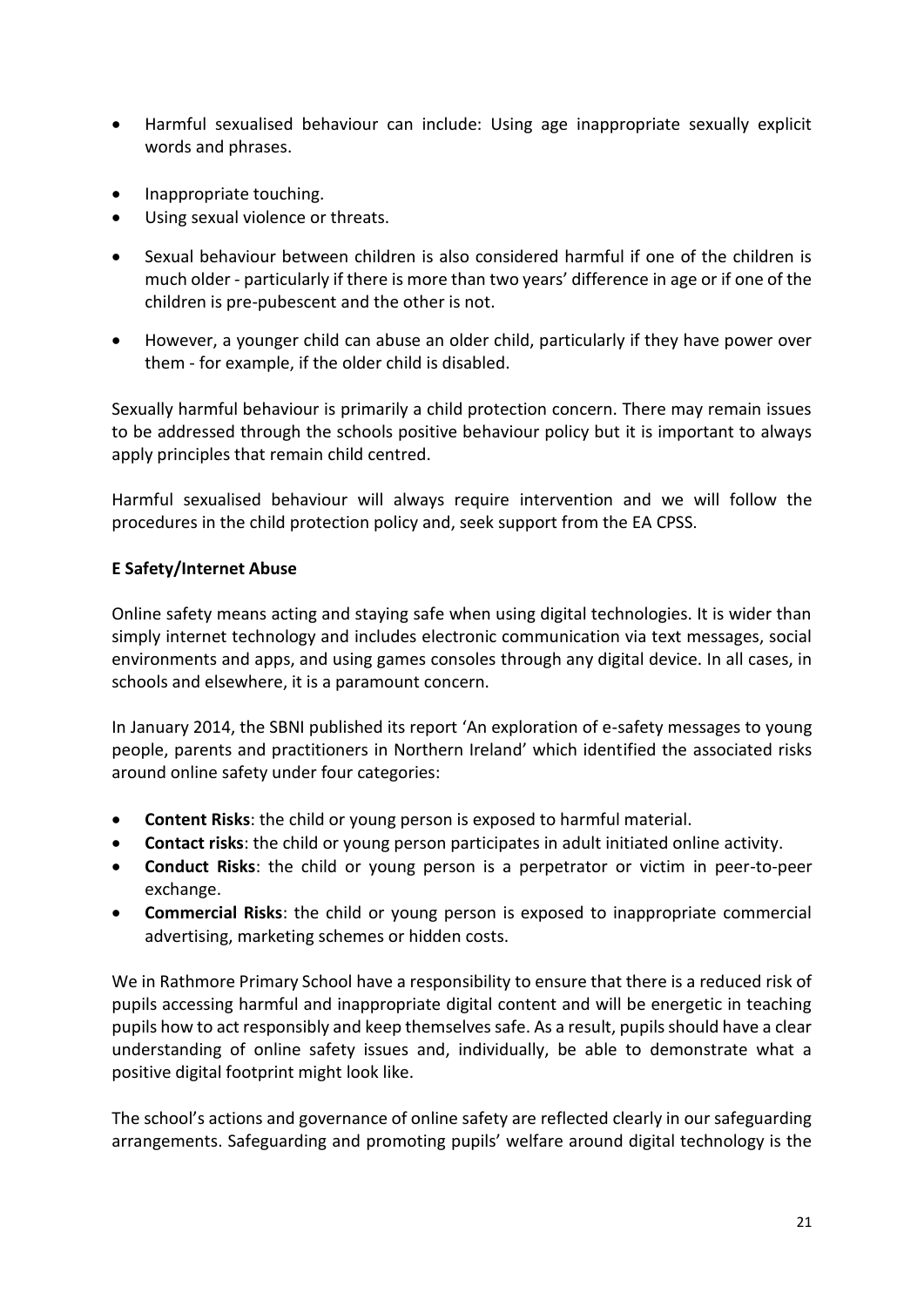responsibility of everyone who comes into contact with the pupils in the school or on schoolorganised activities.

**Sexting** is the sending or posting of sexually suggestive images, including nude or semi-nude photographs, via mobile or over the internet. There are two aspects to Sexting:

#### **1/Sexting between Individuals in a Relationship**

Pupils need to be aware that it is illegal, under the Sexual Offences (NI) Order 2008, to take, possess or share 'indecent images' of anyone under 18 even if they are the person in the picture (or even if they are aged 16+ and in a consensual relationship) and in these cases we will contact local police on 101 for advice and guidance. We may also seek advice from the EA Child Protection Support Service

Please be aware that, while offences may technically have been committed by the child/children involved, the matter will be dealt with sensitively and considering all of the circumstances and it is not necessarily the case that they will end up with a criminal record. It is important that particular care is taken in dealing with any such cases. Adopting scare tactics may discourage a young person from seeking help if they feel entrapped by the misuse of a sexual image.

#### **2/Sharing an Inappropriate Image with an Intent to Cause Distress**

If a pupil has been affected by inappropriate images or links on the internet it is important that it is **not forwarded to anyone else**. Schools are not required to investigate incidents. It is an offence under the Criminal Justice and Courts Act 2015 to share an inappropriate image of another person without the individuals consent. For further information see: www.legislation.gov.uk/ukpga/2015/2/section/33/enacted

If a young person has shared an inappropriate image of themselves that is now being shared further whether or not it is intended to cause distress, the child protection procedures of the school will be followed.

#### **The main forms of abuse are:**

#### **Physical abuse**

Physical abuse is the use of physical force or mistreatment of one person by another which may or may not result in actual physical injury. This may include hitting, pushing, rough handling, exposure to heat or cold, force feeding, improper administration of medication, denial of treatment, misuse or illegal use of restraint and deprivation of liberty.

#### **Sexual Violence and Abuse**

Sexual abuse is any behaviour perceived to be of a sexual nature which is unwanted or takes place without consent or understanding6. Sexual violence and abuse can take many forms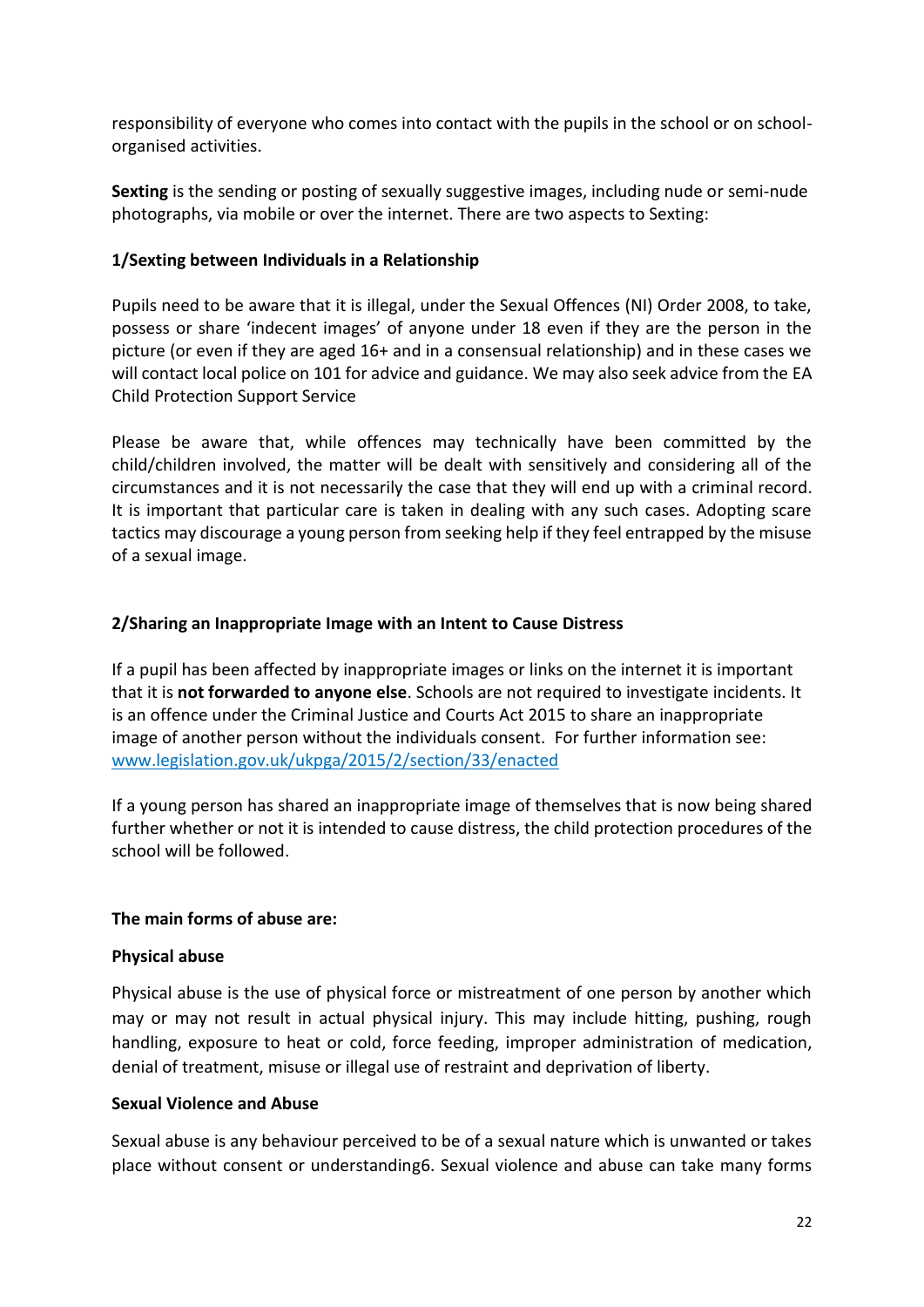and may include non-contact sexual activities, such as indecent exposure, stalking, grooming, being made to look at or be involved in the production of sexually abusive material, or being made to watch sexual activities. It may involve physical contact, including but not limited to non-consensual penetrative sexual activities or non-penetrative sexual activities, such as intentional touching (known as groping). Sexual violence can be found across all sections of society, irrelevant of gender, age, ability, religion, race, ethnicity, personal circumstances, financial background or sexual orientation.

#### **Psychological/Emotional Abuse**

Psychological/emotional abuse is behaviour that is psychologically harmful or inflicts mental distress by threat, humiliation or other verbal/non-verbal conduct. This may include threats, humiliation or ridicule, provoking fear of violence, shouting, yelling and swearing, blaming, Controlling, Intimidation and Coercion.

#### **Financial Abuse**

Financial abuse is actual or attempted theft, fraud or burglary. It is the misappropriation or misuse of money, property, benefits, material goods or other asset transactions which the person did not or could not consent to, or which were invalidated by intimidation, coercion or deception. This may include exploitation, embezzlement, withholding pension or benefits or pressure exerted around wills, property or inheritance.

#### **Institutional Abuse**

Institutional abuse is the mistreatment or neglect of an adult by a regime or individuals in settings which adults who may be at risk reside in or use. This can occur in any organisation, within and outside the HSC sector. Institutional abuse may occur when the routines, systems and regimes result in poor standards of care, poor practice and behaviours, inflexible regimes and rigid routines which violate the dignity and human rights of the adults and place them at risk of harm. Institutional abuse may occur within a culture that denies, restricts or curtails privacy, dignity, choice and independence. It involves the collective failure of a service provider or an organisation to provide safe and appropriate services, and includes a failure to ensure that the necessary preventative and/or protective measures are in place.

**Neglect** occurs when a person deliberately withholds, or fails to provide, appropriate and adequate care and support which is required by another adult. It may be through a lack of knowledge or awareness, or through a failure to take reasonable action given the information and facts available to them at the time. It may include physical neglect to the extent that health or well-being is impaired, administering too much or too little medication, failure to provide access to appropriate health or social care, withholding the necessities of life, such as adequate nutrition, heating or clothing, or failure to intervene in situations that are dangerous to the person concerned or to others particularly when the person lacks the capacity to assess risk.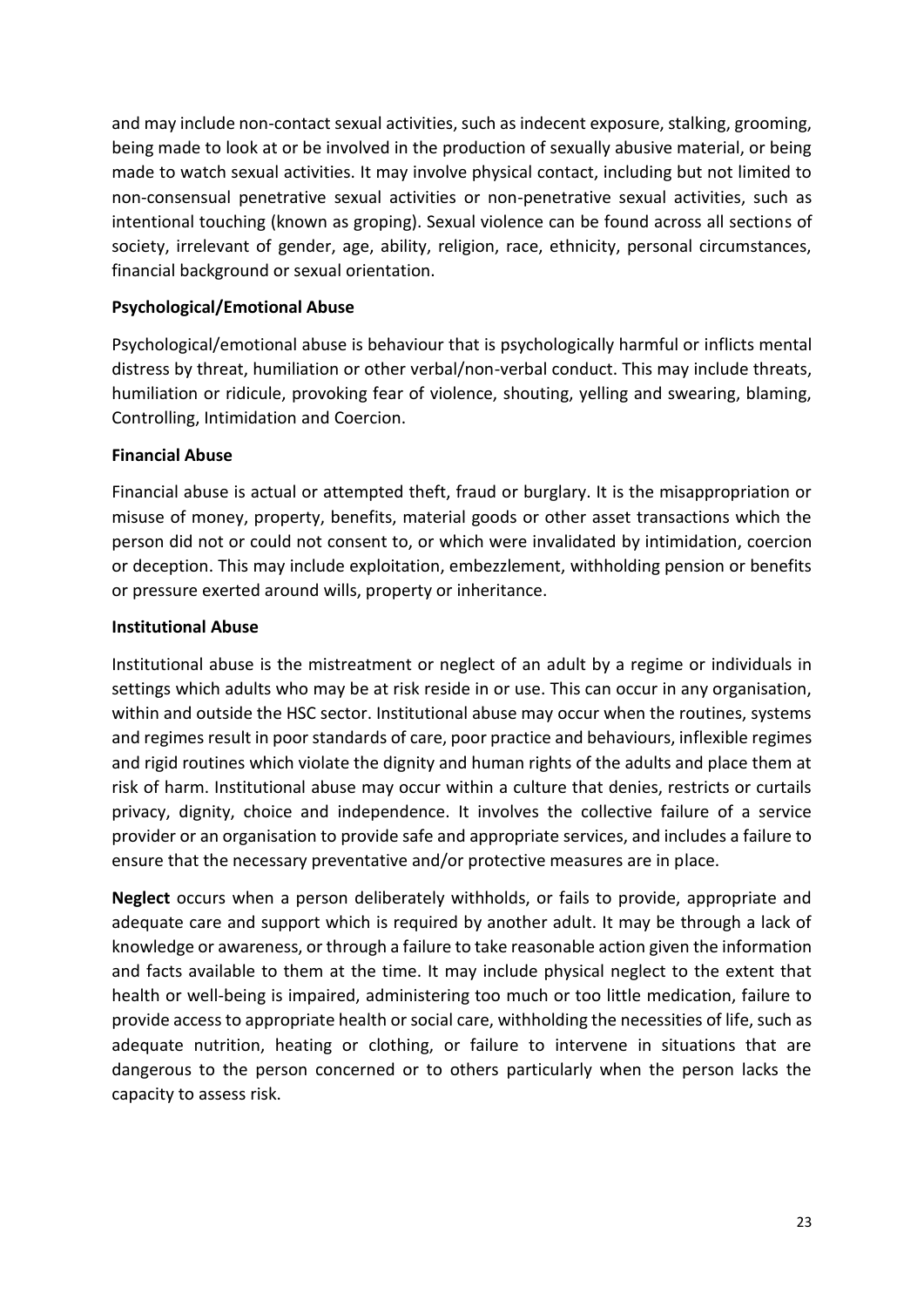# **Appendix 3**

# **Children with Increased Vulnerabilities**

# **Children With a Disability**

Children and young people with disabilities (i.e. any child or young person who has a physical, sensory or learning impairment or a significant health condition) may be more vulnerable to abuse and those working with children with disabilities should be aware of any vulnerability factors associated with risk of harm, and any emerging child protection issues.

Staff must be aware that communication difficulties can be hidden or overlooked making disclosure particularly difficult. Staff and volunteers working with children with disabilities will receive training to enable them to identify and refer concerns early in order to allow preventative action to be taken.

# **Children With Limited Fluency in English**

Children whose first language is not English/Newcomer pupils should be given the opportunity to express themselves to a member of staff or other professional with appropriate language/communication skills, especially where there are concerns that abuse may have occurred. DTs and other relevant school staff should seek advice and support from the EA's Intercultural Education Service if necessary. All schools should create an atmosphere in which pupils with special educational needs which involve communication difficulties, or pupils for whom English is not their first language, feel confident to discuss these issues or other matters that may be worrying them.

# **Pre-School Provision**

Many of the issues in the preceding paragraphs will be relevant to our young children who may have limited communication skills. In addition to the above, staff will follow our Intimate Care policy and procedures in consultation with the child's parent[s]/carer[s]. Teachers, nursery assistants and other adults will come into contact with children while helping them with toileting, washing and changing their clothing. Staff in pre-school settings should consider whether the Code of Conduct meets the needs of their particular responsibilities and should make clear the boundaries of appropriate physical contact, and their Code to staff and parents.

# **Gender Identity Issues and Sexual Orientation**

Schools should strive to provide a happy environment where all young people feel safe and secure. All pupils have the right to learn in a safe and secure environment, to be treated with respect and dignity, and not to be treated any less favourably due to their actual or perceived sexual orientation. DE requires all grant-aided schools to develop their own policy on how they will address Relationships and Sexuality Education (RSE) within the curriculum. It is via this policy that schools are expected to cover issues relating to relationships and sexuality,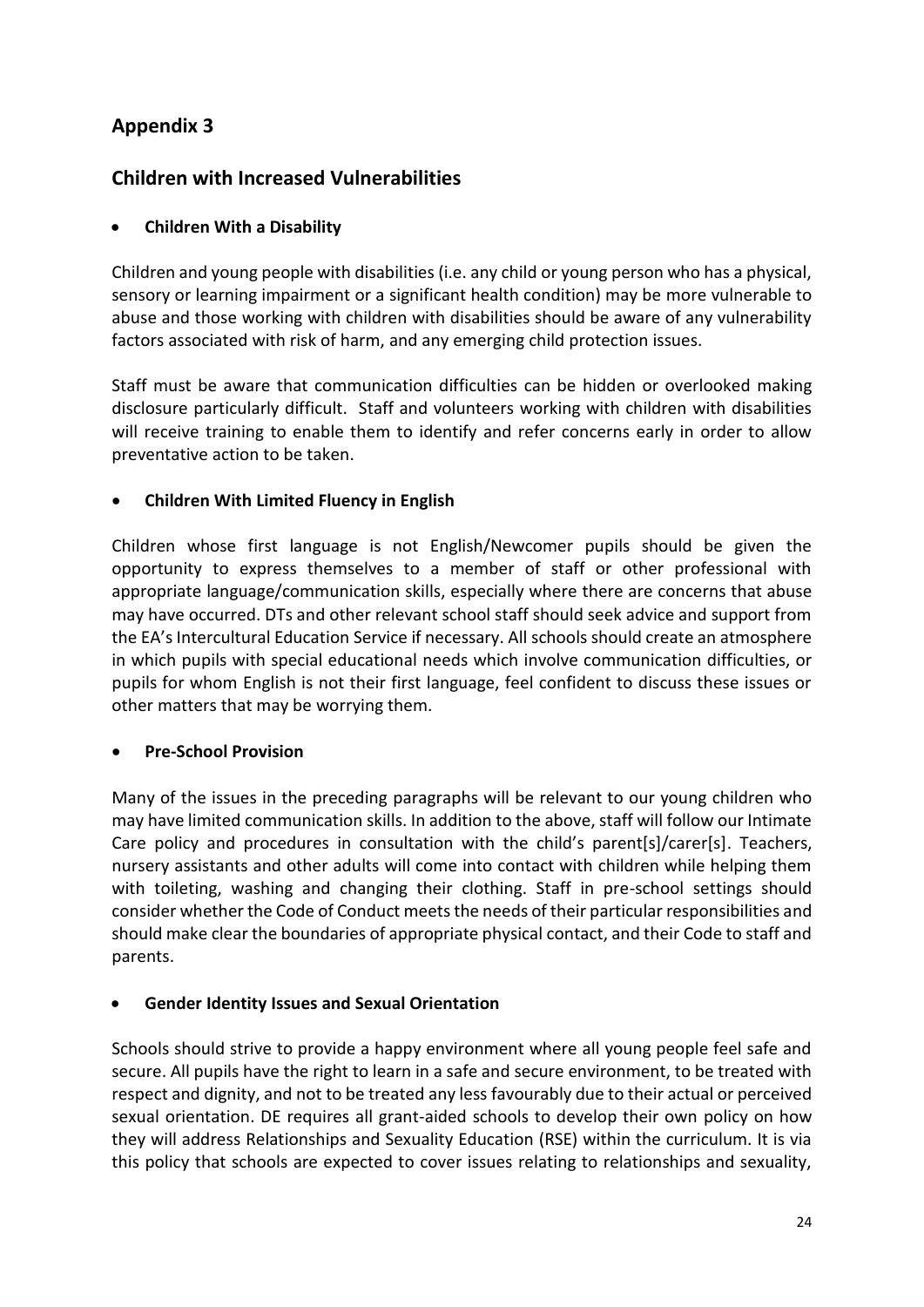including those affecting LGB&T children and young people. Reference should be made to the school's Transgender Policy.

# **Work Experience, School Trips and Educational Visits**

Our duty to safeguard and promote the welfare of children and young people also includes periods when they are in our care outside of the school setting. We will follow DE and EA guidance on educational visits, school trips and work experience to ensure our current safeguarding policies are adhered to and that appropriate staffing levels are in place.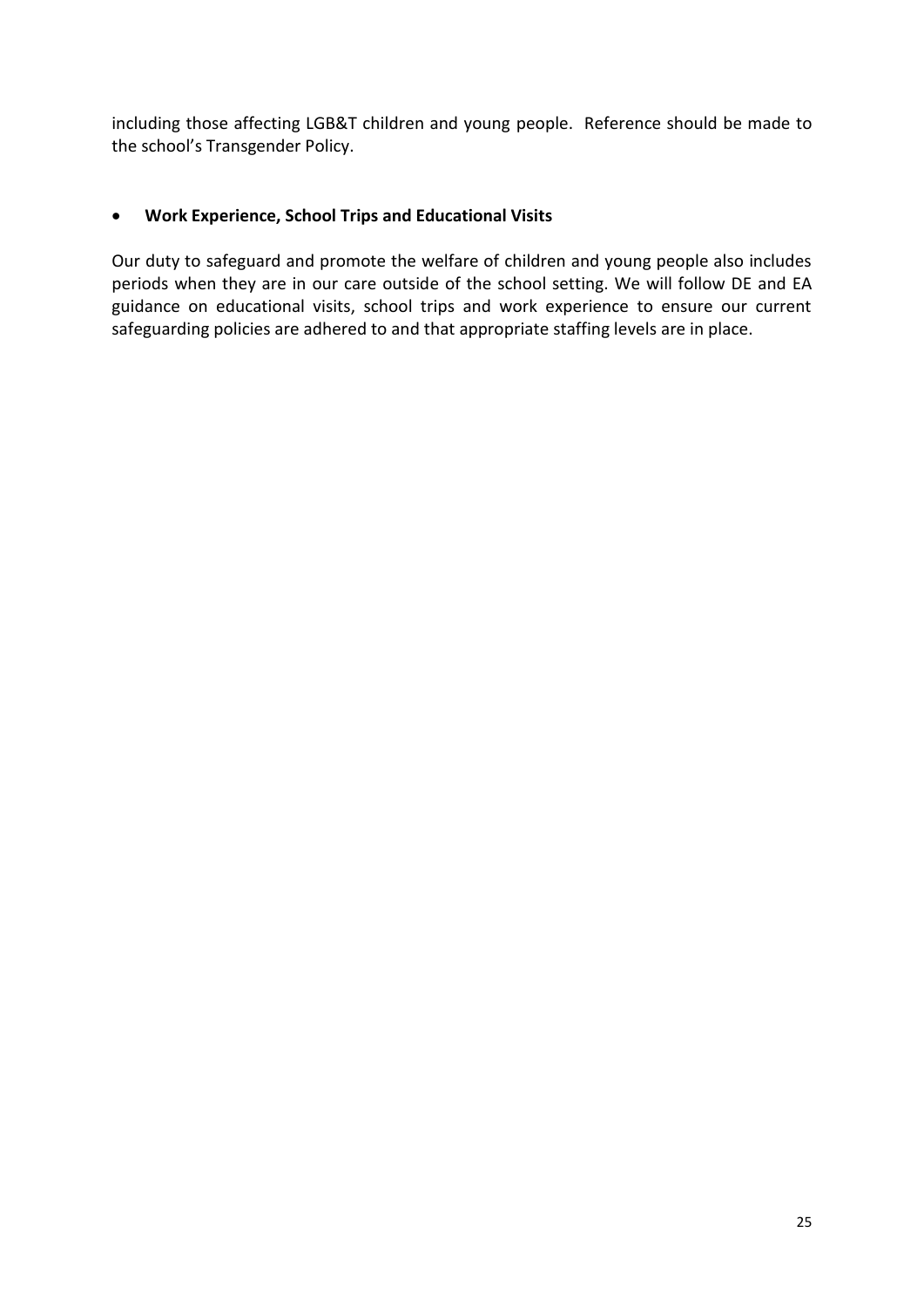# **APPENDIX 4 Signs and Symptoms of Child Abuse**

This section contains information for all professionals working with children and families and is not an exhaustive list. The following pages provide guidance only and should not be used as a checklist.

# 2.1 **The first indication that a child is being abused may not necessarily be the presence of a severe injury. Concerns may become apparent in a number of ways e.g.**

- by bruises or marks on a child's body
- by remarks made by a child, his parents or friends
- by overhearing conversation by the child, or his parents
- by observing that the child is either being made a scapegoat by or has a poor relationship/bond with his parents.
- by a child having sexual knowledge or exhibiting sexualised behaviour which is unusual given his age and/or level of understanding.
- by a child not thriving or developing at a rate which one would expect for his age and stage of development.
- by the observation of a child's behaviour and changes in his behaviour.
- by indications that the family is under stress and needs support in caring for their children.
- by repeat visits to a general practitioner or hospital.
- 2.2 There may be a series of events which in themselves do not necessarily cause concern but are significant, if viewed together. Initially the incident may not seem serious but it should be remembered that prompt help to a family under stress may prevent minor abuse escalating into something more serious.
- 2.3 It is important to remember that abused children do not necessarily show fear or anxiety and may appear to have established a sound relationship with their abuser(s). Staff should familiarise themselves on 'attachment theory' and its implications for assessing the bond between parents and their children.
- 2.4 Suspicions should be raised by e.g.
- discrepancy between an injury and the explanation
- conflicting explanation, or no explanation, for an injury
- delay in seeking treatment for any health problem
- injuries of different ages
- history of previous concerns or injuries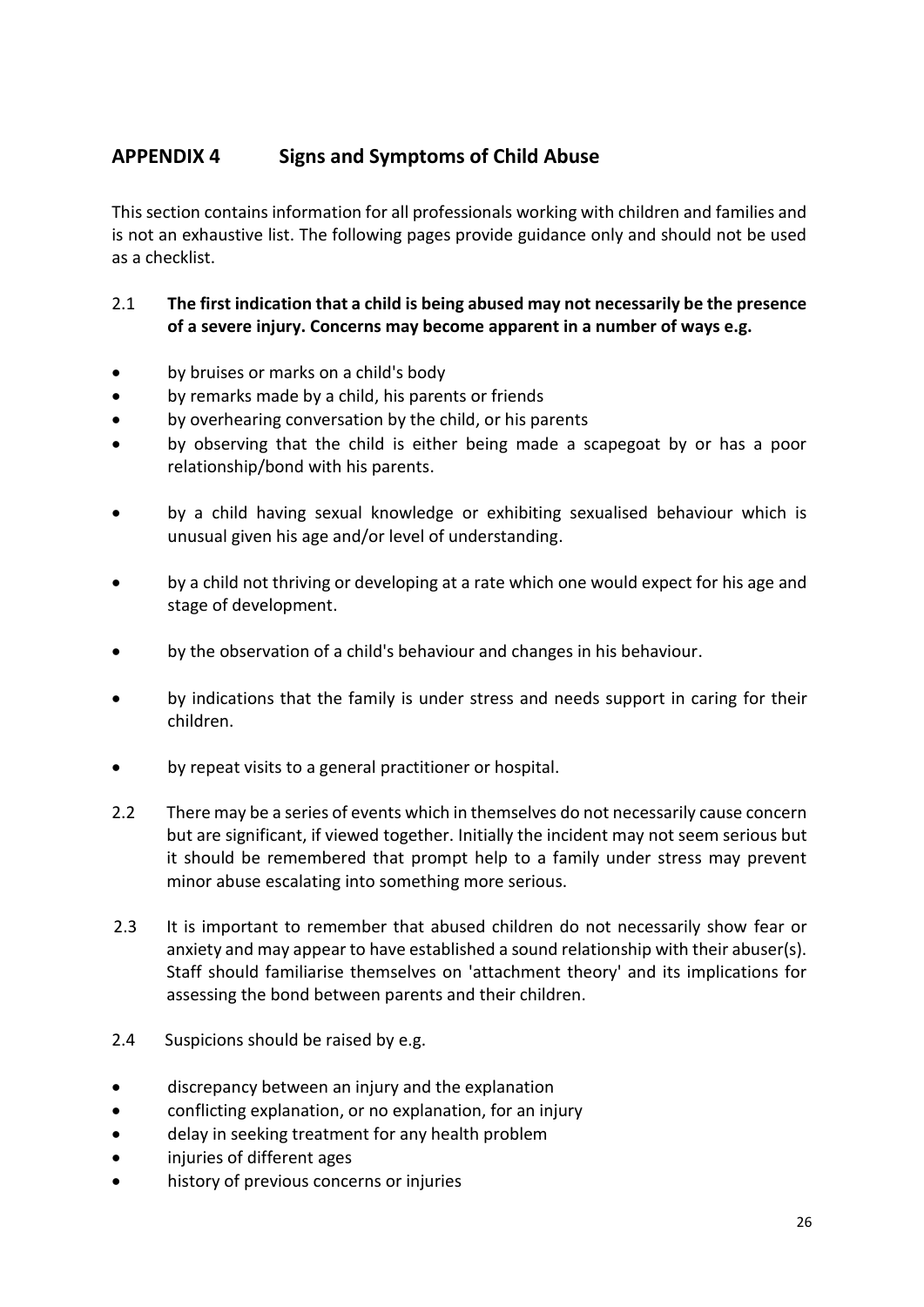- faltering growth (failure to thrive)
- parents show little, or no, concern about the child's condition or show little warmth or empathy with the child
- evidence of domestic violence
- parents with mental health difficulties, particularly of a psychotic nature
- evidence of parental substance abuse
- 2.5 Signs and symptoms are indicators and simply highlight the need for further investigation and assessment.

# **Parental Response to Allegations of Child Abuse Which Raise Concern**

# 2.6 **Parents' responses to allegations of abuse of their child are very varied. The following types of response are of concern**:

- there may be an unequivocal denial of abuse and possible non-compliance with enquiries.
- parents may over-react, either aggressively or defensively, to a suggestion that they may be responsible for harm to their child.
- there may be reluctance to give information, or the explanation given may be incompatible with the harm caused to the child, or explanations may change over time.
- parents may display a lack of awareness that the child has suffered harm, or that their actions, or the actions of others, may have caused harm.
- parents may seek to minimise the severity of the abuse, or not accept that their actions constitute abuse.
- parents may fail to engage with professionals.
- blame or responsibility for the harm may be inappropriately placed on the child or an unnamed third party.
- parents may seek help on matters unrelated to the abuse or its causes (this may be to deflect attention away from the child and his injuries).
- the parents and/or child may go missing.

# **Physical Abuse**

2.7 Children receive bumps and bruises as a result of the rough and tumble of normal play. Most children will have bruises or other injuries, therefore, from time to time. These will be accidental and can be easily explained.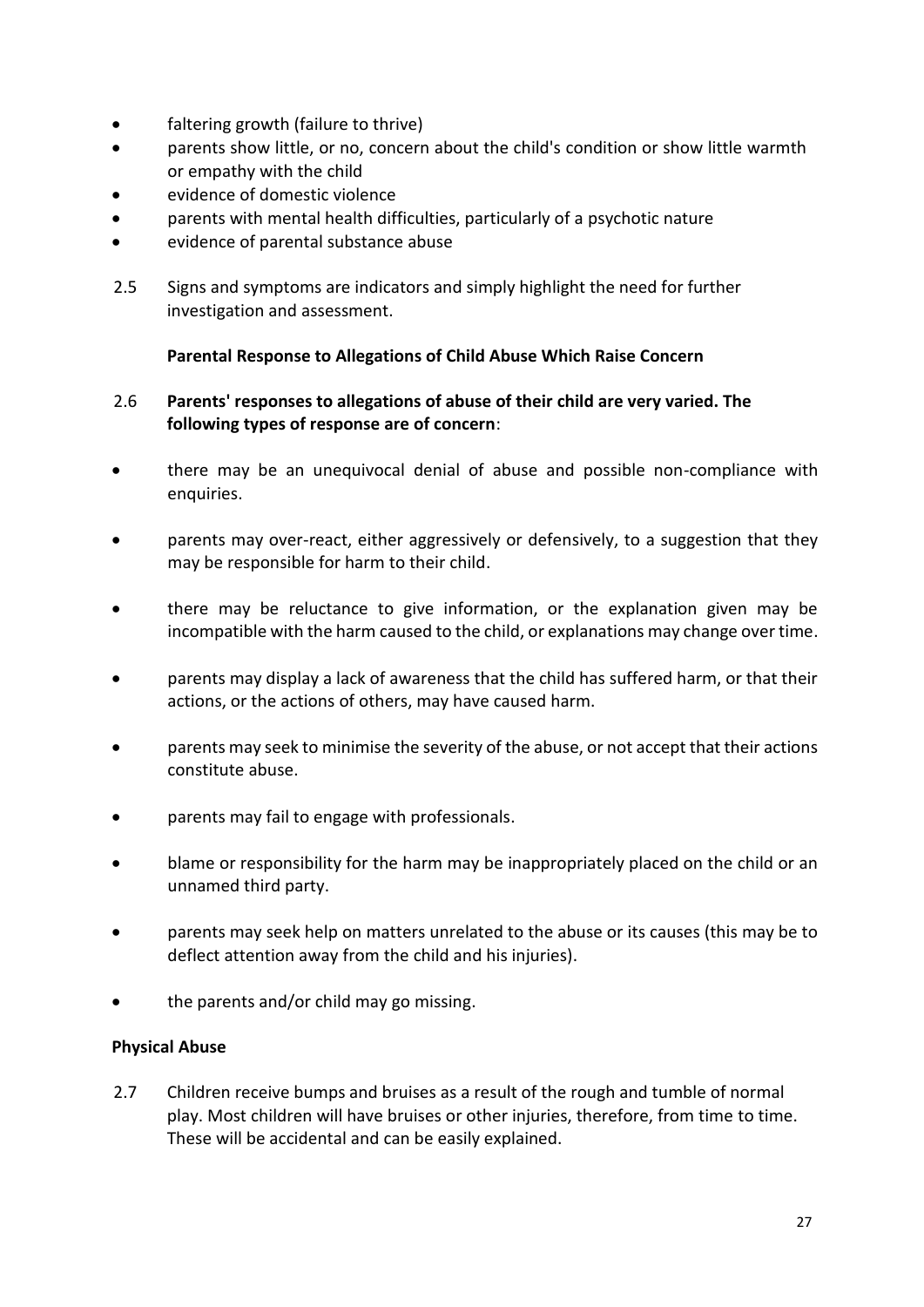- 2.8 It is not necessary to establish intent to cause harm to the child to conclude that the child has been subject to abuse. Physical abuse can occur through acts of both commission and/or omission.
- 2.9 Insignificant but repeated injuries, however minor, may be symptomatic of a family in crisis and, if no action is taken, the child may be further injured. All injuries should be noted and collated in the child's records and analysed to assess if the child requires to be safeguarded.
- 2.10 If on initial examination the injury is not felt to be compatible with the explanation given or suggest abuse it should be discussed with a senior paediatrician.
- 2.11 A small number of children suffer from rare conditions, e.g. haemophilia or brittle bone disease, which makes them susceptible to bruising and fractures. It is important to remain aware, however, that in such children some injuries may have a nonaccidental cause. A "clotting screen" only excludes the common conditions which may cause spontaneous bleeding. If the history suggests a bleeding disorder, referral to a haematologist will be required.

# **Recognition of Physical Abuse**

# **a) Bruises + Soft Tissue Injuries**

- 2.12 Common sites for accidental bruising depend on the developmental stage of the child. They include:
	- forehead
	- crown of head
	- bony spinal protuberances
	- elbows and below
	- hips
	- hands
	- shins

2.13 Less common sites for accidental bruising include:

- Eyes
- Ears
- Cheeks
- Mouth
- Neck
- **Shoulders**
- Chest
- Upper and Inner Arms
- **Stomach**
- Genitals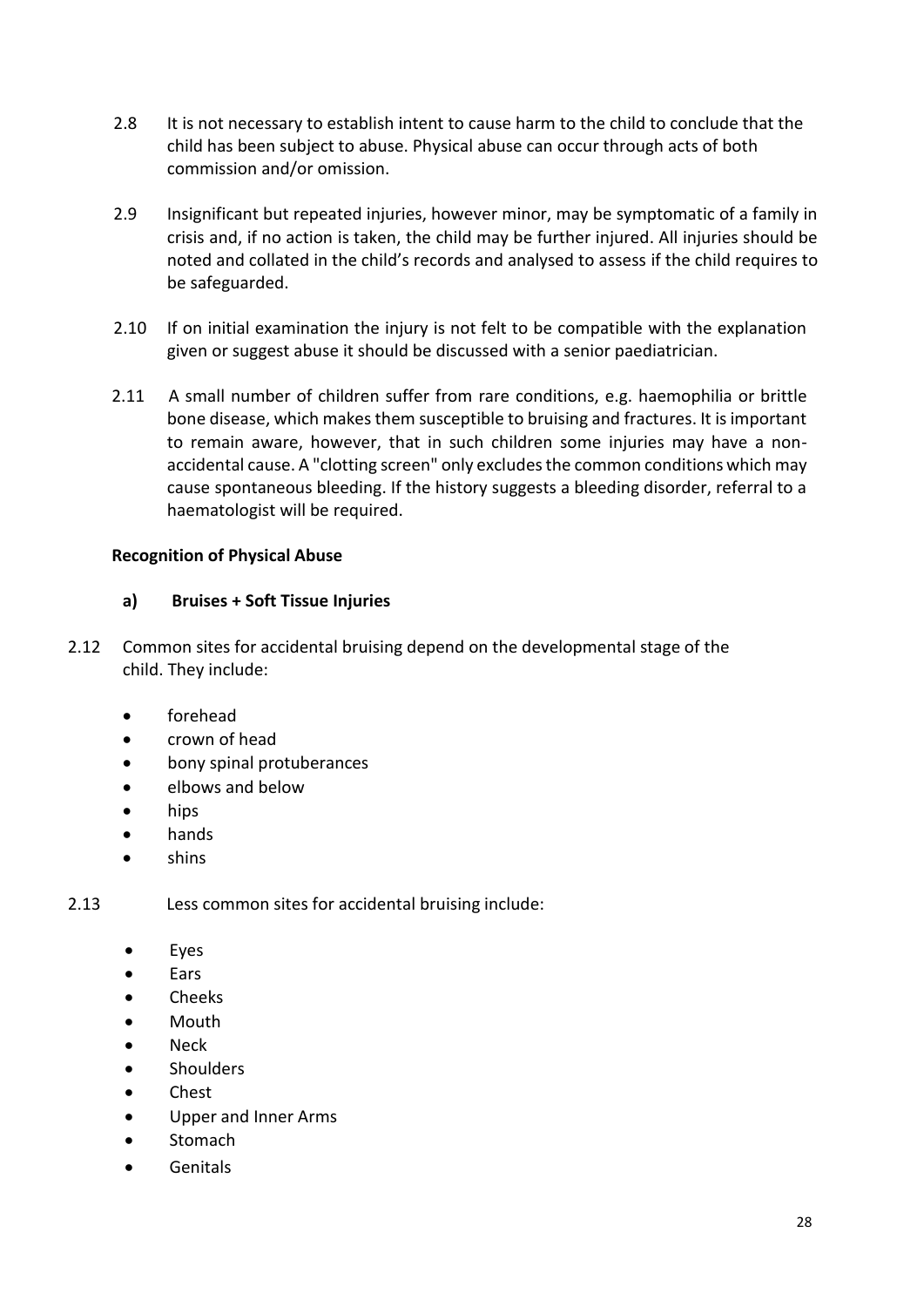- Upper and Inner Thighs
- Lower Back and Buttocks
- Upper Lip and Frenulum
- Back of the Hands.

# 2.14 **Non-accidental bruises may be:**

- frequent
- patterned, e.g. finger and thumb marks
- in unusual positions, (note developmental level and activity of the child).

Research on aging of bruises (from photographs) has shown that it is impossible to accurately age bruises although it can be concluded that a bruise with a yellow colour is more than 18 hours old. Tender or swollen bruises are more likely to be fresh. It is not possible to conclude definitely that bruises of different colours were sustained at different times.

# **The following should give rise to concern e.g.**

- bruising in a non-mobile child, in the absence of an adequate explanation,
- bruises other than at the common sites of accidental injury for a child of that developmental stage,
- facial bruising, particularly around the eyes, cheeks, mouth or ears, especially in very young children.
- soft tissue bruising, on e.g. cheeks, arms and inner surface of thighs, with no adequate explanation.
- a torn upper lip frenulum (skin which joins the lip and gum).
- patterned bruising e.g. linear or outline bruising, hand marks (due to grab, slap or pinch may be petechial), strap marks particularly on the buttocks or back.
- ligature marks caused by tying up or strangulation.
- 2.15 Most falls or accidents produce one bruise on a single surface, usually a bony protuberance. A child who falls downstairs would generally only have one or two bruises. Children usually fall forwards and therefore bruising is most usually found on the front of the body. In addition, there may be marks on their hands if they have tried to break their fall.
- 2.16 Bruising may be difficult to see on a dark skinned child. Mongolian blue spots are natural pigmentation to the skin, which may be mistaken for bruising. These purplish-blue skin markings are most commonly found on the backs of children whose parents are darker skinned.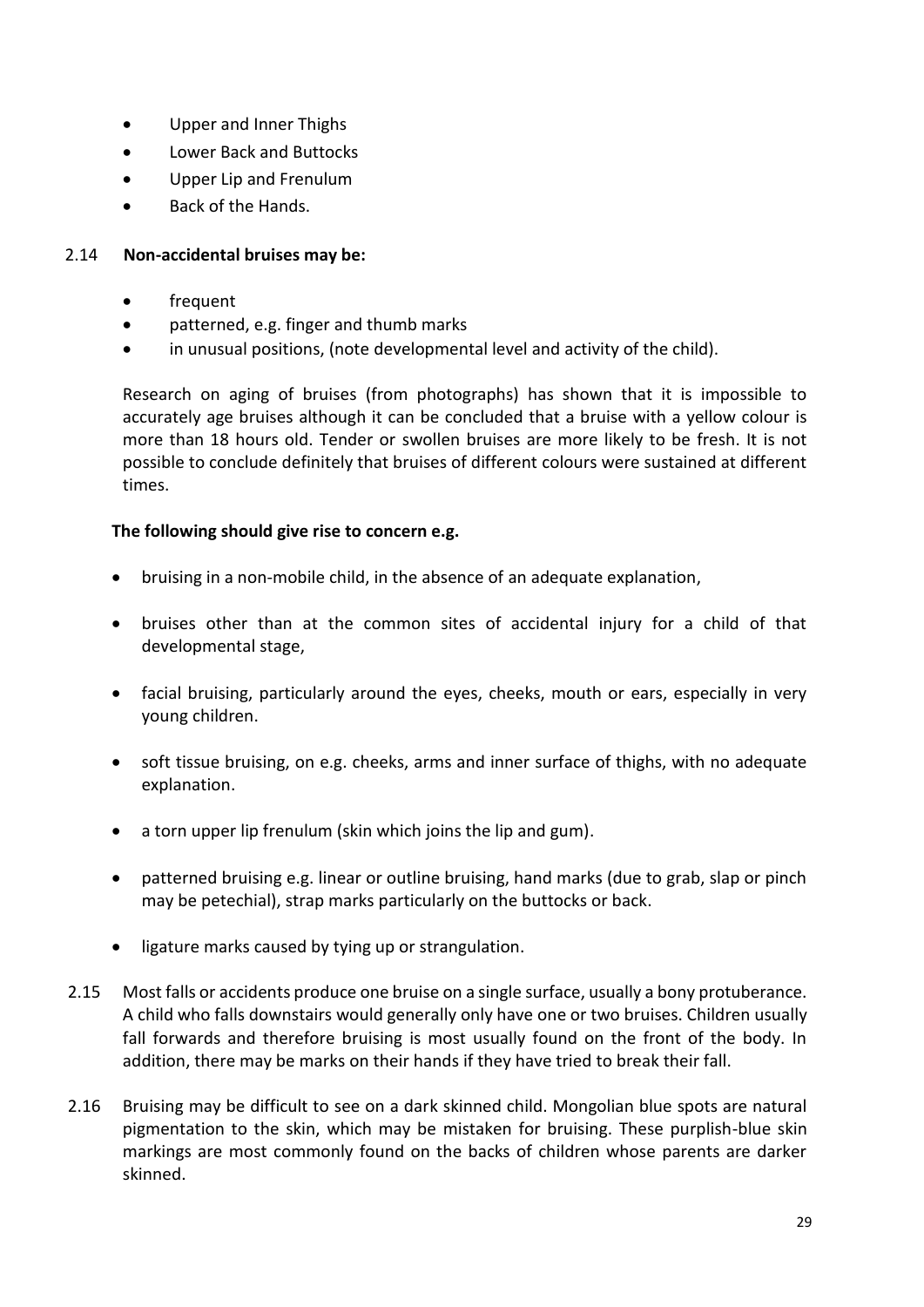# **b) Eye Injuries**

# 2.17 **Injuries which should give cause for concern:**

- black eyes can occur from any direct injury, both accidental and non-accidental. Determining how the injury occurred is vital, therefore; bilateral "black eyes" can occur accidentally as a result of blood tracking from a very hard blow to the central forehead (Injury should be evident on mid-forehead, bridge of nose). It is rare for both eyes to be bruised separately, accidentally however and at the same time.
- sub conjunctival haemorrhage
- retinal haemorrhage.
- **c) Burns and Scalds**

# 2.18 **Accidental scalds often:**

- are on the upper part of the body
- are on a convex (curved) surface
- are irregular
- are superficial
- leave a recognisable pattern.

# 2.19 **It can be difficult to distinguish between accidental and non-accidental burns. Any burn or scald with a clear outline should be regarded with suspicion e.g.**

- circular burns
- linear burns
- burns of uniform depth over a large area
- friction burns
- scalds that have a line which could indicate immersion or poured liquid
- splash marks
- old scars indicating previous burns or scalds.

# 2.20 **When a child presents with a burn or scald it is important to remember:**

- a responsible adult checks the temperature of the bath before a child gets in to it.
- a child is unlikely to sit down voluntarily in too hot water and cannot accidentally scald his bottom without also scalding his feet.
- "doughnut" shaped burns to the buttocks often indicate that a child has been held down in hot water, with the buttocks held against the water container e.g. bath, sink etc.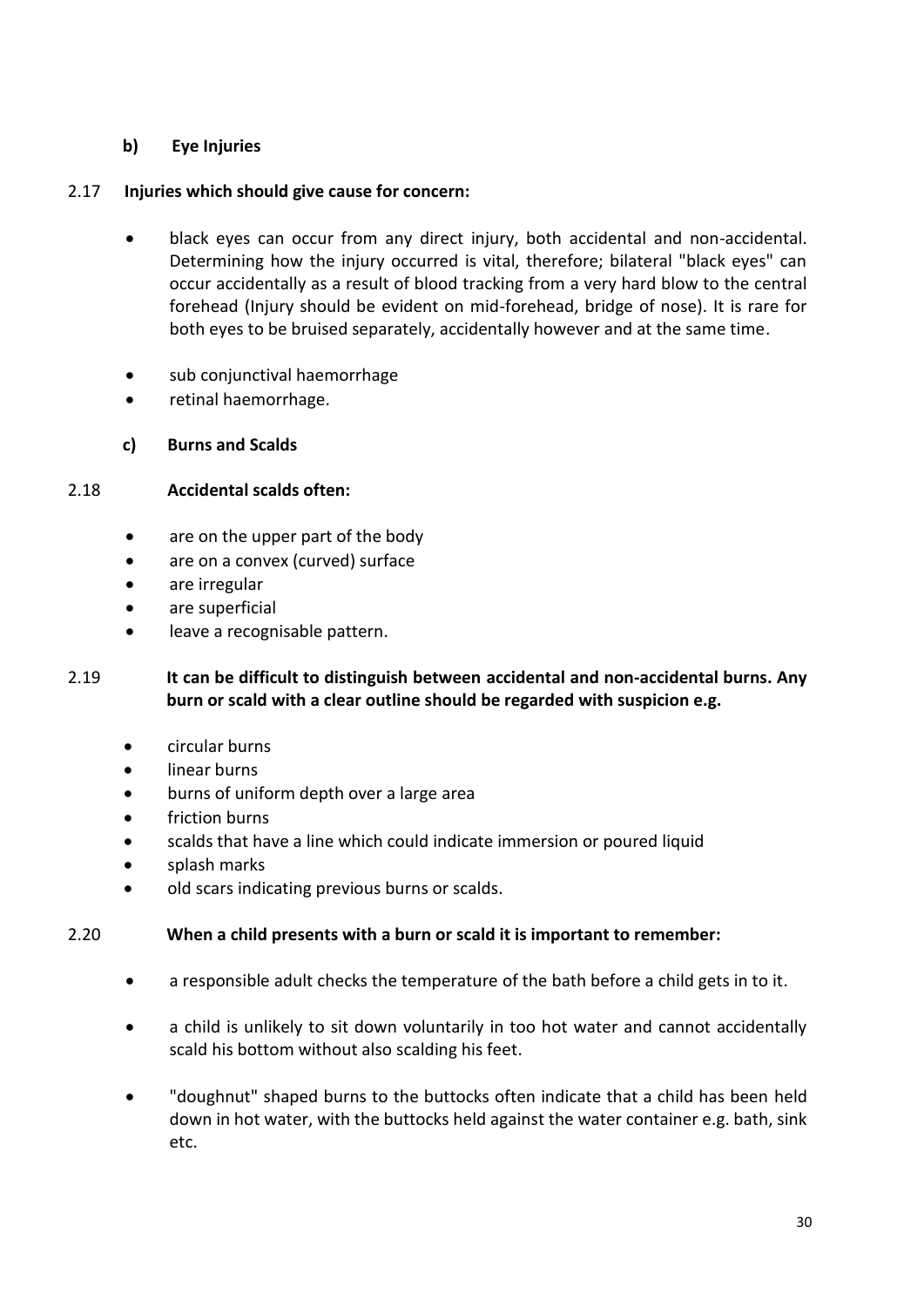- a child getting into too hot water of its own accord will struggle to get out and there are likely to be splash marks.
- small round burns may be cigarette burns, but can often be confused with skin conditions. Where there is doubt, a medical/dermatology opinion should be sought.

#### **d) Fractures**

- 2.21 The potential for a fracture should be considered if there is pain, swelling and discoloration over a bone or joint or a child is not using a limb, especially in younger children. The majority of fractures normally cause pain and it is very difficult for a parent to be unaware that a child has been hurt. In infants, rib and metaphysical limb fractures may produce no detectable ongoing pain however.
- 2.22 It is very rare for a child aged under one year to sustain a fracture accidentally, but there may be some underlying medical condition, e.g. brittle bone disease, which can cause fractures in babies.
- 2.23 The most common non-accidental fractures are to the long bones in the arms and legs and to the ribs. The following should give cause for concern and further investigation may be necessary:
	- any fracture in a child under one year of age
	- any skull fracture in children under three years of age
	- a history of previous skeletal injuries which may suggest abuse
	- skeletal injuries at different stages of healing
	- evidence of previous fractures which were left untreated.

# **e) Scars**

- 2.24 Children may have scars from previous injuries. Particular note should be taken if there is a large number of scars of different ages, or of unusual shapes or large scars from burns or lacerations that have not received medical treatment.
	- **f) Bites**
- 2.25 Bites are always non-accidental in origin; they can be caused by animals or human beings (adult/child); a dental surgeon with forensic experience may be needed to secure detailed evidence in such cases.

# **g) Other Types of Physical Injuries**

2.26

- poisoning, either through acts of omission or commission
- ingestion of other damaging substances, e.g. bleach
- administration of drugs to children where they are not medically indicated or prescribed
- female genital mutilation, which is an offence, regardless of cultural reasons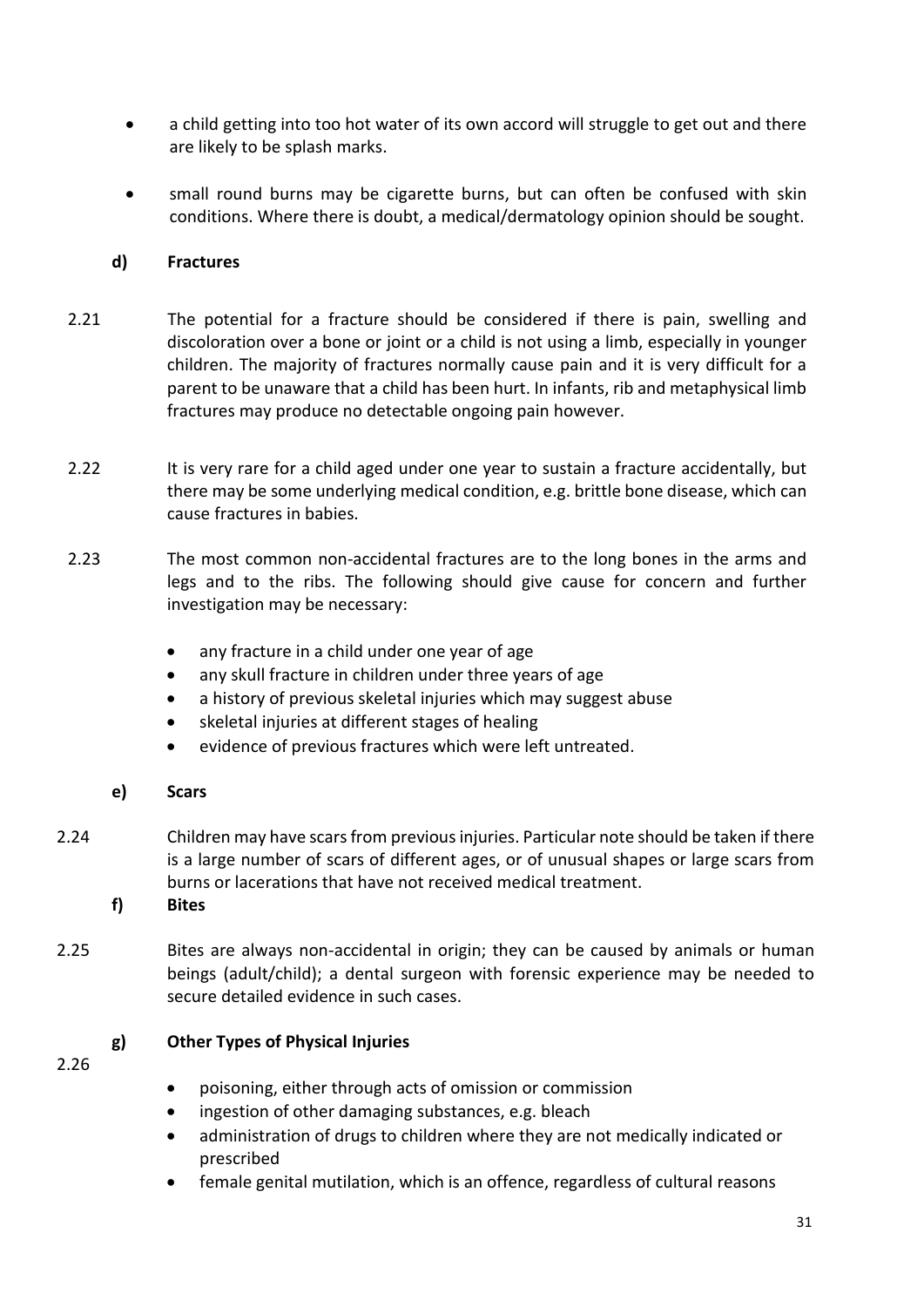unexplained neurological signs and symptoms, e.g. subdural haematoma

#### **h) Fabricated or Induced Illness**

- 2.27 Fabricated or induced illness, previously known as Munchausen's Syndrome by Proxy, is a condition where a child suffers harm through the deliberate action of the main carer, in most cases the mother, but which is attributed to another medical cause.
- 2.28 It is important not to confuse this deliberate activity with the behaviour and actions of over-anxious parents who constantly seek advice from doctors, health visitors and other health professionals about their child's wellbeing.
- 2.29 There is a need to exercise caution about attributing a child's illness, in the absence of a medical diagnosis, to deliberate activity on the part of a parent or carer to a fabricated or induced illness, as stated in the Court of Appeal judgement in the case of Angela Cannings.

(R v Cannings (2004) EWCA Criml (19 January 2004)).

# 2.30 **The following behaviours exhibited by parents can be associated with fabricated or induced illness:**

- deliberately inducing symptoms in children by administering medication or other substances, or by means of intentional suffocation.
- interfering with treatments by over-dosing, not administering them or interfering with medical equipment such as infusion lines or not complying with professional advice, resulting in significant harm.
- claiming the child has symptoms which may be unverifiable unless observed directly, such as pain, frequency of passing urine, vomiting or fits.
- exaggerating symptoms, causing professionals to undertake investigations and treatments which may be invasive, unnecessary and, therefore, are harmful and possibly dangerous.
- obtaining specialist treatments or equipment for children who do not require them.
- alleging psychological illness in a child.

# 2.31 **There are a number of presentations in which fabricated or induced illness may be a possibility. These are:**

- failure to thrive/growth faltering (sometimes through deliberate withholding of food.)
- fabrication of medical symptoms especially where there is no independent witness
- convulsions.
- pyrexia (high temperature).
- cyanotic episode (reported blue tinge to the skin due to lack of oxygen).
- apnoea (stops breathing).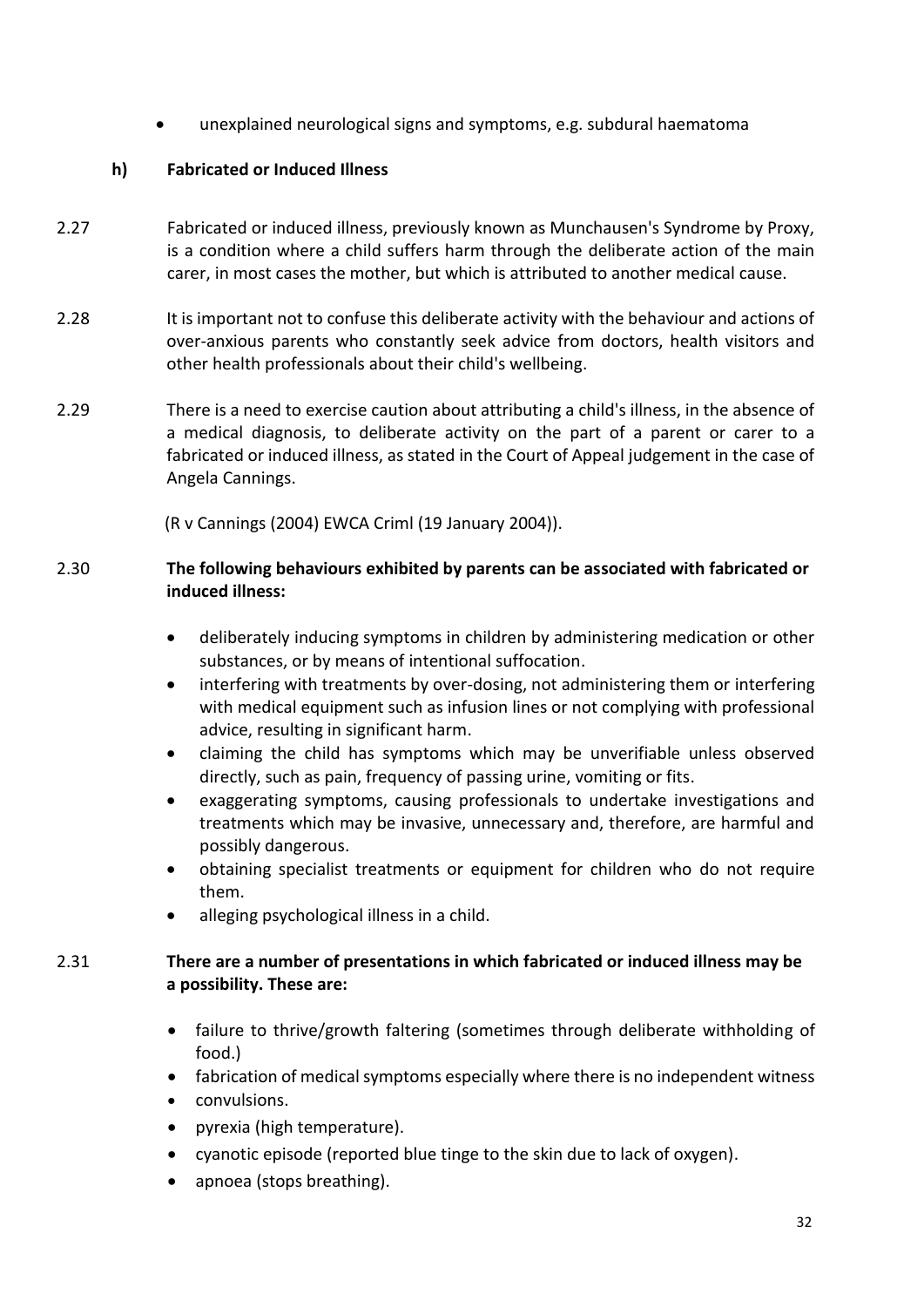- allergies
- asthmatic attacks
- unexplained bleeding (especially anal or genital or bleeding from the ears)
- frequent unsubstantiated allegations of sexual abuse, especially when accompanied by demands for medical examinations
- frequent 'accidental' overdoses (especially in very young children).

#### 2.32 **Concerns may arise when:**

- reported symptoms and signs found on examinations are not (3 explained by any medical condition from which the child may be suffering.
- physical examination and results of medical investigations do not explain reported symptoms and signs.
- there is an inexplicably poor response to prescribed medication and other treatment.
- new symptoms are reported on resolution of previous ones.
- reported symptoms and/or clinical signs do not occur when the carers are absent
- over time the child is repeatedly presented to health professionals with a range of signs and symptoms.
- the child's normal, daily life activities are being curtailed beyond that which might be expected for any medical disorder or disability from which the child is known to suffer.
- 2.33 *It is important to note that the child may also have an illness that has been diagnosed and needs regular treatment. This may make the diagnosis of fabricated or induced illness difficult, as the presenting symptoms may be similar to those of the diagnosed illness.*

#### **Sexual Abuse**

- 2.34 Most child victims are sexually abused by someone they know, either a family member or someone well known to them or their family. In recent years there has been an increasing recognition that both male and female children and older children are sexually abused to a greater extent than had previously been realised.
- 2.35 There are no 'typical' sexually abusing families. Children who have been sexually abused are likely to have been put under considerable pressure not to reveal what has been happening to them. Sexual abuse is damaging to children, both in the short and long term.
- 2.36 Both boys and girls of all ages are abused and the abuse may continue for many years before it is disclosed. Abusers may be both male and female.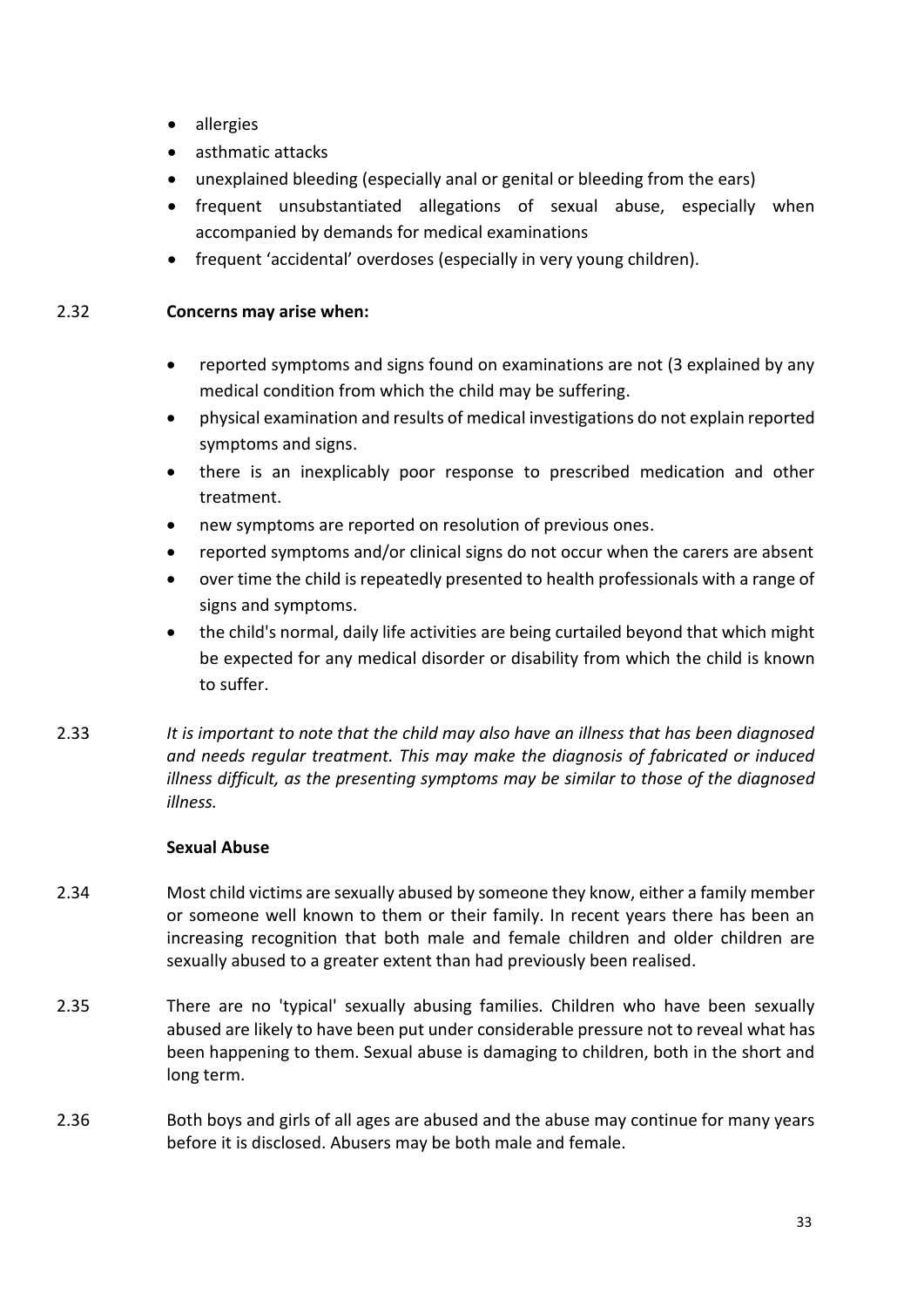- 2.37 It is important to note that children and young people may also abuse other children sexually.
- 2.38 Children disclosing sexual abuse have the right to be listened to and to have their allegations taken seriously. Research shows it is rare for children to invent allegations of sexual abuse and that in fact they are more likely to claim they are not being abused when they are.
- 2.39 It is important that the indicators listed below are assessed in terms of significance and in the context of the child's life, before concluding that the child is, or has been, sexually abused.

Some indicators take on a greater, or lesser, importance depending upon the child's age.

#### **Recognition of Sexual Abuse**

- 2.40 Sexual abuse often presents in an obscure way. Whilst some child victims have obvious genital injuries, a sexually transmitted infection or are pregnant, relatively few children are so easily diagnosed. The majority of children subjected to sexual abuse, even when penetration has occurred, have on medical examination no evidence of the abuse having occurred.
- 2.41 The following indicators of sexual abuse may be observed in a child. There may be occasions when no symptoms are present but it is still thought that a child may be, or has been, sexually abused. Suspicions increase where several features are present together. **The following list is not exhaustive and should not be used as a check list.**

# **Pre-School Child (0-4years)**

# 2.42 **Possible physical indicators in the pre-school aged child include:**

- bruises, scratches, bite marks or other injuries to buttocks, lower abdomen or thighs
- itching, soreness, discharge or unexplained bleeding
- physical damage to genital area or mouth
- signs of sexually transmitted infections
- pain on urination
- semen in vagina, anus, external genitalia
- difficulty in walking or sitting
- torn, stained or bloody underclothes or evidence of clothing having been removed and replaced
- psychosomatic symptoms such as recurrent abdominal pain or headache.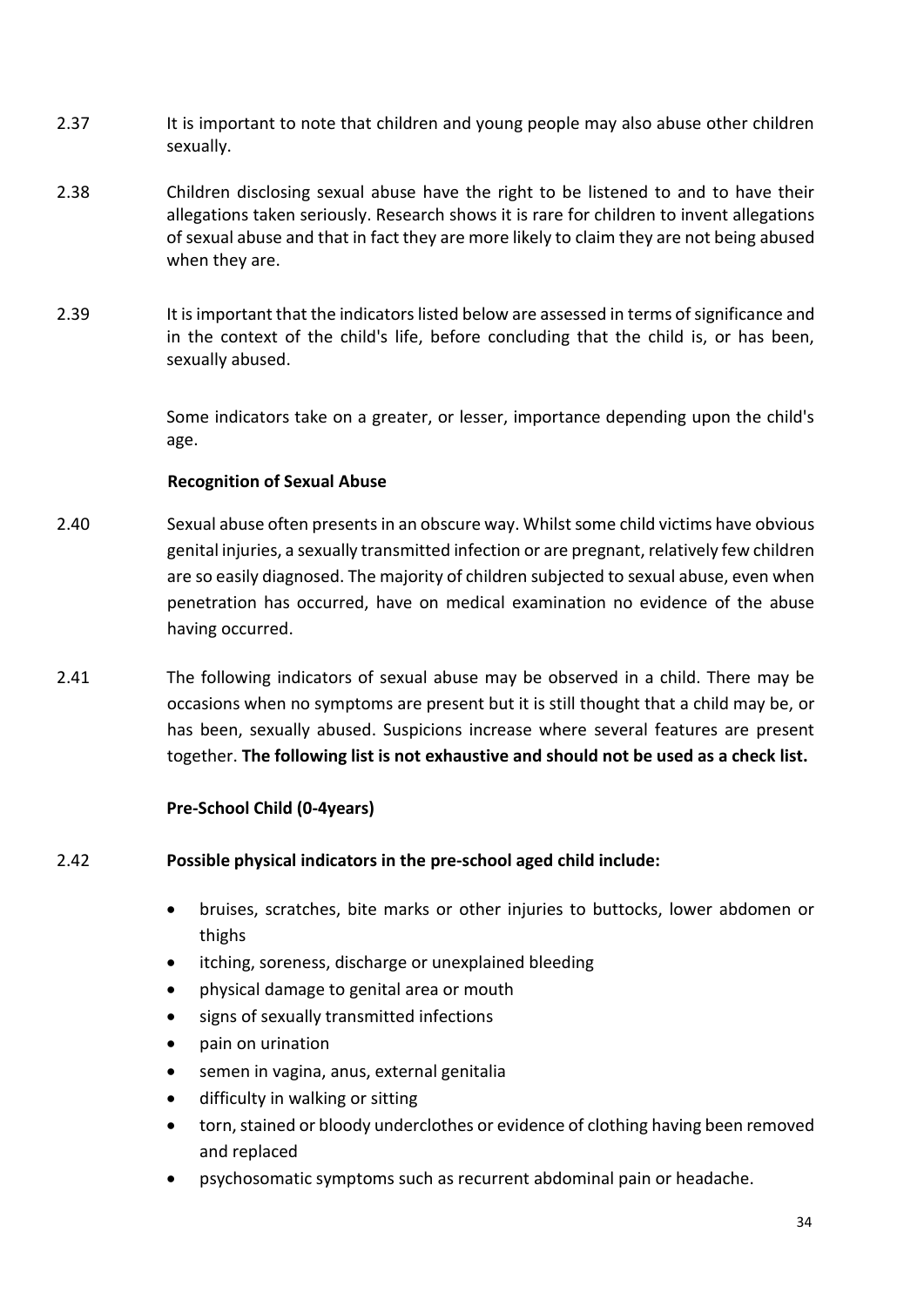#### 2.43 **Possible behavioural indicators include:**

- unusual behaviour associated with the changing of nappy/underwear, e.g. fear of being touched/hurt, holding legs rigid and stiff or verbalisation like "stop hurting me".
- heightened genital awareness touching, looking, verbal references to genitals, interest in other children's or adults' genitals.
- using objects for masturbation dolls, toys with phallic-like projections.
- rubbing genital area on an adult wanting to smell genital area of an adult, asking adult to touch or smell their genitals.
- simulated sexual activity with another child e.g. replaying the sexually abusive event or wanting to touch other children etc.
- simulated sexual activity with dolls, cuddly toys.
- fear of being alone with adult persons of a specific sex, especially that of the suspected abuser.
- self-mutilation e.g. picking at sores, sticking sharp objects in the vagina, head banging etc.
- social isolation the child plays alone and withdraws into a private world.
- inappropriate displays of affections between parent and child who behave more like lovers.
- fear of going to bed and/or overdressing for bed.
- child takes over 'the mothering role' in the family whether or not the mother is present.

# **Primary School Age Children**

# 2.44 **In addition to the above there may be other behaviour especially noticeable in school:**

- poor peer group relationships and inability to make friends.
- inability to concentrate, learning difficulties or a sudden drop in school performance.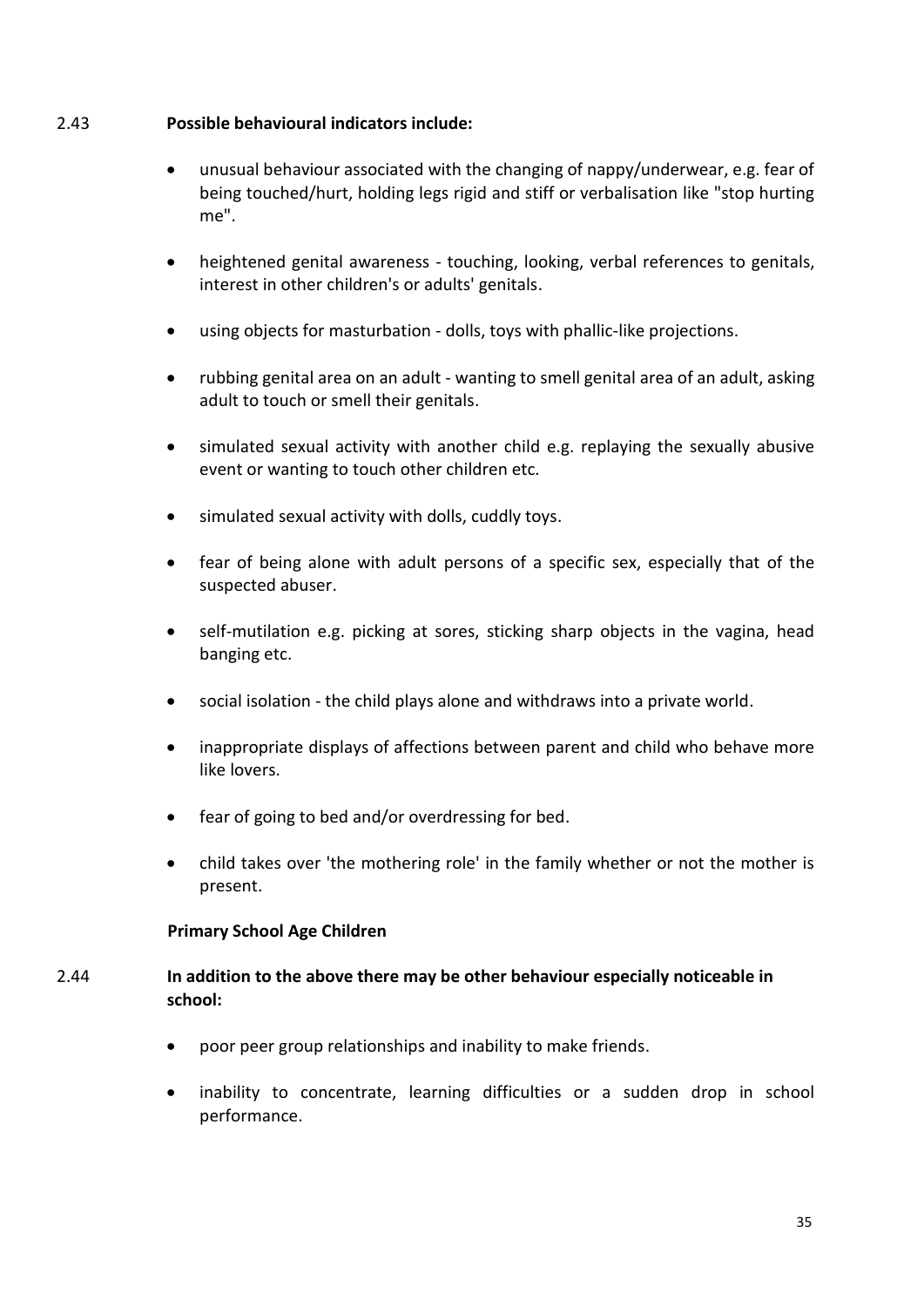- reluctance to participate in physical activity or to change clothes for physical education, games or swimming.
- unusual or bizarre sexual themes in child's art work or stories.
- frequent absences from school that are justified by one parent only, apparently without regard for its implications for the child's school performance.
- unusual reluctance or fear of going home after school.

#### **The Adolescent**

# 2.45 **In addition to the physical indicators previously outlined in the preschool and preadolescent child, the following indicators relate specifically to the adolescent:**

- recurrent urinary tract infections.
- pregnancy, especially where the information about or the identity of the father is vague or secret or where there is complete denial of the pregnancy by the girl and her family.
- sexually transmitted infections.

#### 2.46 **Possible behavioural indicators include:**

- repeated running away from home
- sleep problems insomnia, recurrent nightmares, fear of going to bed or overdressing for bed
- dependence on alcohol or drug
- suicide attempts and self-mutilation
- hysterical behaviour, depression, withdrawal, mood swings;
- vulnerability to sexual and emotional exploitation, fear of intimate relationships, promiscuity
- eating disorders  $-$  e.g. anorexia nervosa and bulimia
- low self-esteem and low expectation of others
- persistent stealing and /or lying
- sudden school problems taunting, lack of concentration, falling standard or work etc.
- fear or abhorrence of one particular individual.

#### **Emotional Abuse**

2.47 Emotional abuse is as damaging as other, visible, forms of abuse in terms of its impact on the child. There is increasing evidence of the adverse long-term consequences for children's development where they have been subject to emotional abuse. Emotional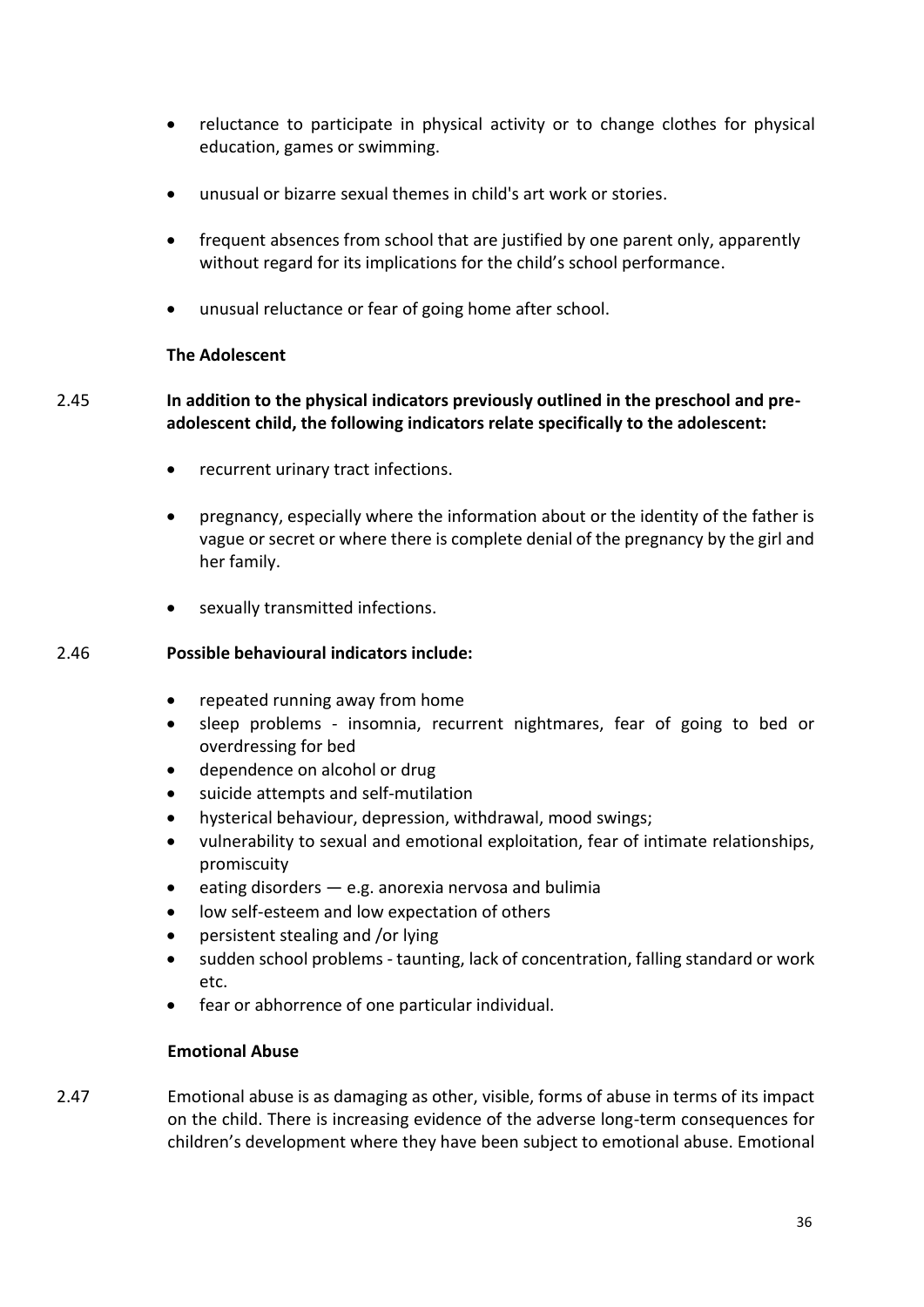abuse has an impact on a child's physical health, mental health, behaviour and selfesteem. It can be particularly damaging for children aged 0 to 3 years.

- 2.48 Emotional abuse may take the form of under-protection, and/or over-protection, of the child, which has a significant negative impact on a child's development.
- 2.49 The parents' physical care of the child, and his environment, may appear to meet the child's needs, but it is important to remain aware of the interactions and relationship which occur between the child and his parents to determine if they are nurturing and appropriate.
- 2.50 An emotionally abused child may be subject to constant criticism and being made a scapegoat, the continuous withholding of approval and affection, severe discipline or a total lack of appropriate boundaries and control. A child may be used to fulfil a parent's emotional needs.
- 2.51 The potential of emotional abuse should always be considered in referrals where instances of domestic violence have been reported.

#### **Recognition of Emotional Abuse**

2.52 Whilst emotional abuse can occur in the absence of other types of abuse, it is important to recognise that it does often co-exist with them, to a greater or lesser extent.

#### **Child Behaviours associated with Emotional Abuse**

2.53 Some of the symptoms and signs seen in children who are emotionally abused are presented below. It is the degree and persistence of such symptoms that should result in the consideration of emotional abuse as a possibility. Importantly, it should be remembered that whilst these symptoms may suggest emotional abuse they are not necessarily pathognomic of this since they often can be seen in other conditions.

#### 2.54 **Possible behaviours that may indicate emotional abuse include:**

- serious emotional reactions, characterised by withdrawal, anxiety, social and home fears etc.
- marked behavioural and conduct difficulties, e.g. opposition and aggression, stealing, running away, promiscuity, lying.
- persistent relationship difficulties, e.g. extreme clinginess, intense separation reaction.
- physical problems such as repeated illnesses, severe eating problems, severe toileting problem.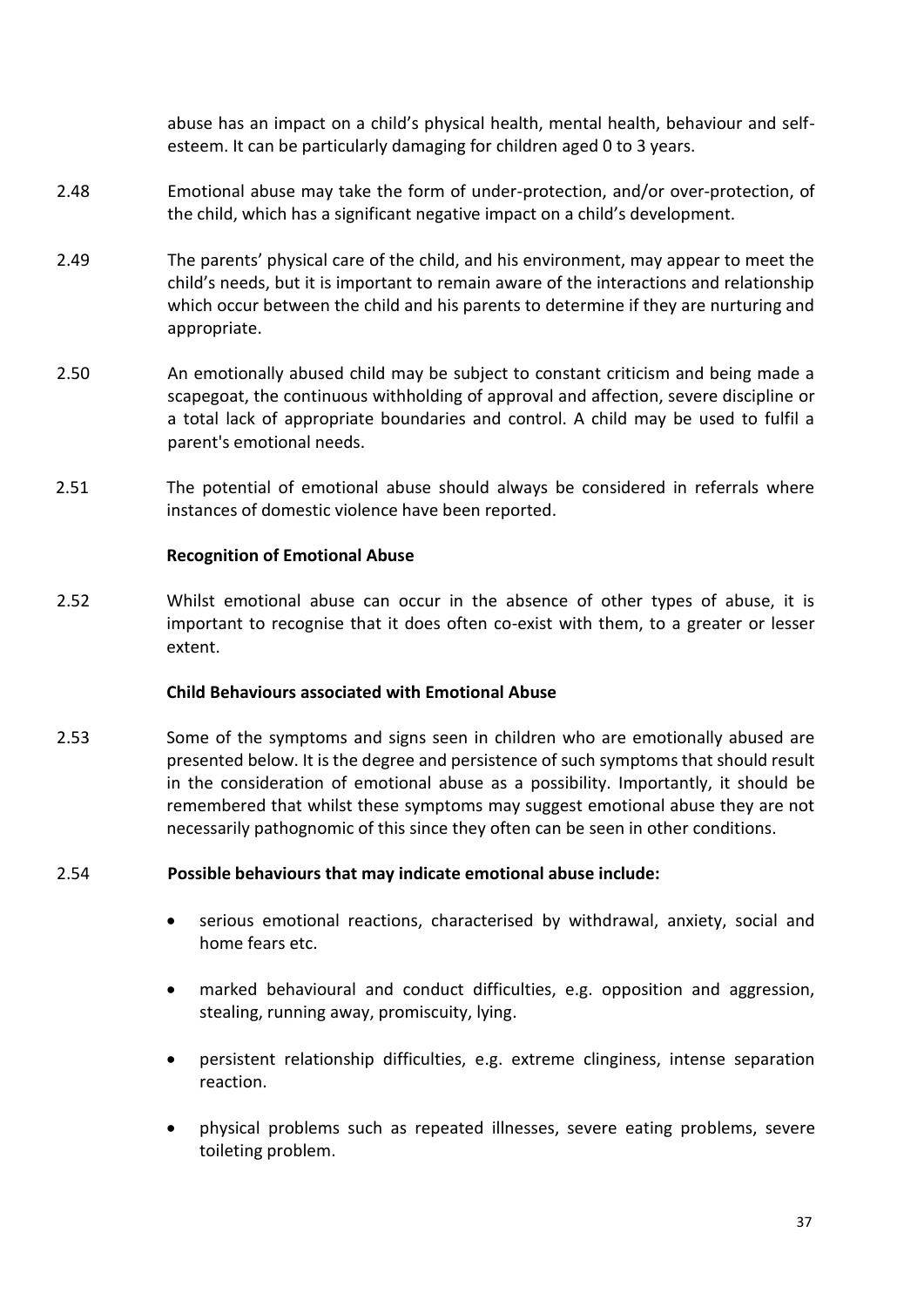- extremes of self-stimulatory behaviours, e.g. head banging, comfort seeking, masturbation etc.
- very low self-esteem, often unable to accept praise or to trust and lack of selfpride.
- lack of any sense of pleasure in achievement, over-serious or apathetic.
- over anxiety, e.g. constantly checking or over anxious to please.
- developmental delay in young children, and failure to reach potential in learning.

#### **Parental Behaviour Associated with Emotional Abuse**

# 2.55 **Behaviour shown by parents which, if persistent, may indicate emotionally abusive behaviour includes:**

- extreme emotions and behaviours towards their child including criticism, negativity, rejecting attitudes, hostility etc.
- fostering extreme dependency in the child
- harsh disciplining, inconsistent disciplining and the use of emotional sanctions such as withdrawal of love
- expectations and demands which are not appropriate for the developmental stage of the child, e.g. too high or too low
- exposure of the child to family violence and abuse
- inconsistent and unpredictable responses to the child
- contradictory, confusing or misleading messages in communicating with the child
- serious physical or psychiatric illness of a parent where the emotional needs of the child are not capable of being considered and/or appropriately met
- induction of the child into bizarre parental belief systems
- break-down in parental relationship with chronic, bitter conflict over contact or residence arrangements for the child
- major and repeated familial change, e.g. separations and reconstitution of families and/or changes of address
- making a child a scapegoat within the family

# **Neglect**

- 2.56 Neglect and failure to thrive/growth faltering for non-organic reasons requires medical diagnosis. Non-organic failure to thrive is where there is a poor growth for which no medical cause is found, especially when there is a dramatic improvement in growth on a nutritional diet away from the parent's care. Failure to thrive tends to be associated with young children but neglect can also cause difficulties for older children.
- 2.57 There is a tendency to associate neglect with poverty and social disadvantage. Persistent neglect over long periods of time is likely to have causes other than poverty, however. There has to be a distinction made between financial poverty and emotional poverty.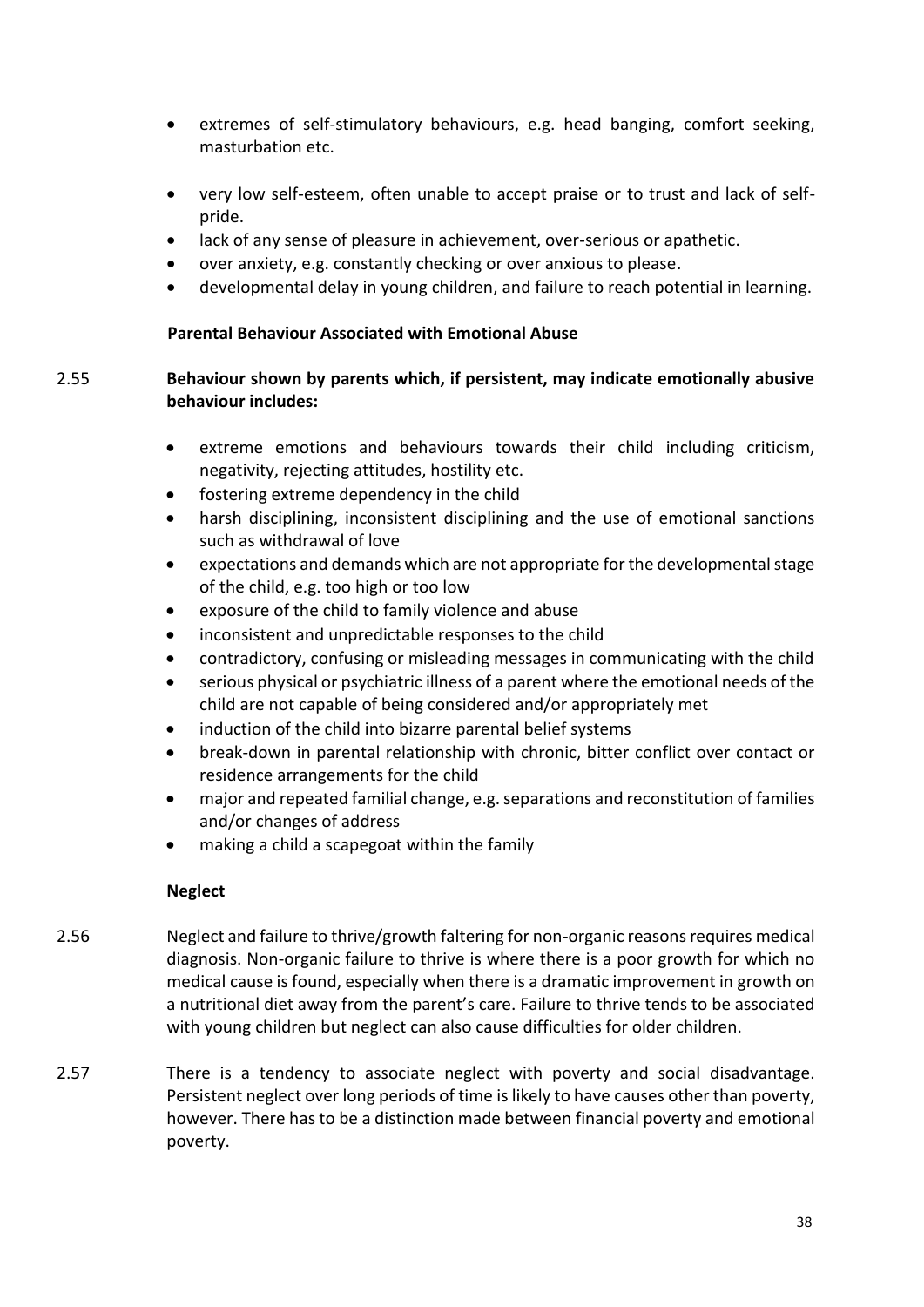# 2.58 **There are a number of types of neglect that can occur separately or together, for example:**

- medical neglect
- educational neglect
- simulative neglect environmental neglect
- environmental neglect
- failure to provide adequate supervision and a safe environment.

#### **Recognition of Neglect**

- 2.59 Neglect is a chronic, persistent problem. The concerns about the parents not providing "good enough" care for their child will develop over time. It is the accumulation of such concerns which will trigger the need to invoke the Child Protection Process. In cases of neglect it is important that details about the standard of care of the child are recorded and there is regular inter-agency sharing of this information.
- 2.60 It is important to remember that the degree of neglect can fluctuate, sometimes rapidly, therefore ongoing inter-agency assessment and monitoring is essential.
- 2.61 The assessment of neglect should take account of the child's age and stage of development, whether the neglect is severe in nature and whether it is resulting in, or likely to result in, significant impairment to the child's health and development.
- 2.62 The following areas should be considered when assessing whether the quality of care a child receives constitutes neglect.

**Child**

#### 2.63 **Health presentation indicators include:**

- non-organic failure to thrive (growth faltering)
- poor weight gain (improvement when away from the care of the parents
- poor height gain
- unmet medical needs
- untreated head lice/other infestations
- frequent attendance at 'accident and emergency' and/or frequent hospital admissions
- tired or depressed child, including a child who is anaemic or has rickets
- poor hygiene
- poor or inappropriate clothing for the time of year
- abnormal eating behaviour (bingeing or hoarding).

2.64 **Emotional and behavioural development indicators include:**

- developmental delay/special needs
- presents as being under-stimulated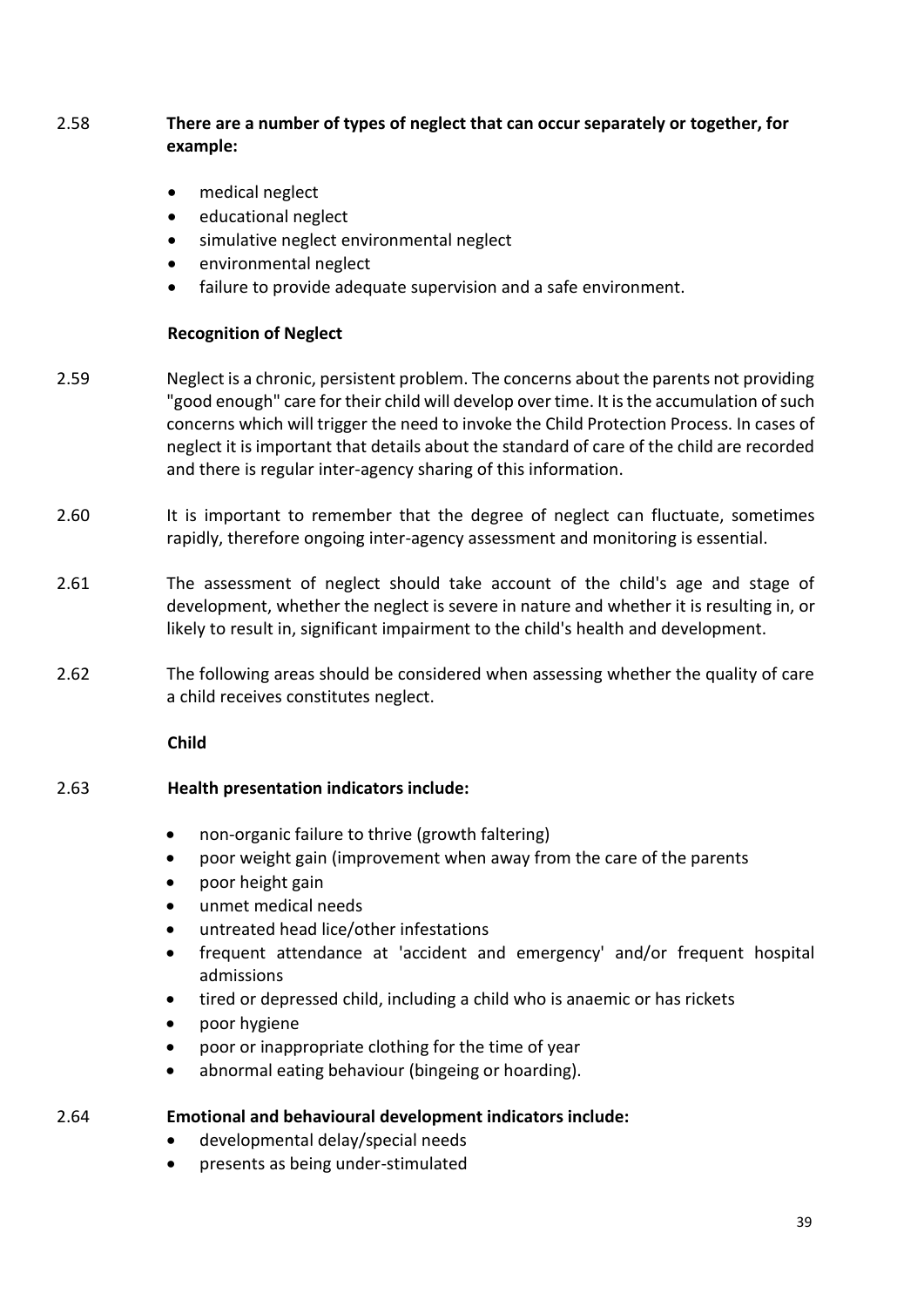- abnormal reaction to separation/ or attachment, disorder
- over-active and/or aggressive
- soiling and/or wetting
- repeated running away from home
- substance misuse
- offending behaviour, including stealing food
- teenage pregnancy.

#### 2.65 **Family and social relationship indicators include**

- high criticism/low warmth
- excluded by family
- sibling violence
- isolated child
- attachment disorders and /or seeking comfort from strangers
- left unattended/or to care for other children
- left to wander alone day or night
- constantly late to school/late being collected
- not wanting to go home from school or refusing to go to school
- poor attendance at school/nursery
- frequent name changes and/or change of address or parental figures within the home.
- management of a child with a disability who is not attaining the level of functioning which is commensurate with the disability.

Consideration should be given as to whether a child and adolescent mental health assessment is required. Have all children in the family been seen and their views explored and documented?

#### **Parents**

#### 2.66 **Lack of emotional warmth indicators include:**

- unrealistic expectations of child
- inability to consider or put child's needs first
- name calling/degrading remarks
- lack of appropriate affection for the child
- violence within the home from which the child is not shielded
- partner resenting non-biological child and hostile in attitude towards him
- failure to provide basic care for the child.

#### 2.67 **Lack of stability indicators include:**

- frequent changes of partners
- poor family support/inappropriate support
- lack of consistent relationships
- frequent moves of home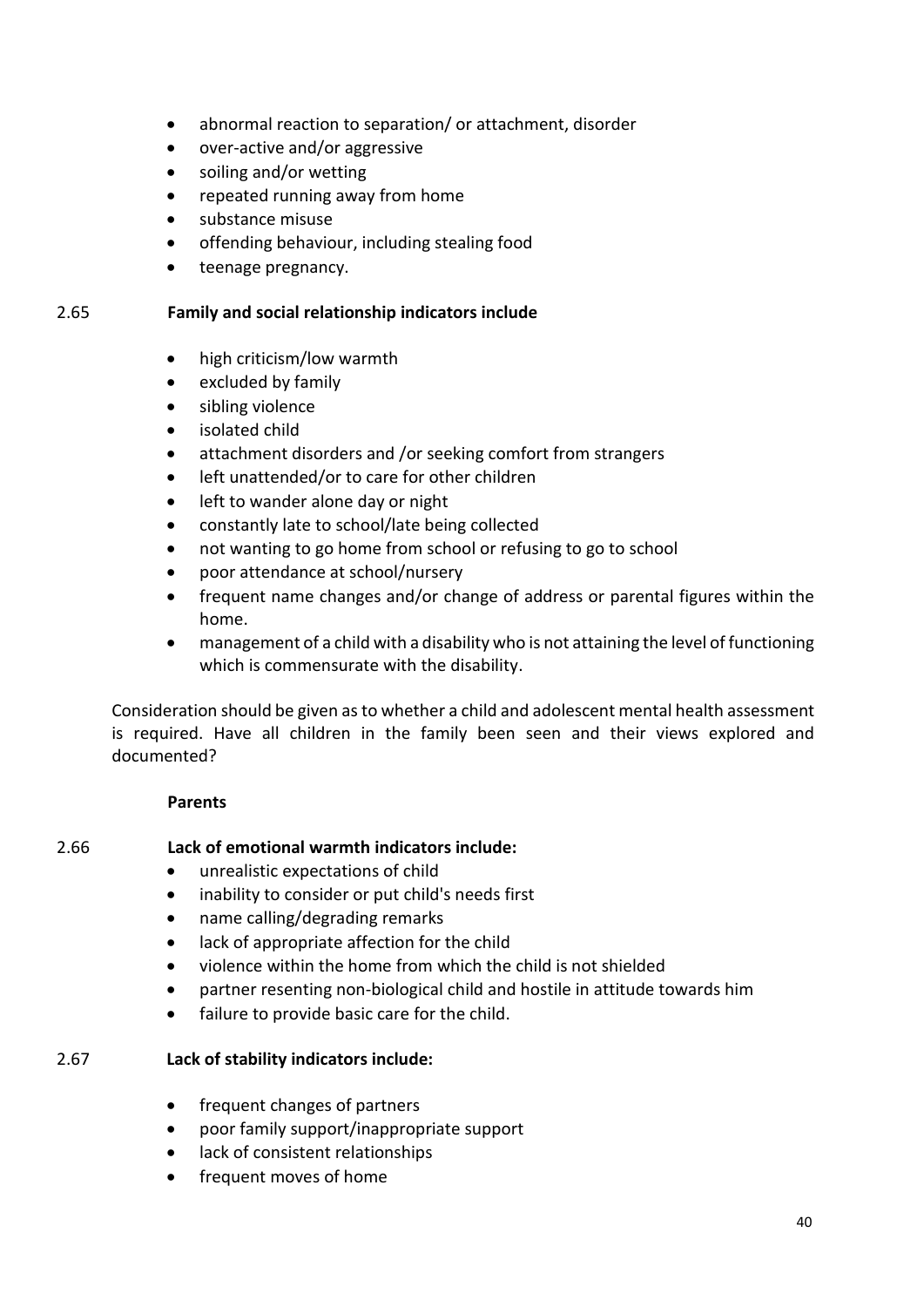- enforced unemployment
- drug, alcohol or substance dependency
- financial pressures/debt
- absence of local support networks, neighbours etc.

#### 2.68 **Issues relating to providing guidance and setting boundaries indicators include:**

- poor boundary setting
- inconsistent attitudes and reactions, especially to child's behaviour
- continuously failing appointments
- refusing offers of help and services
- failure to seek or use advice and/or help offered appropriately
- seeks to mislead professionals by providing inaccurate or confusing information
- failure to provide safe environment.

#### 2.69 **Social Presentation**

- aggressive/threatening behaviour towards professionals and volunteers
- disguised compliance
- IOW self-esteem
- lack of self-care.

#### 2.70 **Health**

- mental ill health
- substance misuse
- learning difficulties
- (post-natal) depression
- history of parental child abuse or poor parenting
- physical health.

#### **Home and Environmental Conditions**

2.71 The following home and environmental conditions should be considered:

- poor housing conditions
- overcrowding
- lack of water, heating, sanitation
- no access to washing machine
- piles of dirty washing
- little or no adequate clean bedding/furniture
- little or no food in cupboards
- human and/or animal excrement
- uncared for animals
- referrals to environmental health
- unsafe environment
- rural isolation.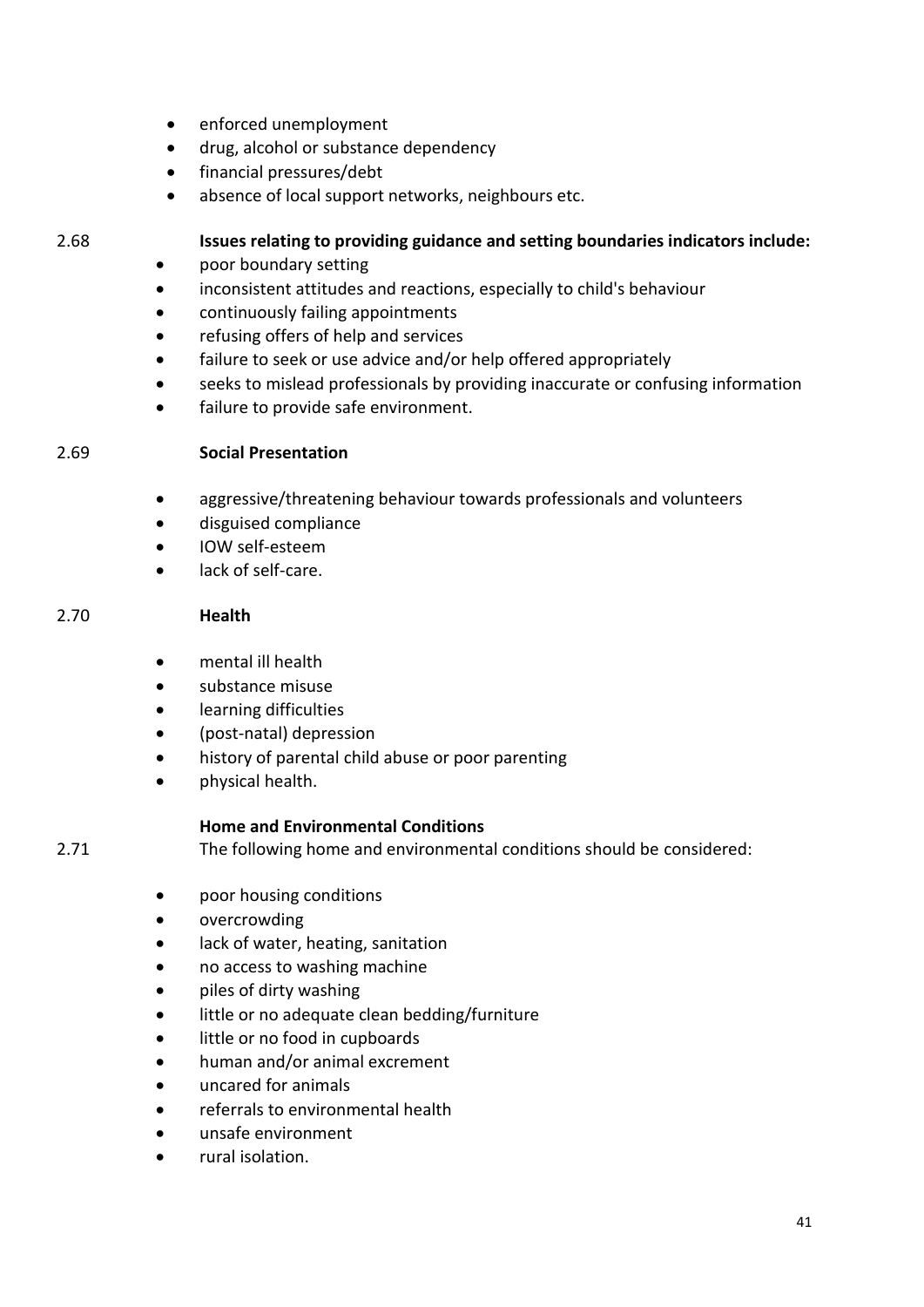# **2.72 Impediments to ongoing assessment and appropriate multidisciplinary support**

- failure to see the child
- no ease of access to whole house
- fear of violence and aggression
- failure to seek support and advice or consultation, as appropriate, from line manager
- failure to record concern and initial impact
- inability to retain objectivity
- unwitting collusion with family
- failure to see beyond conditions in the home
- child's view is lost
- geographical stereotyping
- minimising concern
- poor networking amongst professionals
- inability to see what is/is not acceptable;
- familiarity breeding contempt; and
- failure to make connections with information available from other services.

(Hammersmith & Fulham Inter-Agency Procedures 2002)

When staff become aware of any of the above features they should review the case with their line manager.

#### **Children with Disability**

2.73 In recognising child abuse, all professionals should be aware that children with a disability can be particularly vulnerable to abuse. They may need a high degree of physical care, they may have less access to protection and there may be a reluctance on the part of professionals to consider the possibility of abuse.

#### **Recognition of Abuse of Children with Disability**

- 2.74 Recognition of abuse can be difficult in that:
	- symptoms and signs may be confused
	- the child may not recognise the behaviour as abusive
	- the child may have communication difficulties and be unable to disclose abuse
	- there may be a dependency on several adults for intimate care
	- there is a reluctance to accept that children with disabilities may be abused.

2.75 Children with disability will usually display the same symptoms and signs of abuse as other children. These may be incorrectly attributed, however, to the child's disability.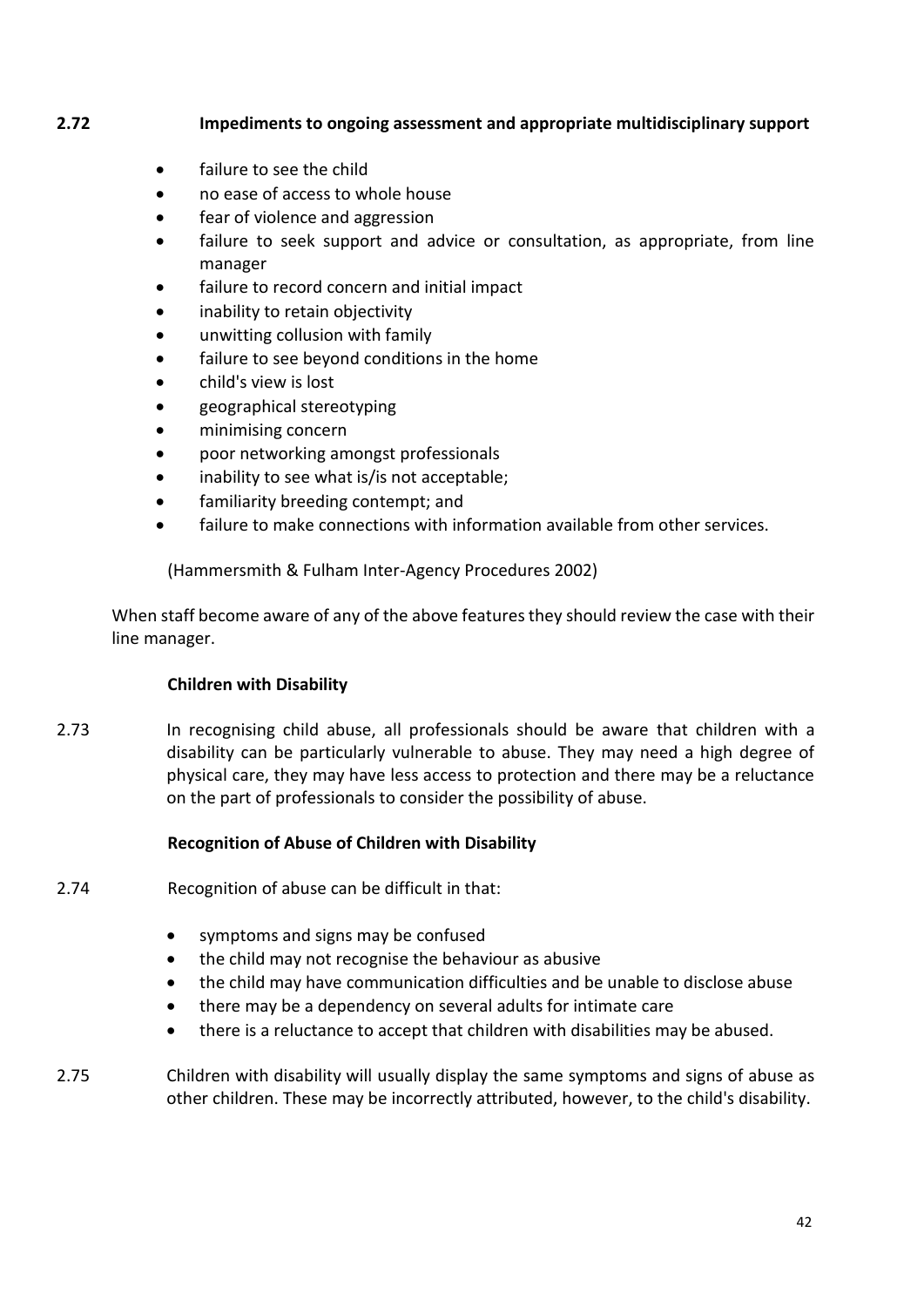# **Risk Factors Associated with Child Abuse**

2.76 A number of factors may increase the likelihood of abuse to a child. The following list is not exhaustive and does not preclude the possibility of abuse in families where none of these factors are evident.

#### **Child**

- poor bonding due to neo-natal problems
- attachment interfered with by multiple caring arrangements
- a 'difficult' child, a 'demanding' baby
- a child under five years is considered to be most vulnerable
- a child's name or sibling's names previously on the Child Protection Register
- a baby/child with feeding/sleeping difficulties
- birth defects/chronic illness/developmental delay.

#### **Parents**

- both young and immature (i.e. aged 20 years and under) at birth of the child
- parental history of deprivation and/or abuse
- slow jealousy and rivalry with the child
- expect the child to meet their needs
- unrealistic expectations/rigid ideas about child development
- history of mental illness in one or both parents
- history of domestic violence
- drug and alcohol misuse in one or both parents of the child
- frequent changes of carers
- history of aggressive behaviour by either parent
- unplanned pregnancy
- unrealistic expectations of themselves as parents.

#### **Home and Environmental Conditions**

- unemployment
- no income/poverty
- poor housing or overcrowded housing
- social isolation and no supportive family
- the family moves frequently
- debt
- <span id="page-42-0"></span>large family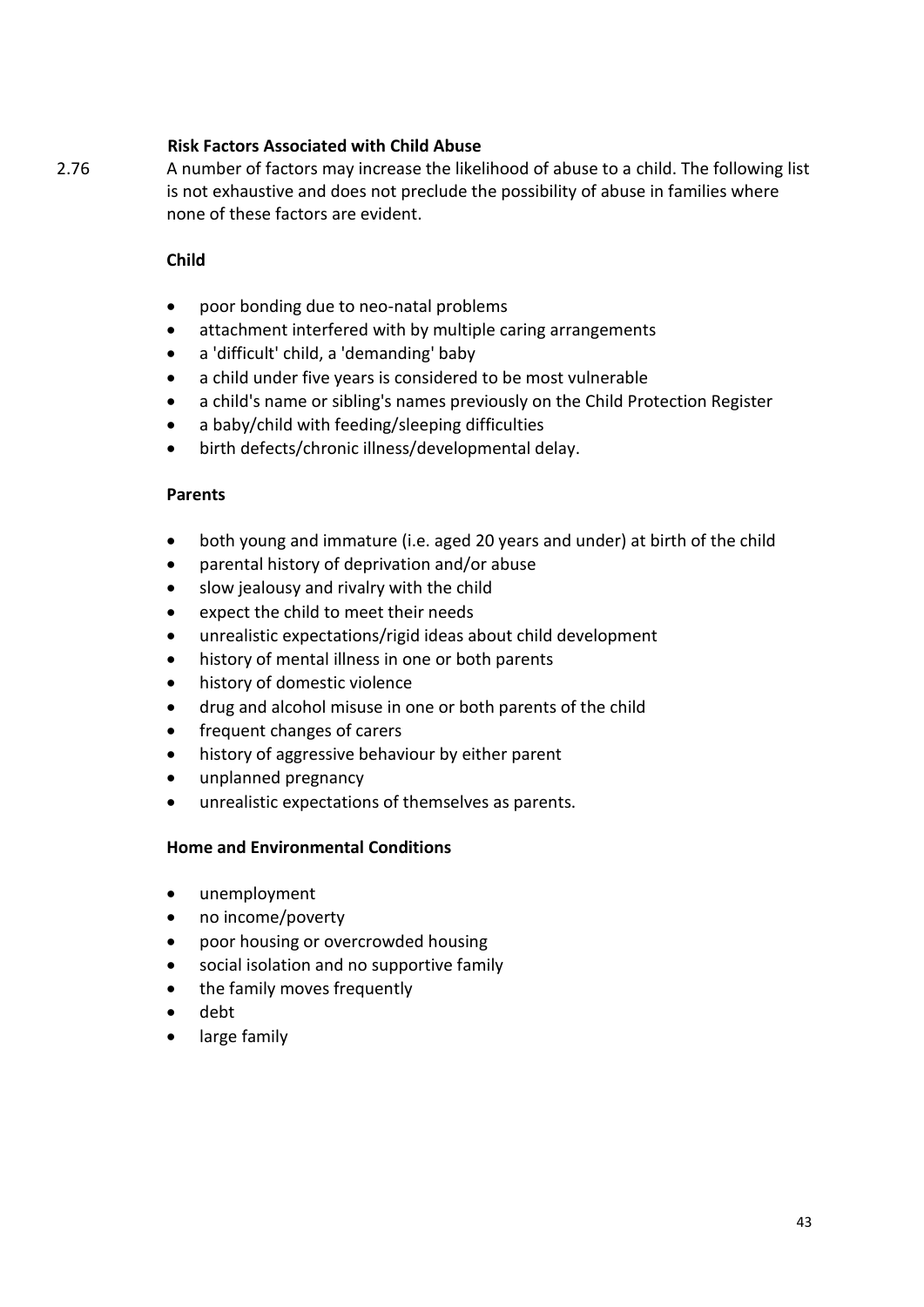# **APPENDIX 5**

#### **If a Parent Has a Potential Child Protection Concern Within the School**



If you have escalated your concern as set out in the above flowchart, and are of the view that it has not been addressed satisfactorily, you may revert to the school's complaints policy. This policy should culminate in the option for you to contact the NI Public Services Ombudsman (NIPSO) who has the legislative power to investigate your complaint.

If a parent has a concern about a child's safety or suspect child abuse within the local community, it should be brought directly to the attention of the Children's Services Gateway Team.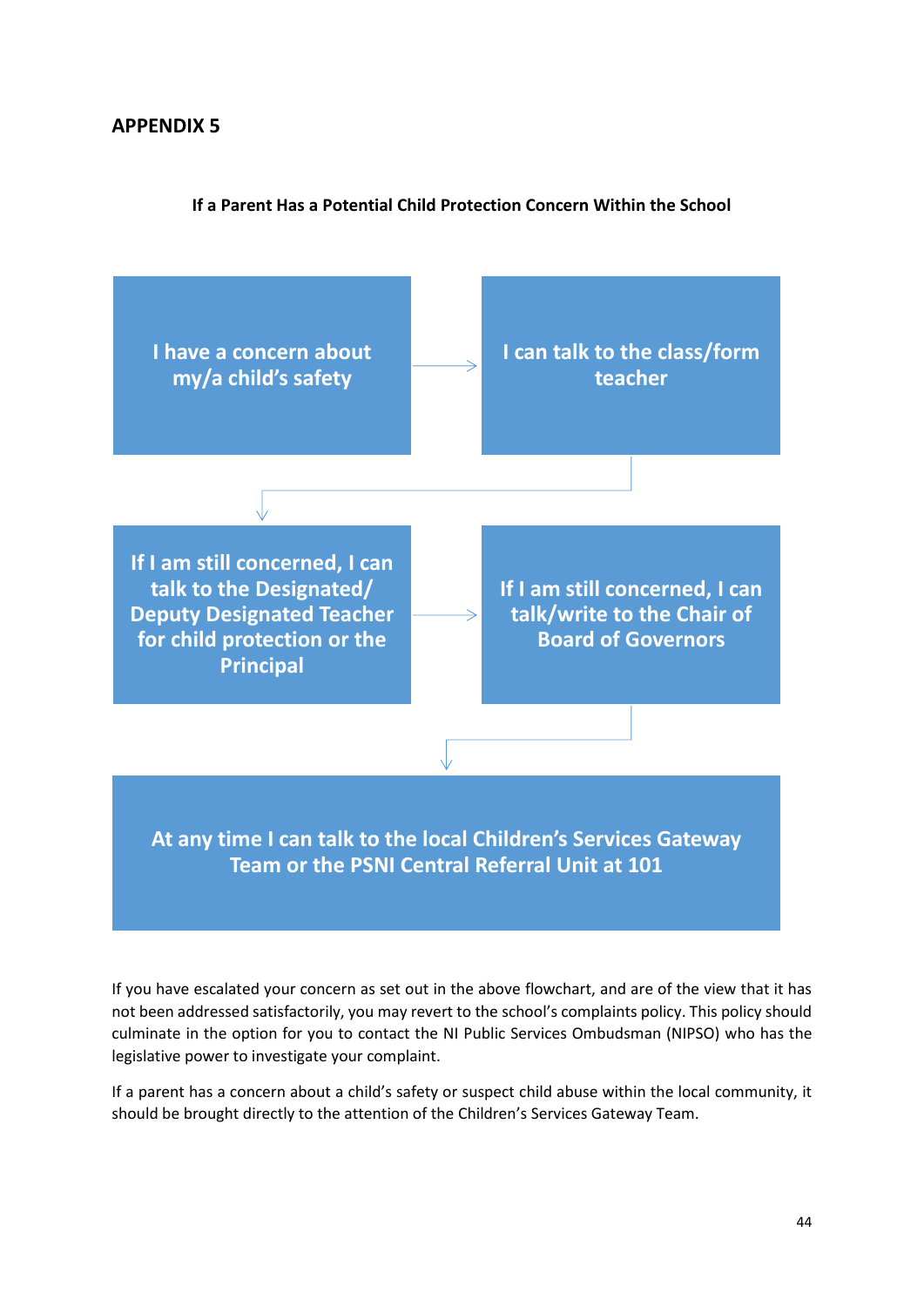#### <span id="page-44-0"></span>**APPENDIX 6**

# **Procedure Where the School Has Concerns, or Has Been Given Information, about Possible Abuse by Someone Other Than a Member of Staff**

Member of staff completes the Note of Concern on what has been observed or shared and must **ACT PROMPTIY.** 

Source of concern is notified that the school will follow up appropriately on the issues raised.

Staff member discusses concerns with the Designated Teacher or Deputy Designated Teacher in his/her absence and provides note of concern.

Designated Teacher should consult with the Principal or other relevant staff before deciding upon action to be taken, always taking care to avoid undue delay. If required advice may be sought from a CPSS officer

#### **Child Protection Referral Is Required**

Designated Teacher seeks consent of the parent/carer and/or the child (if they are competent to give this) unless this would place the child at risk of significant harm then telephones the Children's Services Gateway Team and/or the PSNI if a child is at immediate risk. He/she submits a completed UNOCINI referral form within 24 hours.

Designated Teacher clarifies/discusses concern with child/ parent/carers and decides if a child protection referral is or is not required.

#### **Child Protection Referral Is Not Required**

School may consider other options including monitoring the situation within an agreed timescale; signposting or referring the child/parent/carers to appropriate support services such as the Children's Services Gateway Team or local Family Support Hub with parental consent, and child/young person's consent (where appropriate).

Where appropriate the source of the concern will be informed as to the action taken. The Designated Teacher will maintain a written record of all decisions and actions taken and ensure that this record is appropriately and securely stored.